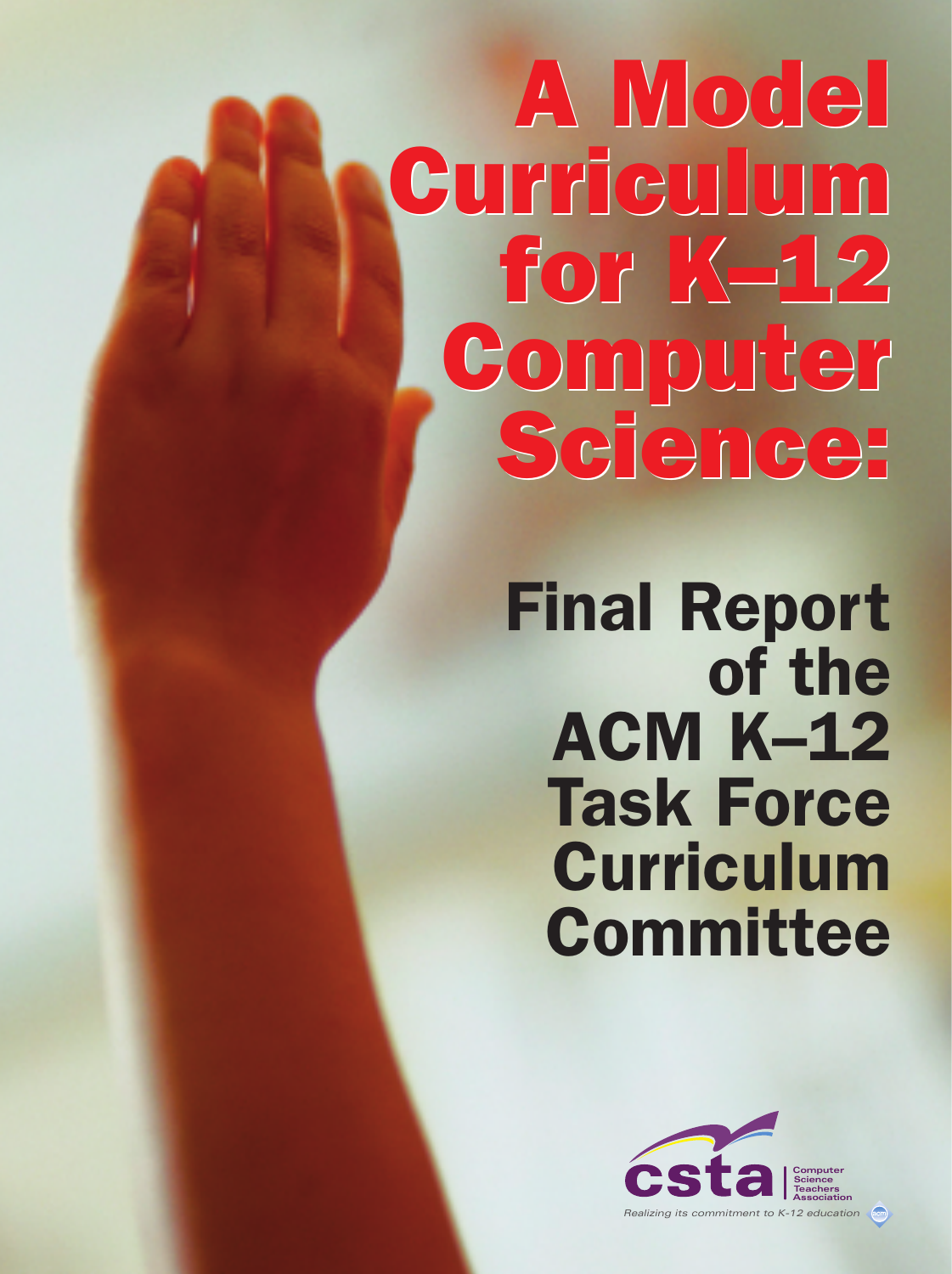# **A Model Curriculum for K–12 Computer Science:**

**Final Report of the ACM K–12 Task Force Curriculum Committee** *October, 2003*

> Allen Tucker Bowdoin College Chair ACM K-12 Task Force Curriculum Committee

# Committee Members

Fadi Deek New Jersey Institute of Technology

> Jill Jones Carl Hayden High School

Dennis McCowan Weston Public Schools

Chris Stephenson Executive Director **CSTA** 

Anita Verno Bergen Community College

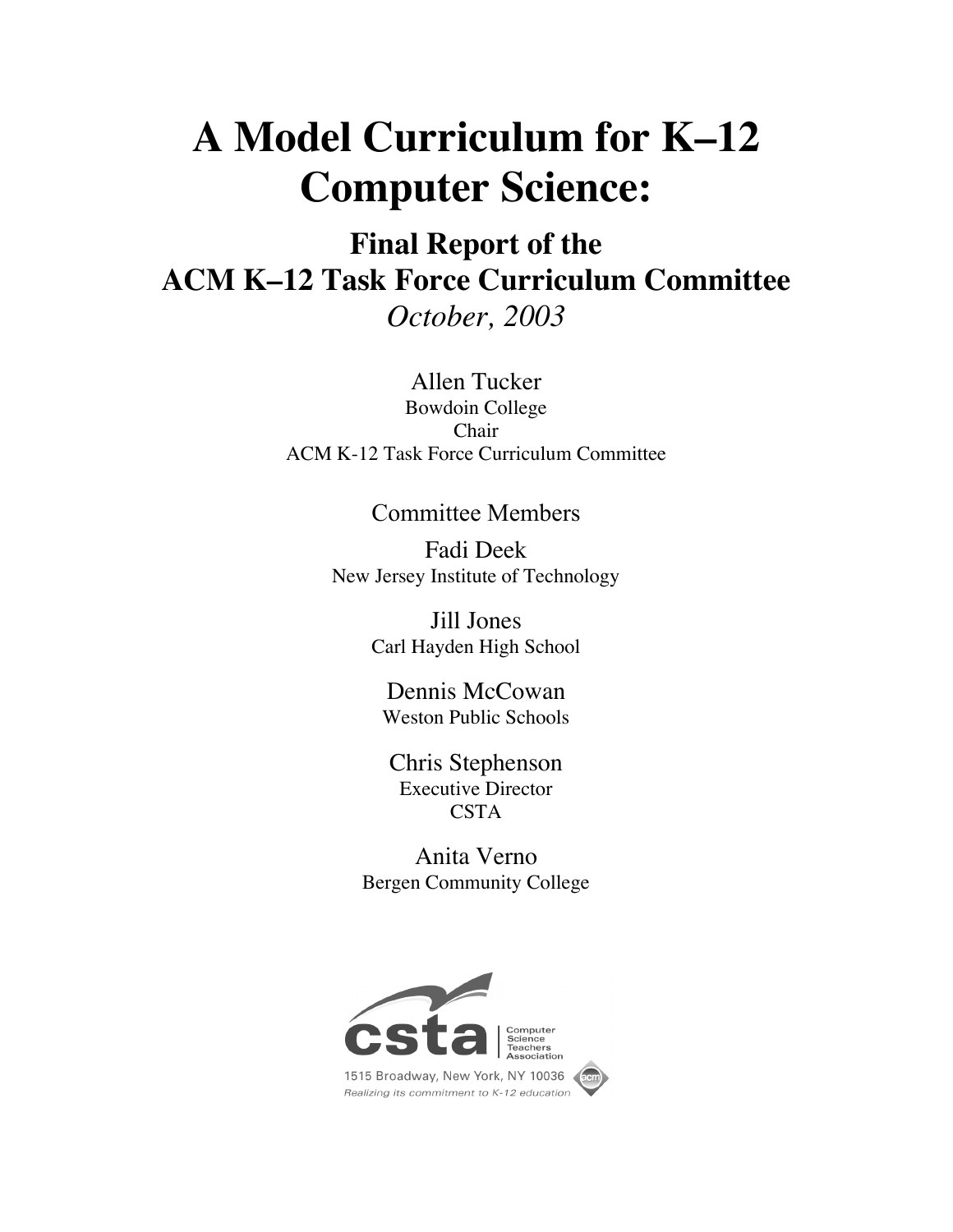# The Association for Computing Machinery, Inc. 1515 Broadway,  $17<sup>th</sup>$  Floor New York, New York 10036

Copyright © 2004 by the Association for Computing Machinery, Inc (ACM). Permission to make digital or hard copies of portions of this work for personal or classroom use is granted without fee provided that the copies are not made or distributed for profit or commercial advantage and that copies bear this notice and the full citation on the first page. **Copyrights for components of this work owned by others than ACM must be honored.** Abstracting with credit is permitted.

To copy otherwise, to republish, to post on servers or to redistribute to lists, requires prior specific permission and/or a fee. Request permission to republish from: Publications Dept. ACM, Inc. Fax +1-212-869-0481 or E-mail permissions@acm.org.

For other copying of articles that carry a code at the bottom of the first or last page, copying is permitted provided that the per-copy fee indicated in the code is paid through the Copyright Clearance Center, 222 Rosewood Drive, Danvers, MA 01923.

# ACM ISBN: #1-58113-837-7 ACM Order Number: #104043 Cost: \$15.00

Additional copies may be ordered prepaid from:

ACM Order Department Phone: 1-800-342-6626 P.O. Box 11405 (U.S.A. and Canada) Church Street Station  $+1-212-626-0500$ New York, NY 10286-1405 (All other countries)

 Fax: +1-212-944-1318 E-mail: acmhelp@acm.org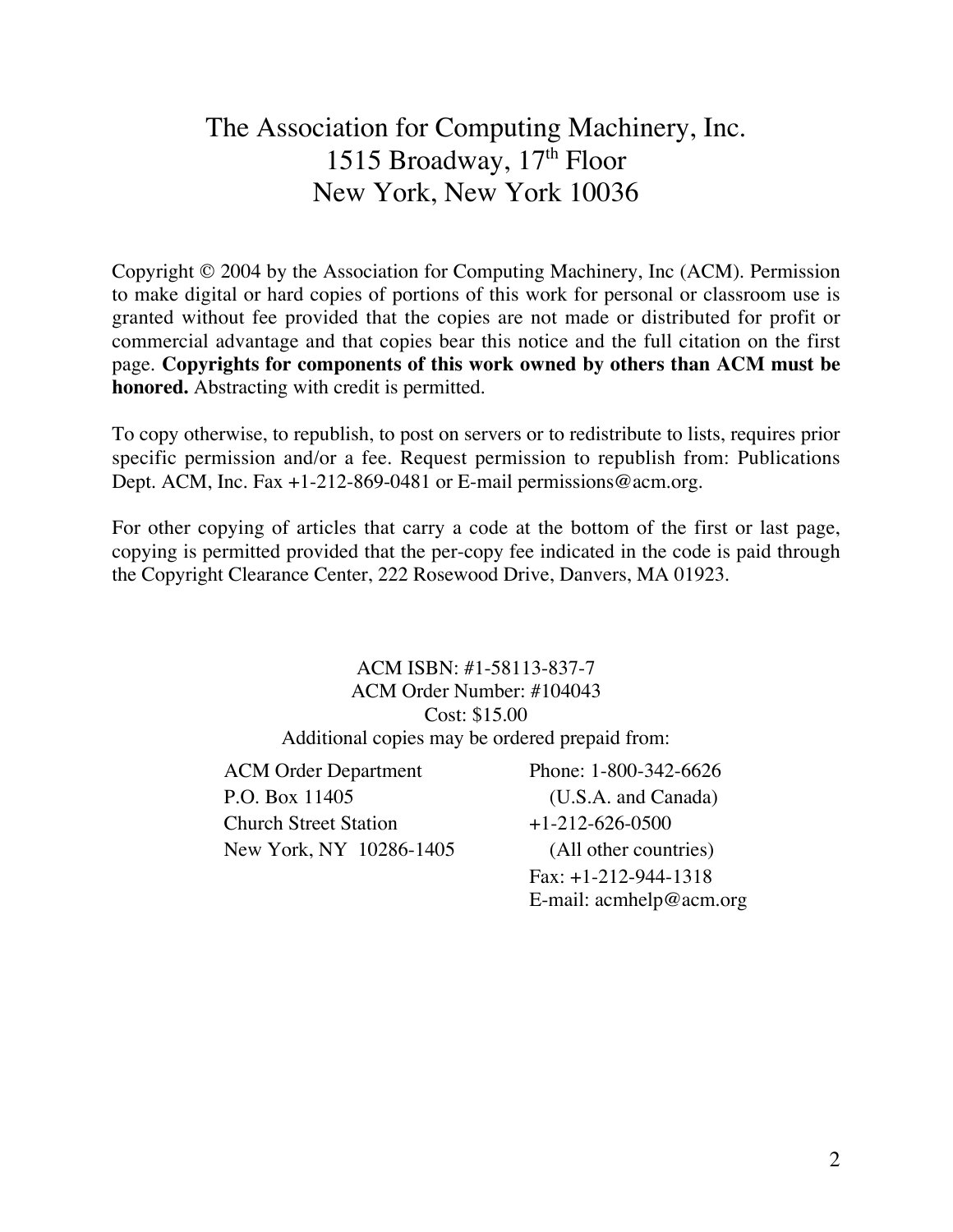## **A Model Curriculum for K–12 Computer Science: Final Report of the ACM K–12 Task Force Curriculum Committee** *October, 2003*

Allen Tucker (editor)—Bowdoin College Fadi Deek—New Jersey Institute of Technology Jill Jones—Carl Hayden High School Dennis McCowan—Weston Public Schools Chris Stephenson—University of Waterloo Anita Verno—Bergen Community College

#### **Executive Summary**

This report proposes a model curriculum that can be used to integrate computer science fluency and competency throughout primary and secondary schools, both in the United States and throughout the world. It is written in response to the pressing need to provide academic coherence to the rapid growth of computing and technology in the modern world, alongside the need for an educated public that can utilize that technology most effectively to the benefit of humankind.

Computer science is an established discipline at the collegiate and post-graduate levels. Oddly, the integration of computer science concepts into the K–12 curriculum has not kept pace in the United States. As a result, the general public is not as well educated about computer science as it should be, and a serious shortage of information technologists at all levels exists and may continue into the foreseeable future. This curriculum model aims to help address these problems. It provides a framework within which state departments of education and school districts can revise their curricula to better address the need to educate young people in this important subject area, and thus better prepare them for effective citizenship in the  $21<sup>st</sup>$  century.

This curriculum model provides a four-level framework for computer science, and contains roughly the equivalent of four half-year courses (many of these can be taught as modules, integrated among existing science and mathematics curriculum units). The first two levels suggest subject matter that ought to be mastered by all students, while the second two suggest topics that can be elected by students with special interest in computer science, whether they are college-bound or not. The Appendix to this report provides "proof of concept" by outlining existing courses and modules that are now being taught in different school districts at each of the four levels.

These recommendations are not made in a vacuum. We understand the serious constraints under which school districts are operating and the up-hill battle that computer science faces in the light of other priorities, as well as time and budget constraints. Thus, we conclude this report with a series of recommendations that are intended to provide support for a long-term evolution of computer science in K–12 schools. Many follow-up efforts will be needed to sustain the momentum we hope this report will generate. Teacher training, curriculum innovation, in-class testing, textbook and Web site development, and dissemination are but a few of the challenges.

We hope this report will serve as a catalyst for widespread discussions and the initiation of many pilot projects that can take the evolution of K–12 computer science to the next level. We invite you to read the entire report, and then to take part in this discussion in a way that mutually benefits both you and the K–12 education community. More information about ongoing activities that are related to this effort can be found at: http://ww.acm.org/education/k12/.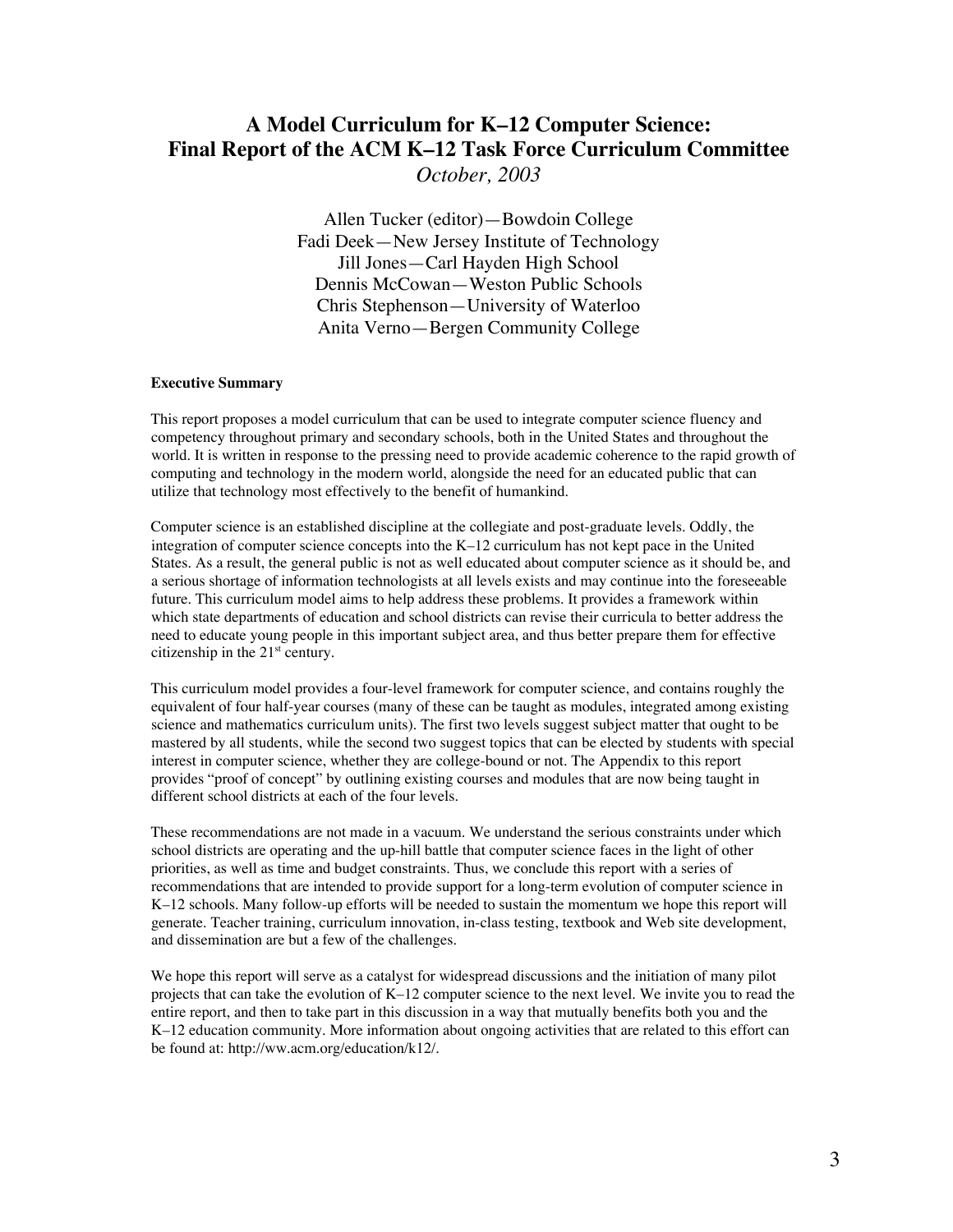| Table of Contents | Page |
|-------------------|------|
|-------------------|------|

| I |
|---|
|---|

| 1. | Introduction                                                                  | 5  |
|----|-------------------------------------------------------------------------------|----|
| 2. | Background                                                                    | 6  |
|    | 2.1 Computer Science, Information Technology, and Fluency                     | 6  |
|    | 2.2 Computer Science at the College/University Level                          | 7  |
|    | 2.3 The Current Status of K-12 Computer Science                               | 9  |
| 3. | A Comprehensive Model Curriculum                                              | 10 |
|    | 3.1 Level I-Foundations of Computer Science                                   | 11 |
|    | 3.1.a. Topics and Goals                                                       | 12 |
|    | 3.1.b. Grade-Level Breakdowns                                                 | 12 |
|    | 3.2 Level II-Computer Science in the Modern World                             | 14 |
|    | 3.2.a. Topics and Goals                                                       | 14 |
|    | 3.2.b. Laboratory work: Algorithms, Programming, and Web Page Design          | 15 |
|    | 3.2.c. Context and Constraints                                                | 15 |
|    | 3.3 Level III-Computer Science as Analysis and Design                         | 16 |
|    | 3.3.a. Topics and Goals                                                       | 16 |
|    | 3.3.b. Laboratory Work: Programming, Design, and Other Activities             | 16 |
|    | 3.3.c. Context and Constraints                                                | 17 |
|    | 3.4 Level IV-Topics in Computer Science                                       | 17 |
|    | 3.4.a. AP Computer Science                                                    | 17 |
|    | 3.4.b. Projects-Based Courses                                                 | 18 |
|    | 3.4.c. Courses Leading to Industry Certification                              | 19 |
| 4. | <b>Implementation Challenges</b>                                              | 20 |
|    | 4.1 Teacher Preparation                                                       | 20 |
|    | 4.2 State-Level Content Standards                                             | 24 |
|    | 4.3 Curriculum Development                                                    | 24 |
|    | 4.4 Implementation and Sustainability                                         | 24 |
| 5. | Conclusions                                                                   | 25 |
|    | References                                                                    | 25 |
|    | Acknowledgments                                                               | 26 |
|    | Appendices                                                                    | 27 |
|    | A.1. Sample Activities for Level I: Foundations of Computer Science           | 28 |
|    | A.2. Sample Activities for Level II: Computer Science in the Modern World     | 32 |
|    | A.3. Sample Activities for Level III: Computer Science as Analysis and Design | 37 |
|    | A.4. Sample Activities for Level IV: Topics in Computer Science               | 40 |
|    | A.5. Additional Resources for Level IV: Topics in Computer Science            | 41 |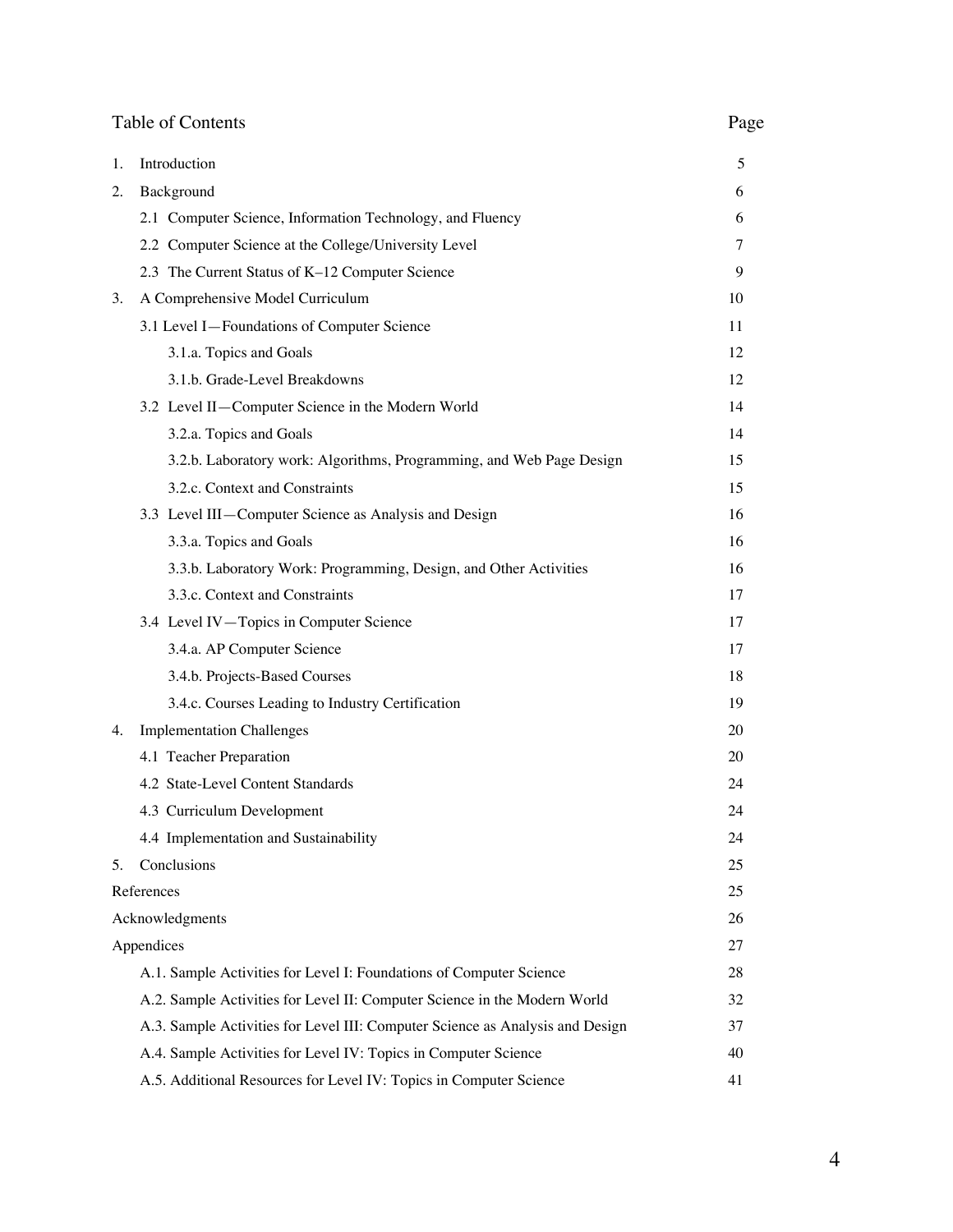#### **1. Introduction**

The purpose of this report is to define a model curriculum for K–12 computer science and to suggest steps that will be needed to enable its wide implementation. The goal of such a curriculum is to introduce the principles and methodologies of computer science to all students, whether they are college bound or workplace bound.

Much evidence (National Research Council, 1999) confirms an urgent need to improve the level of public understanding of computer science as an academic and professional field, including its distinctions from management information systems (MIS), information technology (IT), mathematics, and the other sciences. Elementary and secondary schools have a unique opportunity and responsibility to address this need. That is, to function in society, the average citizen in the  $21<sup>st</sup>$  century must understand at least the principles of computer science. A broad commitment to K–12 computer science education not only will create such broad public understanding but also will help to address the worldwide shortage of computer specialists. The creation of a viable model for a computer science curriculum and its implementation at the K–12 level is a necessary first step toward reaching these goals.

This report addresses the entire K–12 range. Its recommendations are therefore not limited to grades 9–12. Moreover, it complements existing K–12 computer science and IT curricula where they are already established, especially the advanced placement (AP) computer science curriculum (AP, 2002) and the National Educational Technology Standards (NETS) curriculum (ISTE, 2002).

At this time, the development of state-level curriculum standards for computer science in the United States is nearly nonexistent. Some state standards now identify "information technology" as a subject area—either stand-alone (e.g., Arizona's use of the NETS standards) or as a collection of topics integrated with other science curricula (e.g., Maine's "Learning Results" (State of Maine, 1997). An important goal of this report will be to provide all states with a comprehensive framework that can be used for incorporating computer science into their existing curriculum standards.

All drafts of this report have been informed by feedback from many sources; we hope that this final draft will receive widespread dissemination and continued scrutiny from everyone who has interests or experience in K–12 computer science education. To that end, this report is published on the ACM Web site (http://www.acm.org/k12) as well as in hardcopy. Feedback has been actively sought from the following professional organizations:

Academy of Information Technology/National Academy Foundation (AOIT/NAT) Association for Computing Machinery (ACM) Special Interest Group for Computer Science Education (SIGCSE) (ACM Education Board Association for Supervision and Curriculum Development (ASCD) Curriculum Directors in school districts Institute of Electrical and Electronics Engineers (IEEE) Computer Society Educational Activities Board International Society for Technology in Education (ISTE) Special Interest Group for Computer Science (SIGCS) National Association of Secondary School Principals (NASSP) National Education Association (NEA) National School Board Association (NSBA)

In addition, presentations of this report at ISTE's National Educational Computing Conference (NECC) and ACM's SIGCSE Symposia have provided valuable opportunities for dissemination and feedback.

We recognize that many of the recommendations in this report are so ambitious as to be beyond the reach of most school districts at the present time. However, rather than do nothing, we offer this work as a comprehensive and coherent model, one that can be used as the basis for beginning a dialog—an ideal toward which many districts can evolve over time. This report thus provides a catalyst for a long-term process—it defines the "what" from which the "how" can follow during the next several years.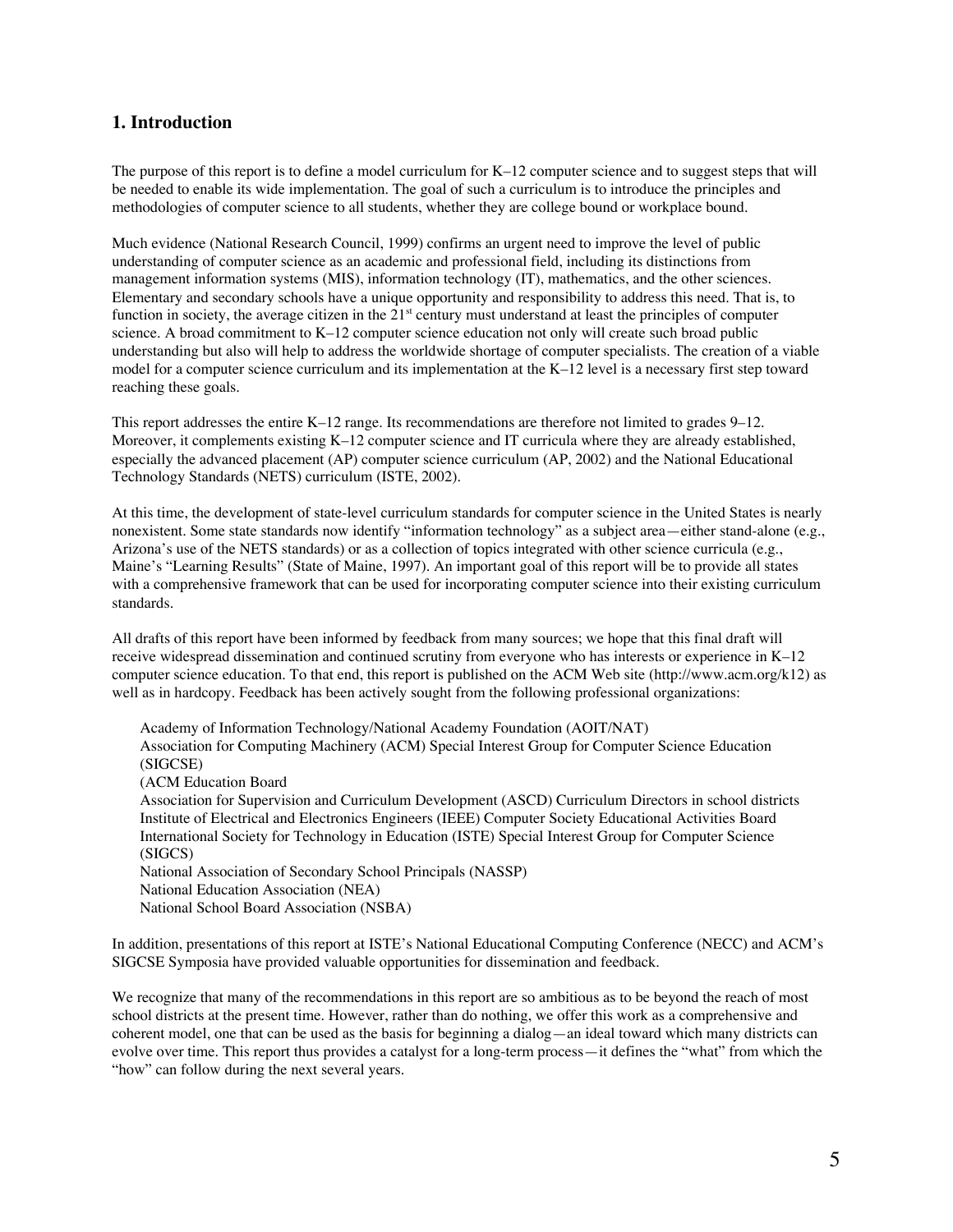#### **2. Background**

As a basis for describing a model curriculum for K–12 computer science, we use the following definition of computer science as an academic and professional field.

Computer science (CS) is the study of computers and algorithmic processes<sup>1</sup>, including their principles, their hardware and software designs, their applications, and their impact on society.

In our view, this definition requires that K–12 computer science curricula have the following kinds of elements: programming, hardware design, networks, graphics, databases and information retrieval, computer security, software design, programming languages, logic, programming paradigms, translation between levels of abstraction, artificial intelligence, the limits of computation (what computers *can't* do), applications in information technology and information systems, and social issues (Internet security, privacy, intellectual property, etc.).

Typically, K–12 science and mathematics curricula do not cover any significant amount of these topics, nor do they identify what they do cover as elements of computer science. However, some of the emerging K–12 information technology curricula are addressing some of them, especially the applications and social impact of computers. However, there is strong evidence (National Research Council, 1999) that a basic understanding of all these topics is now an essential ingredient to preparing high school graduates for life in the  $21<sup>st</sup>$  century.

The goals of a K–12 computer science curriculum are to:

- 1) introduce the fundamental concepts of computer science to all students, beginning at the elementary school level.
- 2) present computer science at the secondary school level in a way that would be both accessible and worthy of a curriculum credit (e.g., math or science).
- 3) offer additional secondary-level computer science courses that will allow interested students to study it in depth and prepare them for entry into the work force or college.
- 4) increase the knowledge of computer science for all students, especially those who are members of underrepresented groups.

Before discussing the model curriculum itself, we first clarify the context in which it is set. Here, we would especially like to clarify the distinctions between computer science and information technology, and to summarize the nature of CS at the college and university level.

#### **2.1 Computer Science, Information Technology, and Fluency**

*Information technology* (IT) involves the proper use of technologies by which people manipulate and share information in its various forms—text, graphics, sound, and video. While computer science and IT have a lot in common, neither one is fully substitutable for the other. Similarly, *software engineering* (SE) is the practice of designing and implementing large software systems (programs). While computer science and SE have a lot in common, neither one of these is fully substitutable for the other.

A recent National Academy study (National Research Council, 1999) defines an idea called *IT fluency* as something more comprehensive than IT literacy. Whereas IT literacy is the capability to use *today's* technology in one's own field, the notion of IT fluency adds the capability to independently *learn* and use *new* technology as it evolves (National Research Council, 1999) throughout one's professional lifetime. Moreover, IT fluency also includes the active use of algorithmic thinking (including programming) to solve problems, whereas IT literacy is more limited in scope.

<sup>&</sup>lt;sup>1</sup> An *algorithm* is a precise, step-by-step description of a solution to a problem. *Programming* is used to implement algorithms on computers. While programming is a central activity in computer science, it is only a tool that provides a window into a much richer academic and professional field. That is, programming is to the study of computer science as literacy is to the study of literature.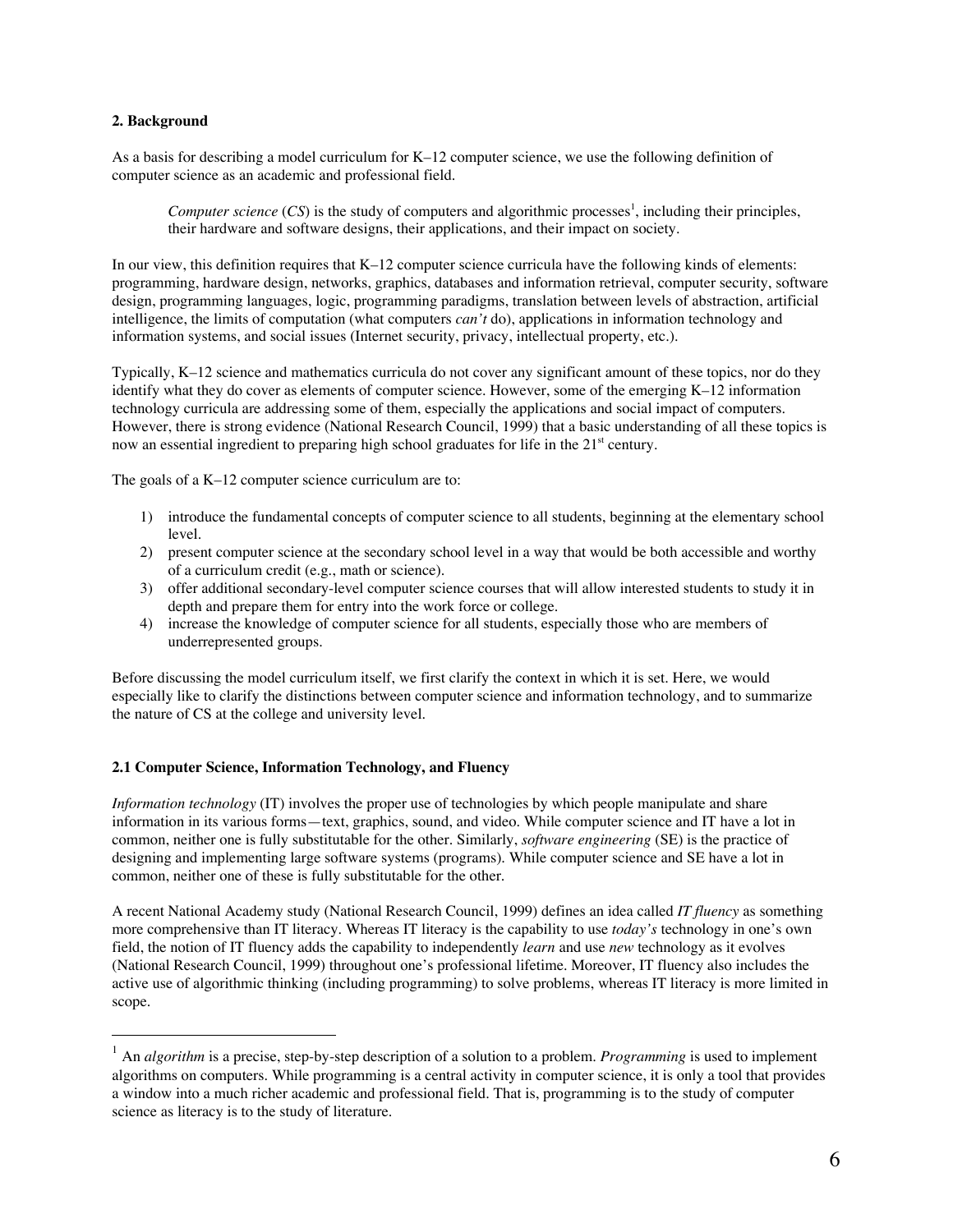Thus, the field of *computer science* sits in a continuum—some of its topics overlap with IT, while some are completely different and are not relevant to an IT curriculum. For example, the complexity of algorithms is a fundamental idea in computer science but would probably not appear in an IT curriculum. While IT is an applied field of study, driven by the practical benefits of its knowledge, computer science has scientific and mathematical, as well as practical, dimensions. Some of the practical dimensions of computer science are shared with IT, such as working with text, graphics, sound, and video. But while IT concentrates on learning how to use and apply these tools, computer science is concerned about learning how these tools are designed and deployed. This latter concern exposes students to the scientific and mathematical theory that underlies the practice of computing. Therefore, any comprehensive K–12 computer science curriculum will necessarily have topics that are distinct from those that normally appear in an IT curriculum.

The idea of IT fluency (National Research Council, 1999) was proposed as a minimum standard that all college students should achieve by the time they graduate. A "fluent" graduate would master IT on three orthogonal axes—*concepts*, *capabilities*, and *skills*.

*Concepts* are the 10 basic ideas that underlie modern computers, networks, and information: Computer organization, information systems, networks, digital representation of information, information organization, modeling and abstraction, algorithmic thinking and programming, universality, limitations of information technology, and societal impact of information technology.

*Capabilities* are the 10 fundamental abilities for using IT to solve a problem: Engage in sustained reasoning, manage complexity, test a solution, manage faulty systems and software, organize and navigate information structures and evaluate information, collaborate, communicate to other audiences, expect the unexpected, anticipate changing technologies, and think abstractly about IT.

*Skills* are the 10 abilities to use today's computer applications in one's own work:

Set up a personal computer, use basic operating system features, use a word processor and create a document, use a graphics or artwork package to create illustrations, slides, and images, connect a computer to a network, use the Internet to find information and resources, use a computer to communicate with others, use a spreadsheet to model simple processes or financial tables, use a database system to set up and access information, and use instructional materials to learn about new applications or features.

Many colleges and universities (e.g., see National Research Council, 1999) have implemented these or similar standards and are expecting their graduates to achieve them.

#### **2.2 Computer Science at the College/University Level**

Computer science is well developed at the college and university level. In the United States alone, nearly every undergraduate college offers a major in computer science, and more than 100 universities offer PhD programs in computer science. Together, these programs produce about 45,000 baccalaureate and 850 PhD degrees each year (Taulbee, 2002).

The current model for college computer science major programs was published in 2001 (ACM/IEEE, 2001). This model identifies the following "core" subjects in 13 distinct areas that all computer science major programs should cover. Altogether, this material covers the equivalent of seven (7) one-semester courses, or 280 lecture hours (total lecture hours for each subject area are given in parentheses).

- *Algorithms and Complexity* (31): analysis of algorithms, divide-and-conquer strategies, graph algorithms, distributed algorithms, computability theory
- *Architecture* (36): digital logic, digital systems, data representation, machine language, memory systems, I/O and communications, CPU design, networks, distributed computing
- *Discrete Structures* (43): functions, sets, relations, logic, proof, counting, graphs and trees
- *Graphics and Visual Computing* (3): fundamental techniques, modeling, rendering, animation, virtual reality, vision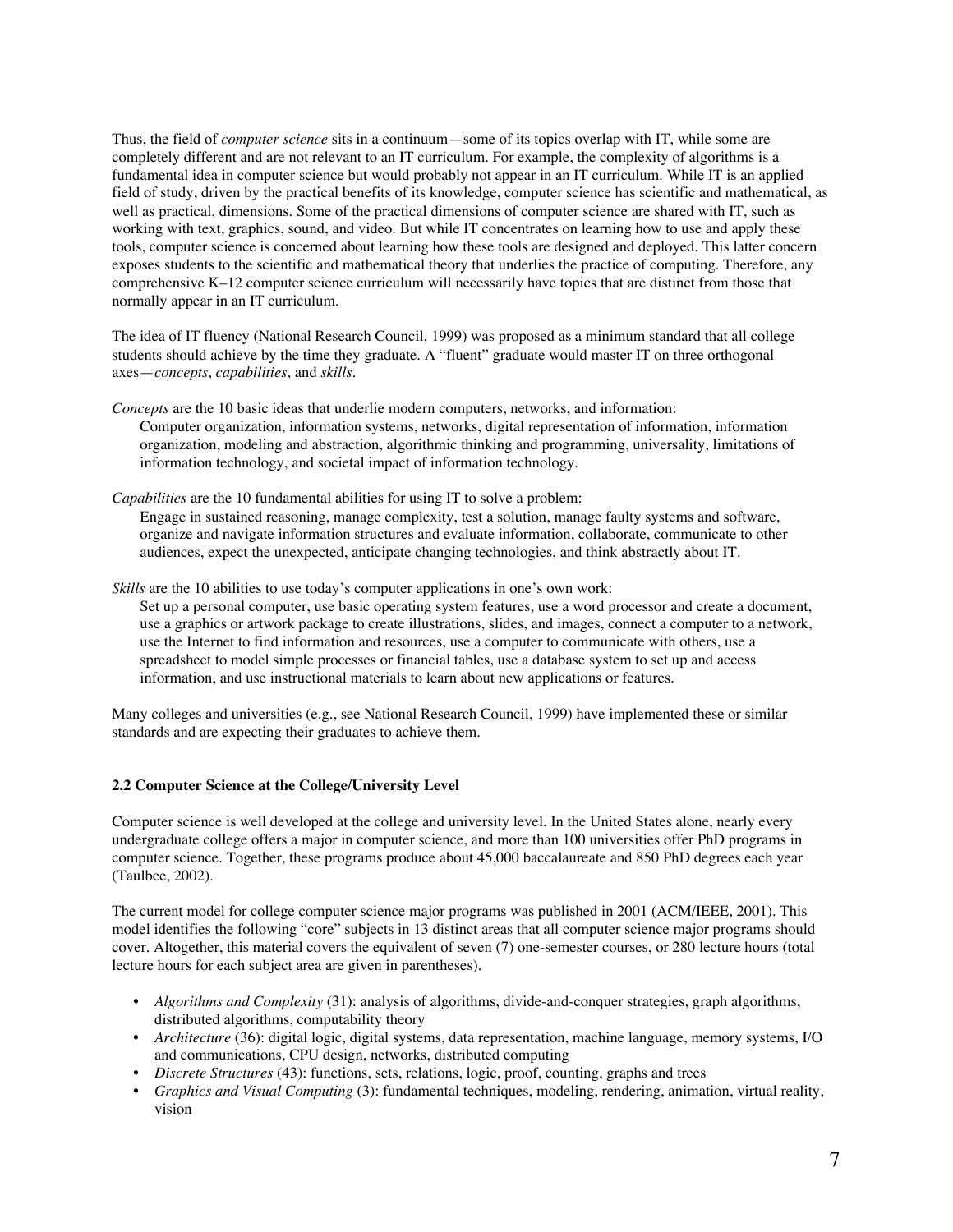- *Human-Computer Interaction* (HCI) (8): principles of HCI, building a graphical user interface (GUI), HCI aspects of multimedia, and collaboration
- *Information Management* (10): database systems, data modeling and the relational model, query languages, data mining, hypertext and hypermedia, digital libraries
- *Intelligent Systems* (10): fundamental issues, search and optimization, knowledge representation, agents, natural language processing, machine learning, planning, robotics
- *Net-centric Computing* (15): Introduction to Net-centric computing, the Web as a client-server example, network security, data compression, multimedia, mobile computing
- *Operating Systems* (18): concurrency, scheduling and dispatch, virtual memory, device management, security and protection, file systems, embedded systems, fault tolerance
- *Programming Fundamentals* (38): algorithms and problem-solving, fundamental data structures, recursion, event-driven programming
- *Programming Languages* (21): history and overview, virtual machines, language translation, type systems, abstraction, object-oriented (OO) programming, functional programming, translation
- *Social and Professional Issues* (16): ethical responsibilities, risks and liabilities, intellectual property, privacy, civil liberties, crime, economics, impact of the Internet
- *Software Engineering* (31): metrics, requirements, specifications, design, validation, tools, management

Undergraduate computer science programs also provide students with regular access to well-equipped computer laboratories and networks, since laboratory work is an essential component of the curriculum.

When computer science majors finish college, they are expected to have a number of capabilities. Some programs prepare graduates for advanced study, while others (the majority) prepare them for entry into the work force. For workforce entry, a graduate should (ACM/IEEE, 2001):

- 1. Understand the essential facts, concepts, principles, and theories relating to computer science and software applications.
- 2. Use this understanding to design computer-based systems and make effective tradeoffs among design choices.
- 3. Identify and analyze requirements for computational problems and design effective specifications.
- 4. Implement (program) computer-based systems.
- 5. Test and evaluate the extent to which a system fulfills its requirements.
- 6. Use appropriate theory, practice, and tools for system specification, design, implementation, and evaluation.
- 7. Understand the social, professional, and ethical issues involved in the use of computer technology.
- 8. Apply the principles of effective information management and retrieval to text, image, sound, and video information.
- 9. Apply the principles of human-computer interaction to the design of user interfaces, Web pages, and multimedia systems.
- 10. Identify risks or safety aspects that may be involved in the operation of computing equipment within a given context.
- 11. Operate computing equipment and software systems effectively.
- 12. Make effective verbal and written presentations to a range of audiences.
- 13. Be able to work effectively as a member of a team.
- 14. Understand and explain the quantitative dimensions of a problem.
- 15. Manage one's own time and develop effective organizational skills.
- 16. Keep abreast of current developments and continue with long-term professional growth.

The presence of a K–12 computer science program should allow pre-college students to begin developing these capabilities and skills.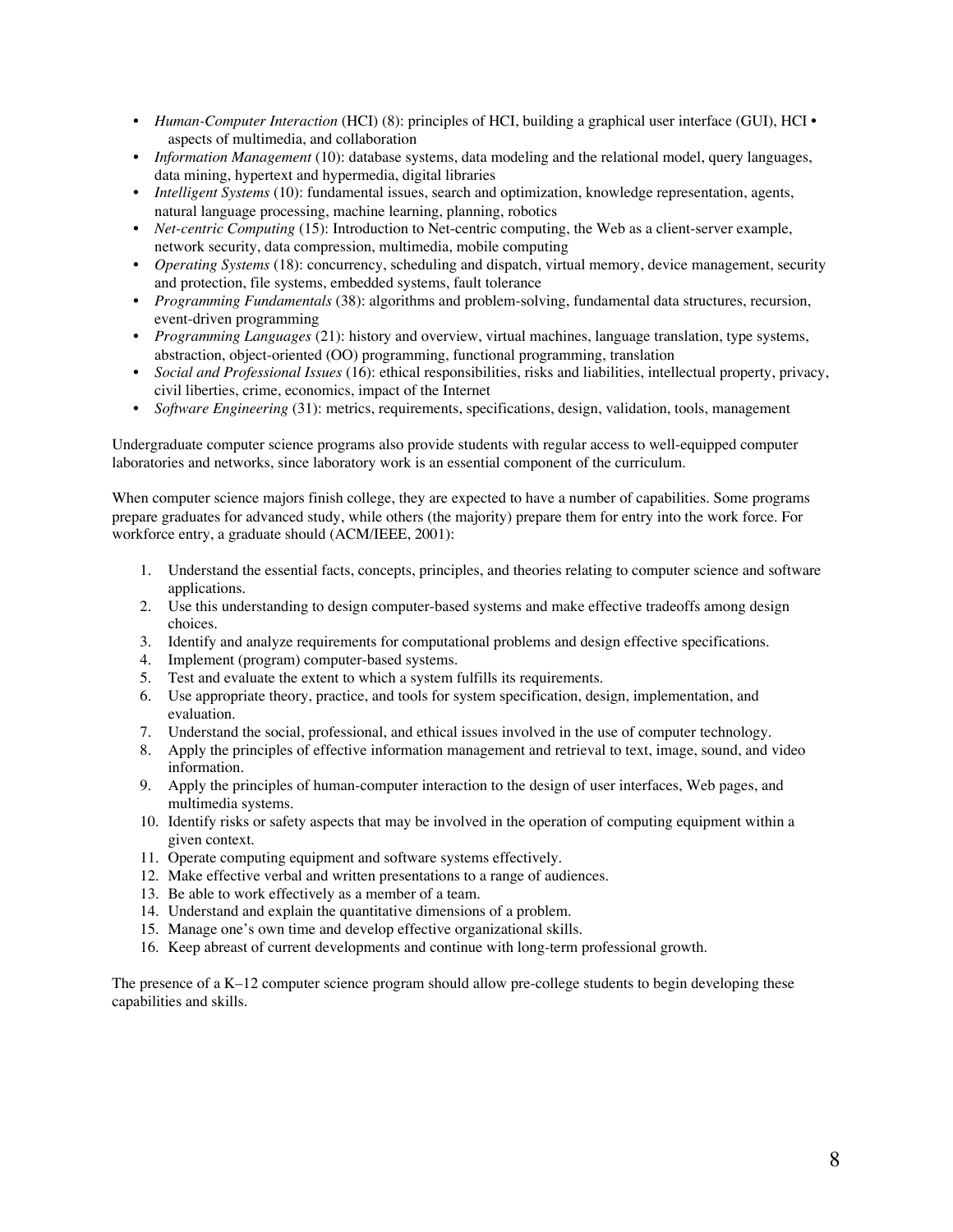#### **2.3 The Current Status of K–12 Computer Science**

Computer science has never been widely taught at the K–12 level in the United States. To help address this problem, the ACM Model High School Curriculum (ACM, 1993) was developed in 1993. This is a one-year course that covers core subjects, applications, and related topics.

The core topic selection in the 1993 model was motivated by an earlier, and now dated, college curriculum model. That model included the study of algorithms, programming languages, operating systems and user support, computer architecture, and the social and ethical context of computing. Its applications included CAD/CAM, speech, music, art, database, e-mail, multimedia and graphics, spreadsheets, word processing, and desktop publishing. Its electives included topics like AI (expert systems, games, robotics), computational science, simulation and virtual reality, and software engineering.

For a variety of reasons, the ACM model curriculum was not widely implemented in secondary schools. One strong reason is that, since 1993, enormous changes have occurred in computer science itself, many of which were spurred by the emergence of the World Wide Web. These changes have worked to accelerate the datedness of the core topics in the 1993 model.

A more recent curriculum model, developed by a New Jersey Teachers' Conference (Deek, 1999), aimed to provide a state-level standard for computer science that could be taught in all school districts. The core topics for that curriculum include algorithms, programming, applications, information systems, communications, and technology. This curriculum is designed for use in grades 9, 10, and 12, in a way that complements the AP computer science curriculum (offered in the grade 11). The grade 9 course provides an introduction to programming and problem solving, the Internet, information, communication, hardware, social impact and ethics; the grade 10 course emphasizes programming and applications. At grade 12, a "topics" course provides an opportunity to offer interesting subjects like robotics, simulations, and animation.

In spite of these efforts, a survey conducted in 2002 (http://www.acm.org/education/k12/research.html) confirms that neither the 1993 ACM model nor any other model has achieved widespread recognition or implementation in the United States. Seventy respondents, representing 27 states and three foreign countries, provided the following information.

Only 12 out of the 70 respondents replied that they have a state-mandated computer science curriculum at the high school level. However, the nature of that curriculum varied from state to state. The most extensive one identifies a separate computer science course at each grade level (9–12), while the most modest one designated "Introduction to the Computer" and "Internet Use of the Computer" as the only two state-mandated courses (at grades 9 and 10). So, even for states that offer any computer science courses, there is much divergence in the number and content of these courses. Where they are offered, computer science courses also seem to be available only as electives (only one out of the 70 respondents indicated that computer science was mandatory).

As for teacher preparation and certification, 27 of the 70 respondents replied that their state requires no computer science certification to teach computer science courses. A different source notes that secondary computer science courses are usually taught by faculty certified to teach mathematics (Deek, 1999).

The development of K–12 computer science is making more headway internationally than in the United States.

In Israel, a secondary school computer science curriculum (Gal-Ezer & Harel, 1999) was approved by the Ministry of Higher Education and implemented in 1998. It blends conceptual and applied topics, and is offered in grades 10, 11, and 12. All students in grade 10 are required to take a half-year course in the foundations of computer science. This is followed by 1-1/2 or 2-1/2 years of electives taught at grades 11 and 12. These electives have a particularly heavy emphasis on the foundations of algorithms.

In Canada, a comprehensive curriculum was recently implemented for all secondary schools in Ontario (Stephenson, 2002). It provides two alternative tracks, one emphasizing computer science and the other emphasizing computer engineering. All courses balance foundational knowledge with skills acquisition, and they prescribe outcomes at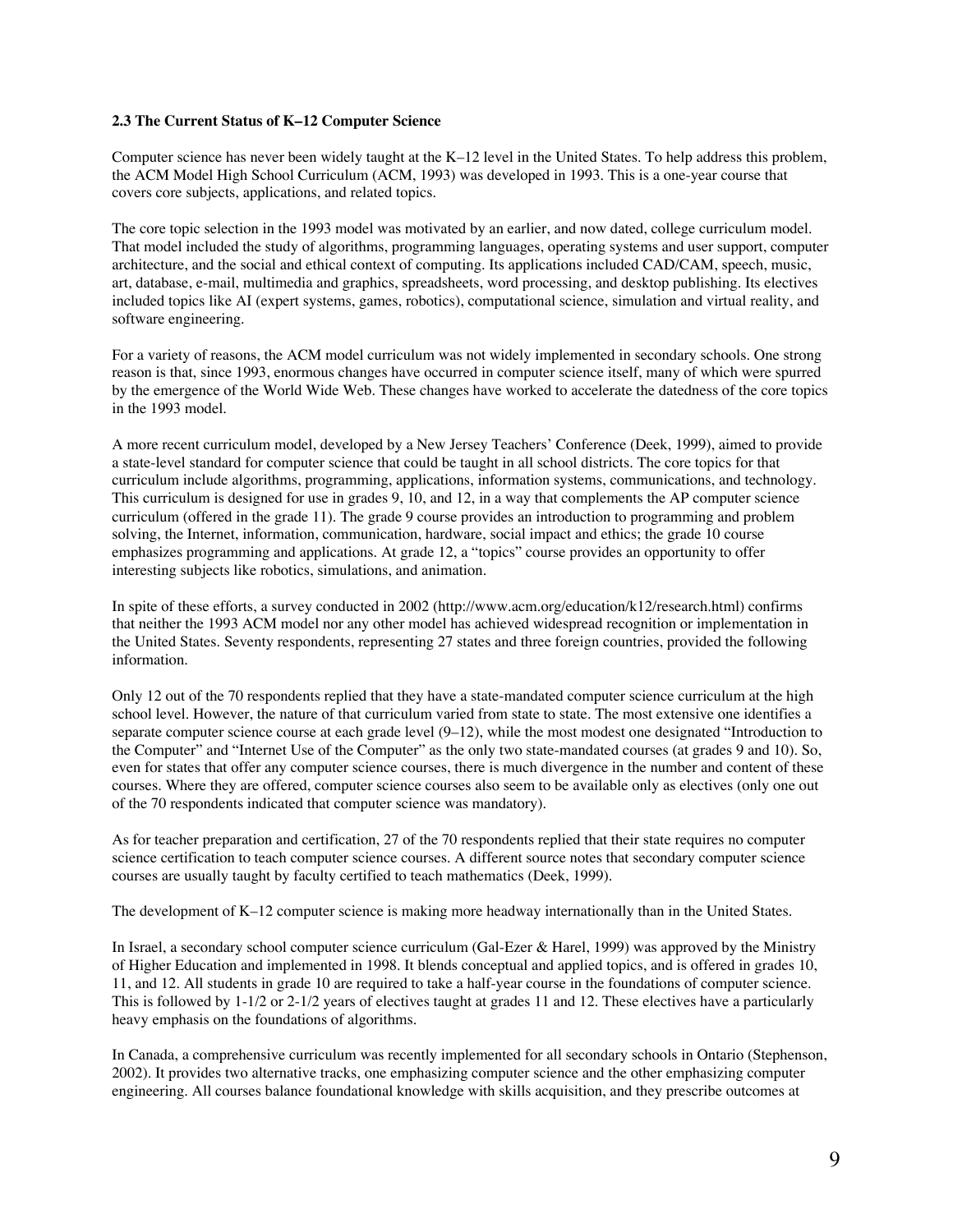each level. At grade 9, a full-year "integrated technologies" course is available to all students. This is followed by three parallel three-year tracks—one in computer and information science and two in computer engineering.

In many other parts of the world, including Europe, Russia, Asia, South Africa, New Zealand, and Australia, computer science is being established in the K–12 curriculum. Thus, we feel a certain sense of urgency about the establishment of computer science in the United States—this nation's educated workforce should remain competitive with that of other nations in its level of understanding about computer science in the modern world.

#### **3. A Comprehensive Model Curriculum**

Building on the lessons of the past and the needs of the present and the future, we propose a four-level model curriculum for K–12 computer science that focuses on fundamental concepts and has the following general goals:

- 1. The curriculum should prepare students to understand the nature of computer science and its place in the modern world.
- 2. Students should understand that computer science interleaves principles and skills.
- 3. Students should be able to use computer science skills (especially algorithmic thinking) in their problem-solving activities in other subjects. One simple example is the use of logic for understanding the semantics of English in a language arts class. There are many others.
- 4. The computer science curriculum should complement IT and AP computer science curricula in any schools where they are currently offered.

If a K–12 computer science curriculum is widely implemented and these goals are met, high school graduates will be prepared to be knowledgeable users and critics of computers, as well as designers and builders of computing applications that will affect every aspect of life in the  $21<sup>st</sup>$  century.

The overall structure of this model is shown in Figure 1. As this figure suggests, our model has four different levels, whose goals and content are introduced below.



*Level I* (recommended for grades K–8) should provide elementary school students with foundational concepts in computer science by integrating basic skills in technology with simple ideas about algorithmic thinking. This can be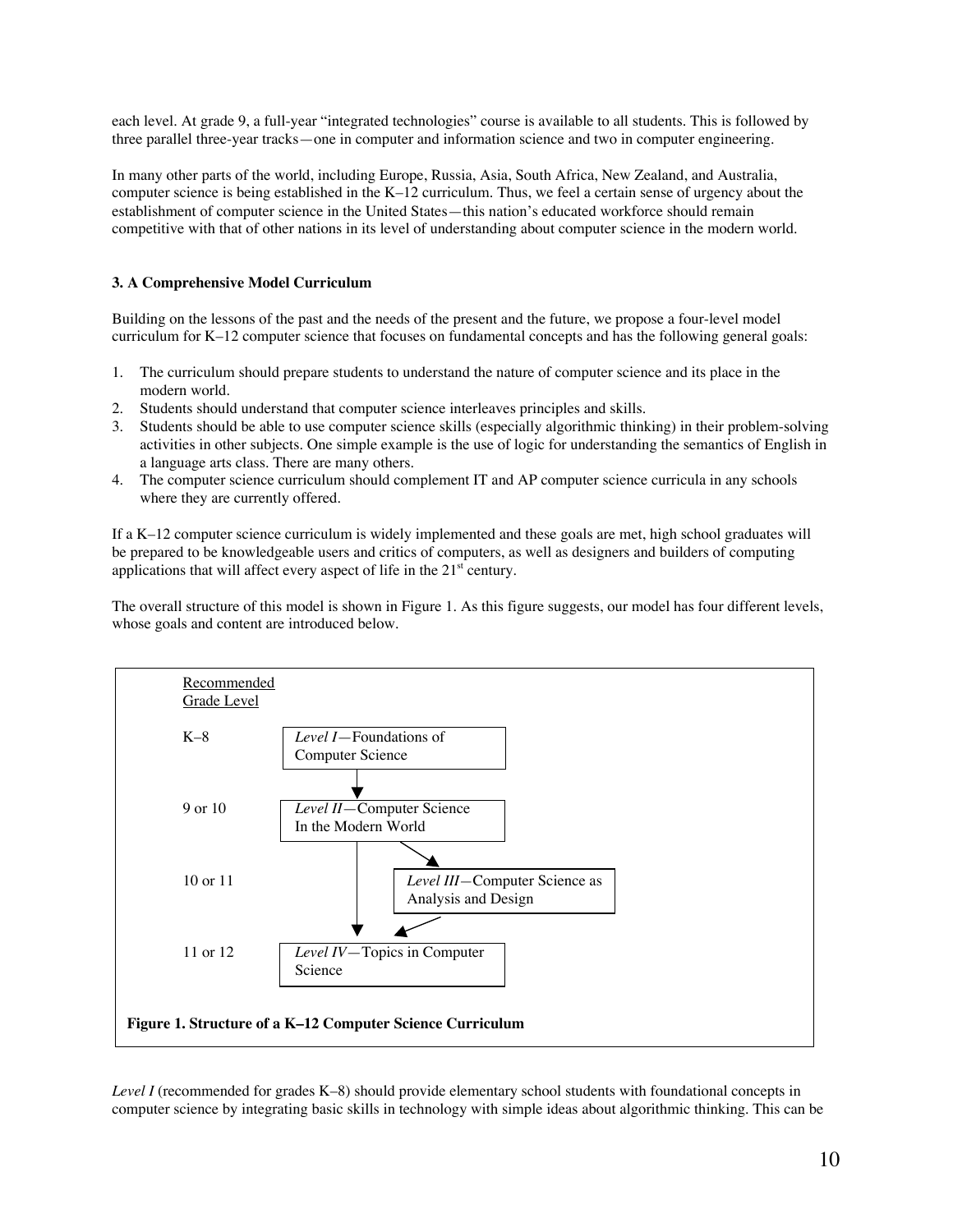best accomplished by adding short modules to existing science, mathematics, and social studies units. A combination of the NETS (ISTE, 2002) standards and an introduction to algorithmic thinking (as offered, for instance, by Logo (Papert, 1980) or other hands-on experiences (Bell, 2002) would ensure that students meet this goal.

Students at *Level II* (recommended for grade 9 or 10) should acquire a coherent and broad understanding of the principles, methodologies, and applications of computer science in the modern world. This can best be offered as a one-year course accessible to all students, whether they are college-bound or workplace-bound. Since, for most students, this *Level II* course will be their last encounter with computer science, it should be considered essential preparation for the modern world.

Students who wish to study more computer science may elect the *Level III* (recommended for grade 10 or 11) course, a one-year elective that would earn a curriculum credit (e.g. math or science). This course continues the study begun at Level II, but it places particular emphasis on the scientific and engineering aspects of computer science—mathematical principles, algorithmic problem-solving and programming, software and hardware design, networks, and social impact. Students will elect this course to explore their interest and aptitude for computer science as a profession.

Finally, the Level IV (recommended for grade 11 or 12) offering is an elective that provides depth of study in one particular area of computer science. This may be, for example, an AP computer science (AP, 2002) course, which offers depth of study in programming and data structures. Alternatively, this offering may be a projects-based course in multimedia design or a vendor-supplied course that leads to professional certification. Any Level IV course will naturally require the Level II course as a prerequisite, and some will require the Level III course as well.

The following subsections provide more detailed discussions of the topics and courses that can be offered at each of these four levels.

#### **3.1 Level I—Foundations of Computer Science**

Because the foundations of computer science have a major information technology component, it is important here to reaffirm the need for technology support in the K–12 classroom.<sup>2</sup> Successful integration of technology to support learning goals depends upon several factors:

- vision and leadership for successful implementation and long-term success,
- access to physical resources (hardware and software),
- physical arrangement of those resources in accessible learning spaces,
- time and incentives to support classroom-relevant professional development opportunities for educators,
- time for planning effective integration into new and existing curricula,
- time for reviewing and evaluating new technologies and resources, and
- ongoing financial support for a sustained technology infrastructure.

It also depends upon a clear vision of what expectations are necessary and appropriate at every level. In this document we explore a number of different levels of computer science education throughout the K–12 years. It is clear to us that whatever is achieved in high school depends upon the effectiveness of student access to technology and achievement of computer-related learning milestones at the elementary level. So if elementary schools provide students with these first building blocks of computer fluency, secondary schools will be able to implement more comprehensive computer science programs themselves.

 $\frac{1}{2}$ <sup>2</sup> Too frequently, new and complex expectations are downloaded onto classroom teachers without a realistic consideration of the resources available to teachers to achieve these expectations. Often, there is an assumption that technology itself is the panacea, and so, little consideration is given to preparing teachers to use the technology effectively and in support of their own teaching and learning goals.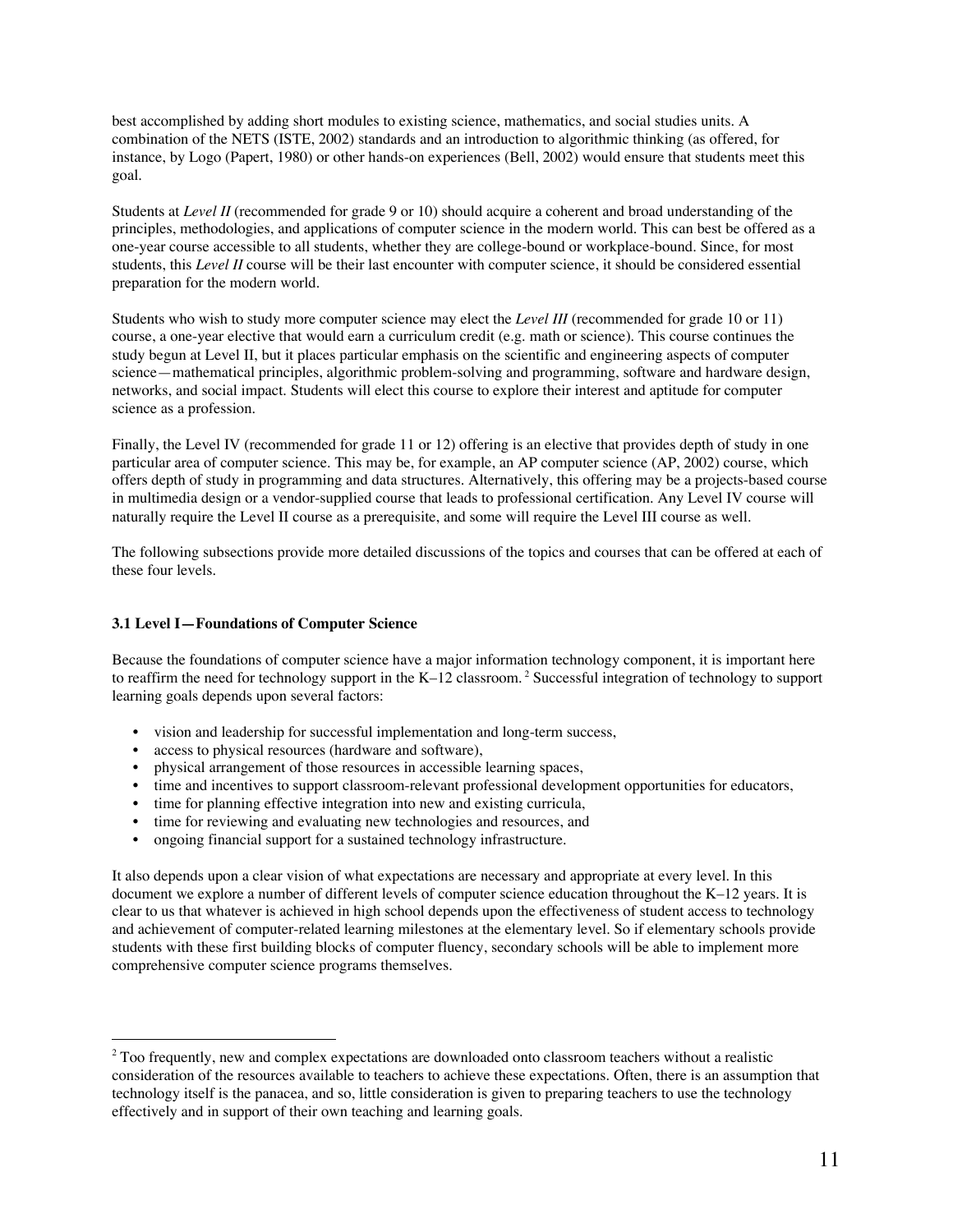#### **3.1.a. Topics and Goals**

The National Educational Technology Standards (NETS) (ISTE, 2002) provide an excellent starting place for defining requirements for elementary student preparedness in computer science.<sup>3</sup>

To live and work successfully in an increasingly information-rich society, K–8 students must learn to use computers effectively and incorporate the idea of algorithmic thinking into their daily problem-solving vocabulary. To ensure these outcomes, schools must provide computing tools that enable students to solve problems and communicate using a variety of media; to access and exchange information; compile, organize, analyze, and synthesize information; draw conclusions and make generalizations from information gathered; understand what they read and locate additional information as needed; become self-directed learners; collaborate and cooperate in team efforts; analyze a problem and develop an algorithmic solution; and interact with others using computers in ethical and appropriate ways.

Except in the context of mathematics education, this particular topic area is not a conventional part of the K–8 curriculum. That is, the concept of algorithm is used only to teach students the steps of arithmetic (addition, multiplication) and other basic mathematical ideas. However, the notion of algorithm affects students in a much richer array of problem-solving situations that they encounter in their lives.

In its simplest form, an algorithm is a method for solving a problem in a step-by-step manner. So children learn about algorithmic problem solving whenever they discover a collection of steps that can be carried out to accomplish a task. These steps should accommodate unusual contingencies (using conditional, or "if" statements) and repetitions (using loops, or "while" statements). Viewed in this way, algorithmic thinking is not simply a means to help children understand mathematical concepts—it has a much richer range of uses. Here are a few example problems that illustrate this point and would be appropriate at the K–8 level.

Give a complete algorithmic definition for:

- 1. finding your way out of a maze (Turtle graphics, robotics)
- 2. a dog retrieving a thrown ball
- 3. baking cookies
- 4. going home from school
- 5. making a sand castle
- 6. arranging a list of words in alphabetical order.

Thus, we agree with teachers who believe that students at this age ought to begin thinking algorithmically as a general problem-solving strategy. What children do, not what they see, may have the greatest impact on learning at the K–8 level. Thus, it makes sense to develop more teaching strategies that encourage students to engage in the process of visualizing an algorithm. Seymour Papert's pioneering experiments in the 1980s corroborate this belief, and his seminal work *Mindstorms* and related curricula (Papert, 1980) provide many more examples of how K–8 students can be engaged in algorithmic thinking. Additional examples of computer science topics appropriate for the K–8 level are included in the next section.

#### **3.1.b. Grade-Level Breakdowns**

To ensure that students achieve these goals, we paraphrase here the NETS model (ISTE, 2002), which identifies different sets of outcomes for three different groups of students: grades K–2, grades 3–5, and grades 6–8. We have augmented that model by adding outcomes that engage students with algorithmic thinking and other foundational elements of computer science.

<sup>&</sup>lt;sup>2</sup><br>3 <sup>3</sup> These standards were originally developed by the International Society for Technology in Education (ISTE) as part of an ongoing effort to enable stakeholders in Pre-K–12 education to develop national standards for educational uses of technology.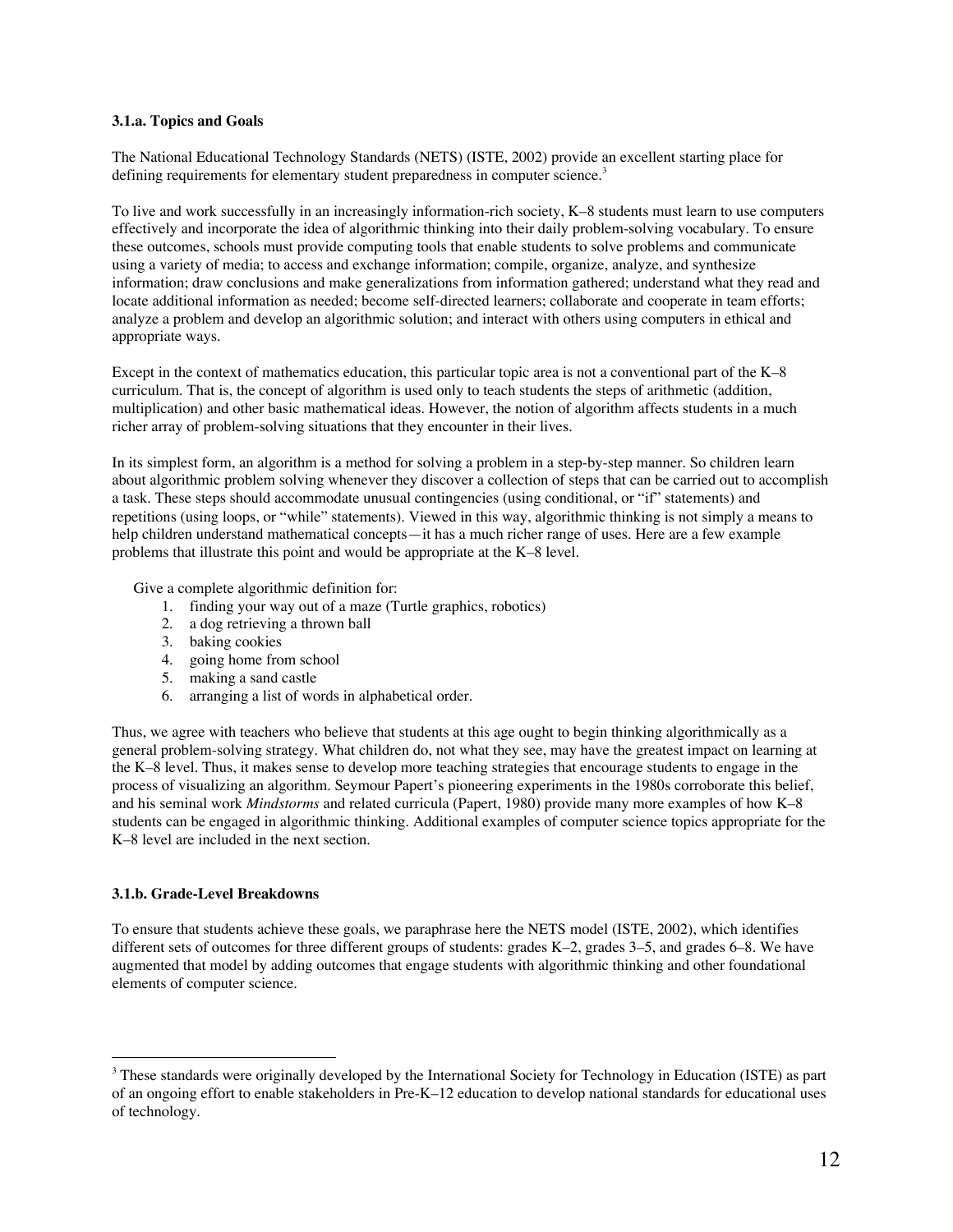*Grades K–2:* Upon completion of grade 2, students will:

- 1. Use standard input and output devices to successfully operate computers and related technologies.
- 2. Use a computer for both directed and independent learning activities.
- 3. Communicate about technology using developmentally appropriate and accurate terminology.
- 4. Use developmentally appropriate multimedia resources (e.g., interactive books, educational software, elementary multimedia encyclopedias) to support learning.
- 5. Work cooperatively and collaboratively with peers, teachers, and others when using technology.
- 6. Demonstrate positive social and ethical behaviors when using technology.
- 7. Practice responsible use of technology systems and software.
- 8. Create developmentally appropriate multimedia products with support from teachers, family members, or student partners.
- 9. Use technology resources (e.g., puzzles, logical thinking programs, writing tools, digital cameras, drawing tools) for problem solving, communication, and illustration of thoughts, ideas, and stories.
- 10. Gather information and communicate with others using telecommunications, with support from teachers, family members, or student partners.
- 11. Understand how 0s and 1s can be used to represent information, such as digital images and numbers.
- 12. Understand how to arrange (sort) information into useful order, such as a telephone directory, without using a computer (see Appendix for examples).

*Grades 3–5:* Upon completion of grade 5, students will:

- 1. Be comfortable using keyboards and other input and output devices, and reach an appropriate level of proficiency using the keyboard with correct fingering.
- 2. Discuss common uses of technology in daily life and the advantages and disadvantages those uses provide.
- 3. Discuss basic issues related to responsible use of technology and information, and describe personal consequences of inappropriate use.
- 4. Use general-purpose productivity tools and peripherals to support personal productivity, remediate skill deficits, and facilitate learning throughout the curriculum.
- 5. Use technology tools (e.g., multimedia authoring, presentation, Web tools, digital cameras, scanners) for individual and collaborative writing, communication, and publishing activities to create presentations for audiences inside and outside the classroom.
- 6. Use telecommunications efficiently to access remote information, communicate with others in support of direct and independent learning, and pursue personal interests.
- 7. Use online resources (e.g., e-mail, online discussions, Web environments) to participate in collaborative problem-solving activities for the purpose of developing solutions or products for audiences inside and outside the classroom.
- 8. Use technology resources (e.g., calculators, data collection probes, videos, educational software) for problem-solving, self-directed learning, and extended learning activities.
- 9. Determine which technology is useful and select the appropriate tool(s) and technology resources to address a variety of tasks and problems.
- 10.Evaluate the accuracy, relevance, appropriateness, comprehensiveness, and bias that occur in electronic information sources.
- 11. Develop a simple understanding of an algorithm, such as text compression, search, or network routing, using computer-free exercises (see Appendix for examples).

*Grades 6–8:* Upon completion of grade 8, students will:

- 1. Apply strategies for identifying and solving routine hardware and software problems that occur during everyday use.
- 2. Demonstrate knowledge of current changes in information technologies and the effects those changes have on the workplace and society.
- 3. Exhibit legal and ethical behaviors when using information and technology and discuss consequences of misuse.
- 4. Use content-specific tools, software, and simulations (e.g., environmental probes, graphing calculators, exploratory environments, Web tools) to support learning and research.
- 5. Apply productivity/multimedia tools and peripherals to support personal productivity, group collaboration, and learning throughout the curriculum.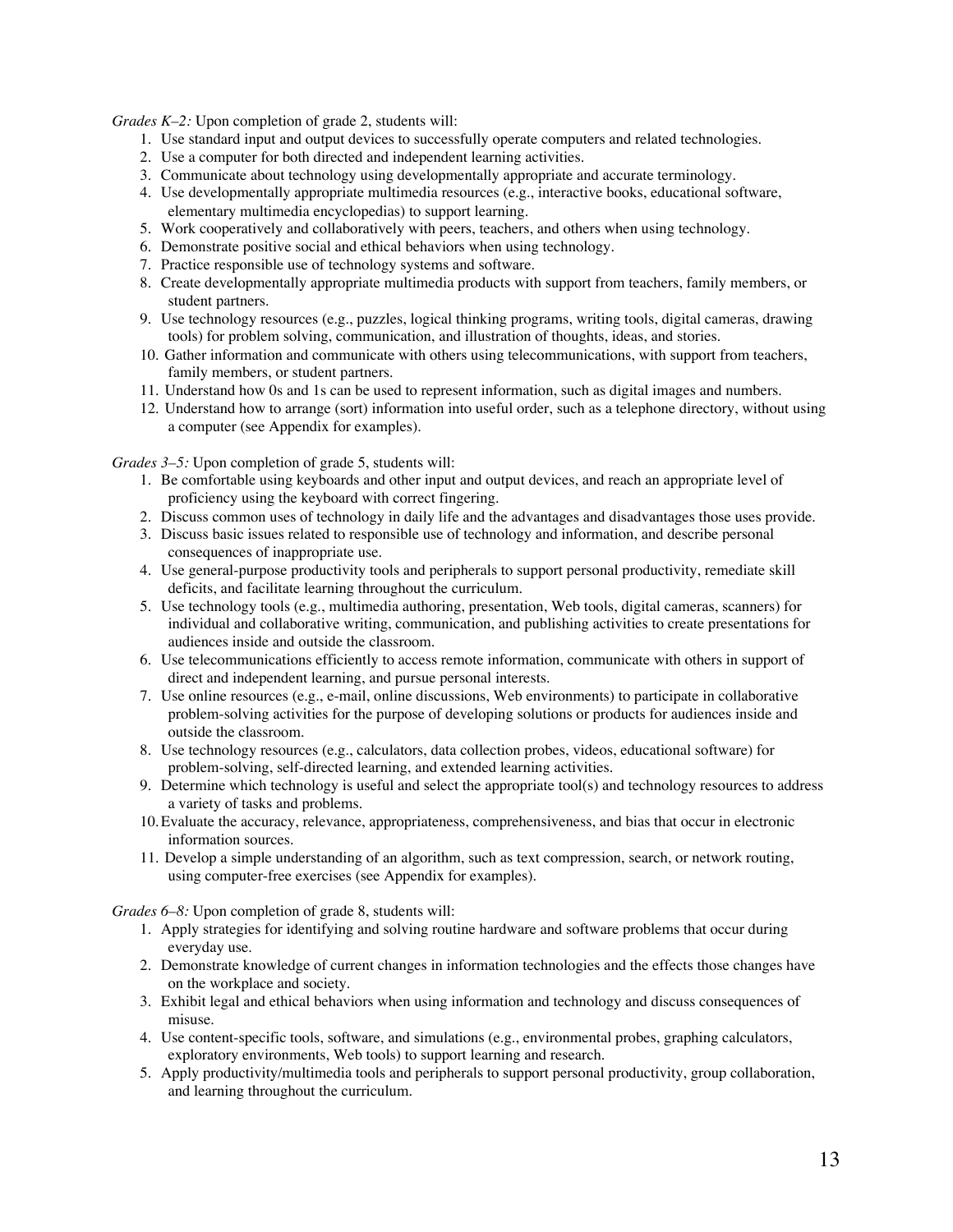- 6. Design, develop, publish, and present products (e.g., Web pages, videotapes) using technology resources that demonstrate and communicate curriculum concepts to audiences inside and outside the classroom.
- 7. Collaborate with peers, experts, and others using telecommunications tools to investigate educational problems, issues, and information, and to develop solutions for audiences inside and outside the classroom.
- 8. Select appropriate tools and technology resources to accomplish a variety of tasks and solve problems.
- 9. Demonstrate an understanding of concepts underlying hardware, software, algorithms, and their practical applications.
- 10.Discover and evaluate the accuracy, relevance, appropriateness, comprehensiveness, and bias of electronic information sources concerning real-world problems.
- 11. Understand the graph as a tool for representing problem states and solutions to complex problems (see Appendix for examples).
- 12. Understand the fundamental ideas of logic and its usefulness for solving real-world problems (see Appendix for examples).

#### **3.2 Level II—Computer Science in the Modern World**

This is a one-year course (or the equivalent) that would be accessible to all students, whether they are college-bound or workplace-bound. The goal of this course is to provide all students with an introduction to the principles of computer science and its place in the modern world. This course should also help students to use computers effectively in their lives, thus providing a foundation for successfully integrating their own interests and careers with the resources of a technological society.

In this course, high school students can acquire a fundamental understanding of the operation of computers and computer networks and create useful programs implementing simple algorithms. By developing Web pages that include images, sound, and text, they can acquire a working understanding of the Internet, common formats for data transmission, and some insights into the design of the human-computer interface. Exposure to career possibilities and discussion of ethical issues relating to computers should also be important threads in this course.

Prior to this course, students should have gained experience using computers, as would normally occur at Level I. They should have used, modified, and created files for a variety of purposes, accessed the Internet and databases for both research and communication, and used other tools such as spreadsheets and graphics. Finally, they should have been introduced to the basic idea of algorithmic thinking and its uses in their daily lives.

#### **3.2.a. Topics and Goals**

A major outcome of this course (or its equivalent) is to provide students with general knowledge about computer hardware, software, languages, networks, and their impact in the modern world.<sup>4</sup> That is, since most students at Level II will eventually encounter computers and networks as users, the overarching aim here is to prepare students to master computer science concepts from the user's point of view rather than from the designer's. For instance, the idea that a robot needs a method of acquiring sensory data from its environment draws attention to the general notion of an "input device" beyond the standard keyboard and mouse. Teaching students about various input devices currently in use should help demystify the general idea of input, and prepare students to be comfortable using devices with which they are not yet familiar.

Students should gain a conceptual understanding of the following topics in computer science:

- 1. Principles of computer organization and the major components (input, output, memory, storage, processing, software, operating system, etc.)
- 2. The basic steps in algorithmic problem-solving (problem statement and exploration, examination of sample instances, design, program coding, testing and verification)

 <sup>4</sup> Coincidentally, students will acquire proficiency with a current computer model and programming language, but that is not the main goal of this course.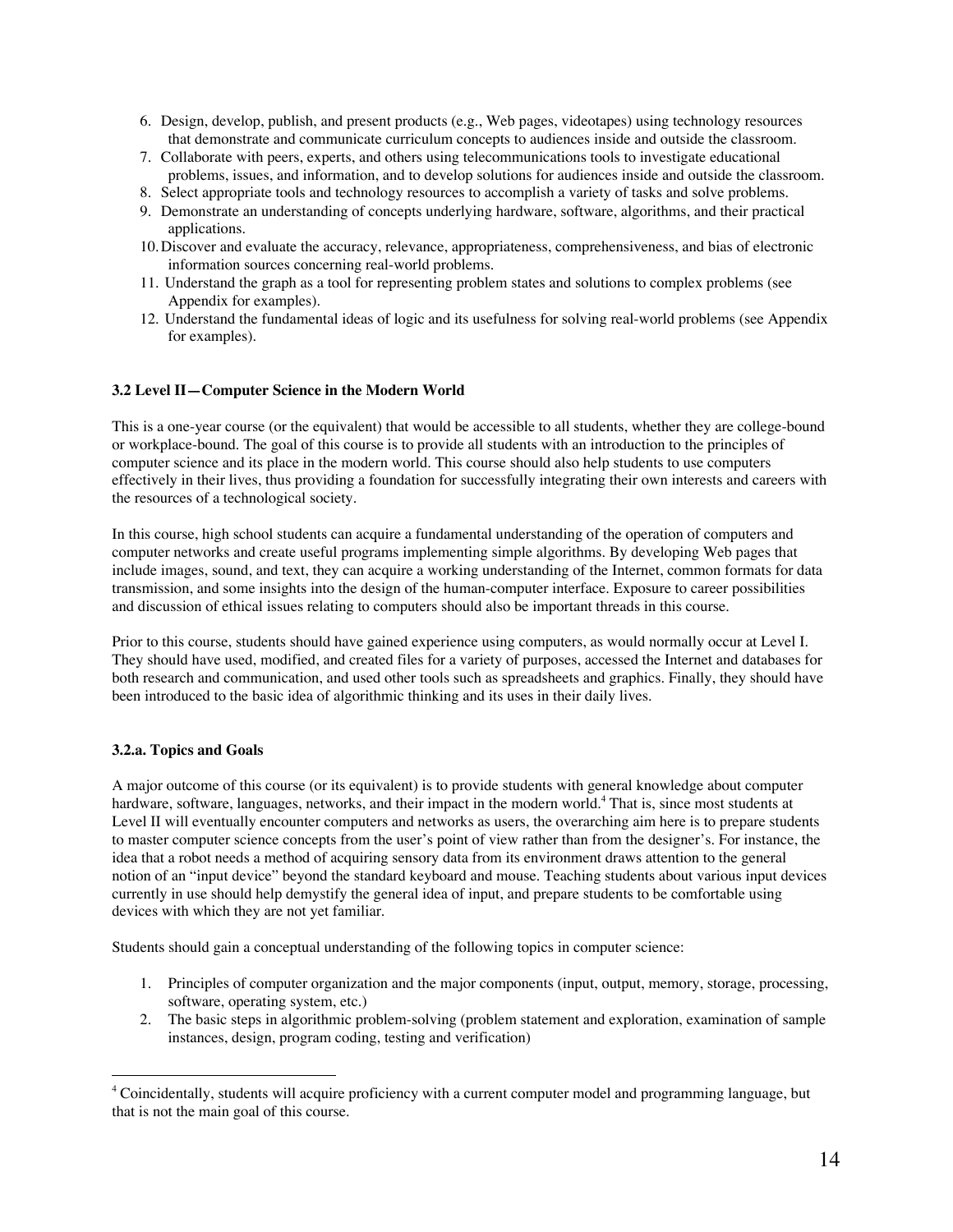- 3. The basic components of computer networks (servers, file protection, routing protocols for connection/communication, spoolers and queues, shared resources, and fault-tolerance).
- 4. Organization of Internet elements, Web page design (forms, text, graphics, client- and server-side scripts), and hypermedia (links, navigation, search engines and strategies, interpretation, and evaluation).
- 5. The notion of hierarchy and abstraction in computing, including high-level languages, translation (compilers, interpreters, linking), machine languages, instruction sets, and logic circuits.
- 6. The connection between elements of mathematics and computer science, including binary numbers, logic, sets, and functions.
- 7. The notion of computers as models of intelligent behavior (as found in robot motion, speech and language understanding, and computer vision), and what distinguishes humans from machines.
- 8. Examples (like programming a telephone answering system) that identify the broad interdisciplinary utility of computers and algorithmic problem solving in the modern world.
- 9. Ethical issues that relate to computers and networks (including security, privacy, intellectual property, the benefits and drawbacks of public domain software, and the reliability of information on the Internet), and the positive and negative impact of technology on human culture.
- 10. Identification of different careers in computing and their connection with the subjects studied in this course (e.g., information technology specialist, Web page designer, systems analyst, programmer, CIO).

#### **3.2.b. Laboratory Work: Algorithms, Programming, and Web Page Design**

Students in this course should gain experience designing algorithms and programming solutions to a variety of computational problems. While the choice of programming language and environment is up to the instructor, the algorithmic design and programming component of the course should include the following:

- Variables, data types, and the representation of data in computers
- Managing complexity through top-down and object-oriented design
- Procedures and parameters
- Sequences, conditionals, and loops (iteration)
- Tools for expressing design (flowcharts, pseudocode, UML, N-S charts)

The Web page design component of this course should cover the following ideas:

- The use of hypertext links to load new pages or activate processes
- Storing, compressing, encrypting, and retrieving image, video, and sound data
- User interface design
- Tools for expressing design (storyboard, site map)

#### **3.2.c. Context and Constraints**

Each school system has its own constraints with regard to student scheduling, availability of knowledgeable staff, and computer resources. Some schools may choose to begin by implementing an elective course that covers only a subset of the above concepts. We believe that, while such initial steps are valuable, they must nonetheless be identified as first steps toward the ultimate goal of a full course required of all students for graduation.

Finally, it is important to distinguish the goals and themes of this course from those of information technology, especially those that comprise the notion of IT fluency (see section 2.1). This course provides the first opportunity to view computer science as a coherent field of study and professional engagement. That is, while IT fluency focuses on technological skills and their uses in other academic subjects, this course is a study of computer science as an academic subject *per se*.

Several example activities that can be used to teach this course are shown in the Appendix.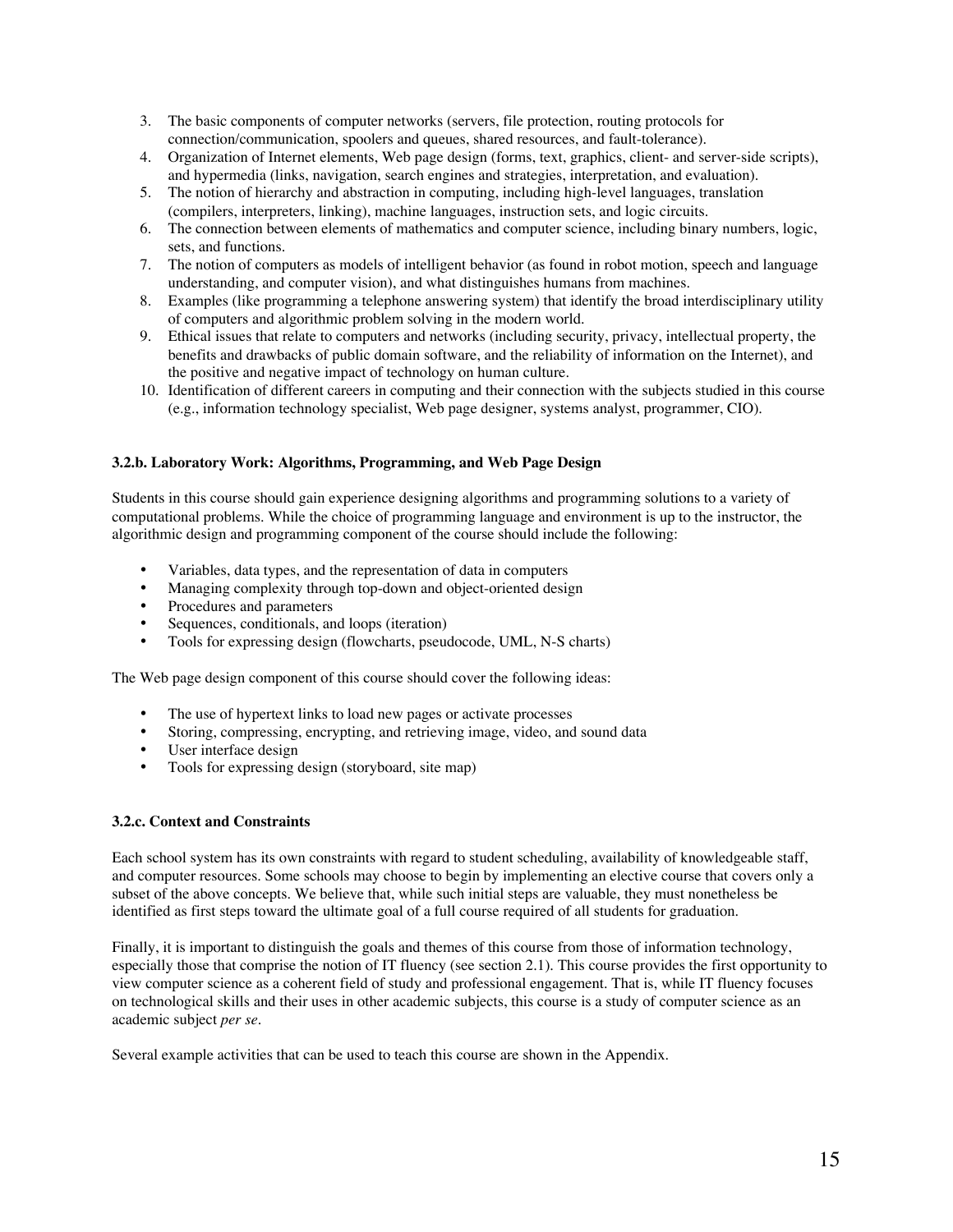#### **3.3 Level III—Computer Science as Analysis and Design**

This is a one-year course (or the equivalent) that should earn curriculum credit (e.g., science or math). The goal of this course is to continue the study of computer science, placing particular emphasis on its features as a scientific and engineering discipline.

In this course, high school students can go beyond a fundamental understanding of the operation of computers and explore more complex and interesting topics of computer science. This course also helps students improve their problem-solving and programming skills in preparation for the Advanced Placement A course. As in higher level math and science curricula, students will be able to see the connection between the fundamentals they have learned in Levels I and II to integrate programming and design with complex "real world" projects.

#### **3.3.a. Topics and Goals**

The major goal of this course is for students to develop the computer science skills of algorithm development, problem solving, and programming while using software engineering principles. While the emphasis of the course will be on programming, students will also be introduced to other important topics, such as interface design, the limits of computers, and societal and ethical issues of software engineering.

By the end of this course, students should understand or have a working knowledge of these topics:

- 1. Fundamental ideas about the process of program design and problem solving, including style, abstraction, and initial discussions of correctness and efficiency as part of the software design process.
- 2. Simple data structures and their uses
- 3. Topics in discrete mathematics: logic, functions, sets, and their relation to computer science
- 4. Design for usability: Web page design, interactive games, documentation
- 5. Fundamentals of hardware design
- 6. Levels of language, software, and translation: characteristics of compilers, operating systems, and networks
- 7. The limits of computing: what is a computationally "hard" problem? (e.g., ocean modeling, air traffic control, gene mapping) and what kinds of problems are computationally unsolvable (e.g., the halting problem)
- 8. Principles of software engineering: software projects, teams, the software life cycle
- 9. Social issues: software as intellectual property, professional practice
- 10.Careers in computing: computer scientist, computer engineer, software engineer, information technologist

#### **3.3.b. Laboratory Work: Programming, Design, and Other Activities**

Students in this course should gain experience designing algorithms and programming solutions to a variety of computational problems. While the choice of programming language and environment is up to the instructor, the programming component of the course should include the following:

- Methods (functions) and parameters<br>• Recursion
- **Recursion**
- Objects and classes (arrays, vectors, stacks, queues, and their uses in problem-solving)<br>• Graphics programming
- Graphics programming
- Event-driven and interactive programming

Hardware and software engineering has several topics that can be introduced during this course and included among its programming projects:

• Hardware and systems: logic, gates and circuits, binary arithmetic, machine and assembly language, operating systems, user interfaces, compilers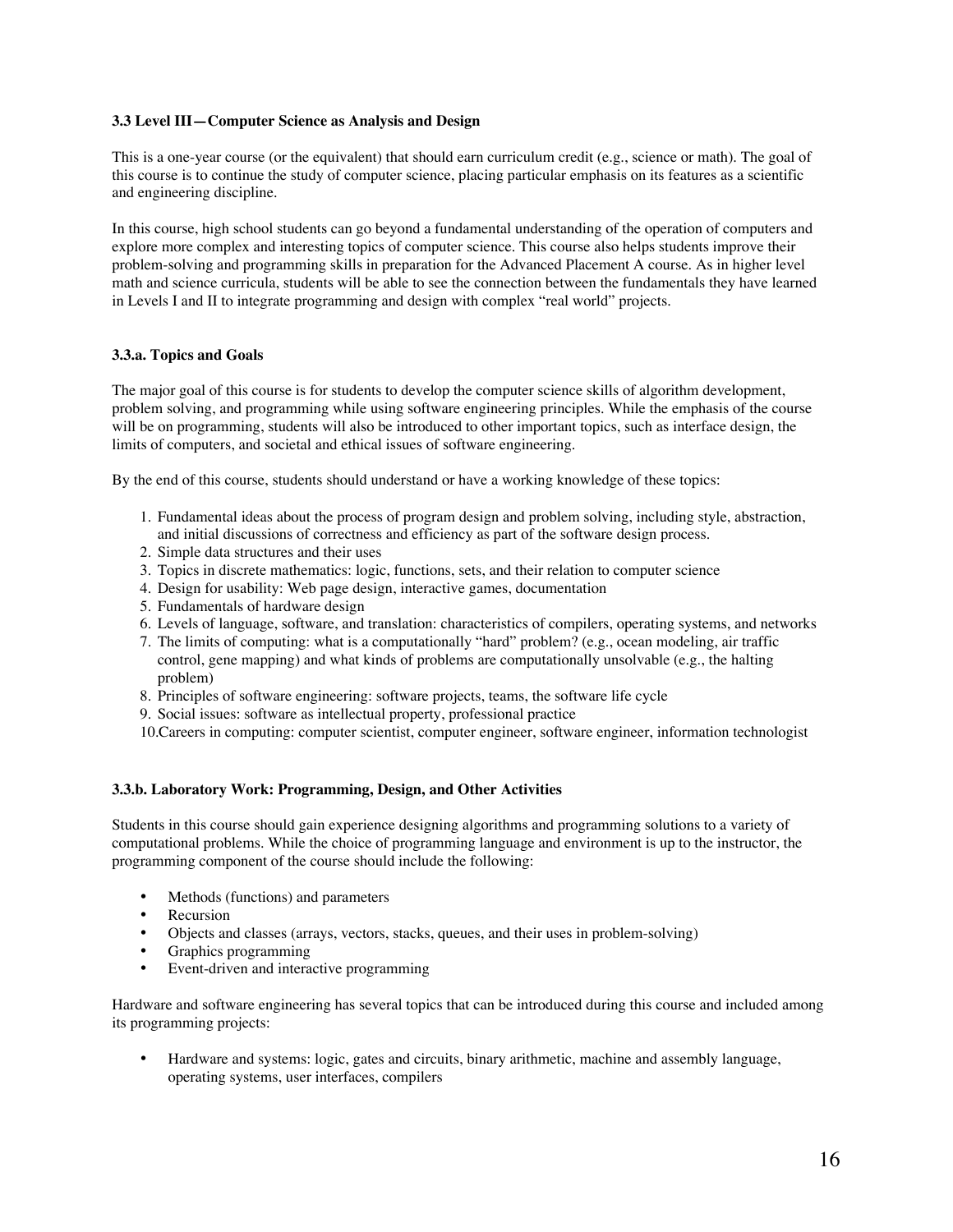- Software engineering: requirements, design, teams, testing and maintenance, documentation, software design tools
- Societal issues in software engineering, limits of computing, levels of languages, computing careers

#### **3.3.c. Context and Constraints**

Since this is a laboratory-intensive course, students will need regular access to appropriate computing facilities and software. A number of viable programming language alternatives exist, and so we recommend no particular programming language to support this course. Surely, the choice of language depends on local conditions, such as teacher expertise, laboratory hardware configuration, and availability and cost of software support.

Moreover, this course is intended to be much broader in scope than the AP curriculum, and thus should complement it in a way that is accessible to all students—not just those preparing for college. However, for students who are thinking about taking an AP computer science course at Level IV (see section 3.4), this course can serve as a precursor.

This course is also intended to cover the fundamentals of computer science more broadly than a typical information technology course. While it has elements of IT, this course also introduces students to concepts that are not typically covered in an IT curriculum, such as the limits of computing and data structures.

Example activities that have been used in this kind of course are shown in Appendix A.3.

#### **3.4 Level IV—Topics in Computer Science**

At this level, interested and qualified students should be able to select one from among several electives to gain depth of understanding or special skills in particular areas of computer science. All of these electives will require the Level II course as a prerequisite, while some may require the Level III course as well. Most important, these courses provide students with an opportunity to explore topics of personal interest in greater depth, and thus prepare for the workplace or for further study at the post-secondary level.

These electives include, but are not necessarily limited to:

- Advanced Placement (AP) Computer Science
- A projects-based course in which students cover a topic in depth.
- A vendor-supplied course, which may be related to professional certification.

These are discussed in more detail below.

#### **3.4.a. AP Computer Science**

The AP Computer Science curriculum is well established (AP, 2002), and is offered at many secondary schools for students planning to continue their education in a two- or four-year college or university, possibly in computer science, business, or a related field.

Students taking an AP course should have completed Levels I and II. Students entering an AP Computer Science course need to be familiar with the basic algorithmic concepts introduced at those levels. The programming concepts covered in Level III overlap somewhat with the AP course, so some of the AP course can serve as a review if students have had the Level III course.

The curriculum that prepares students for the AP computer science exams provides an excellent foundation for future study. This curriculum has two courses: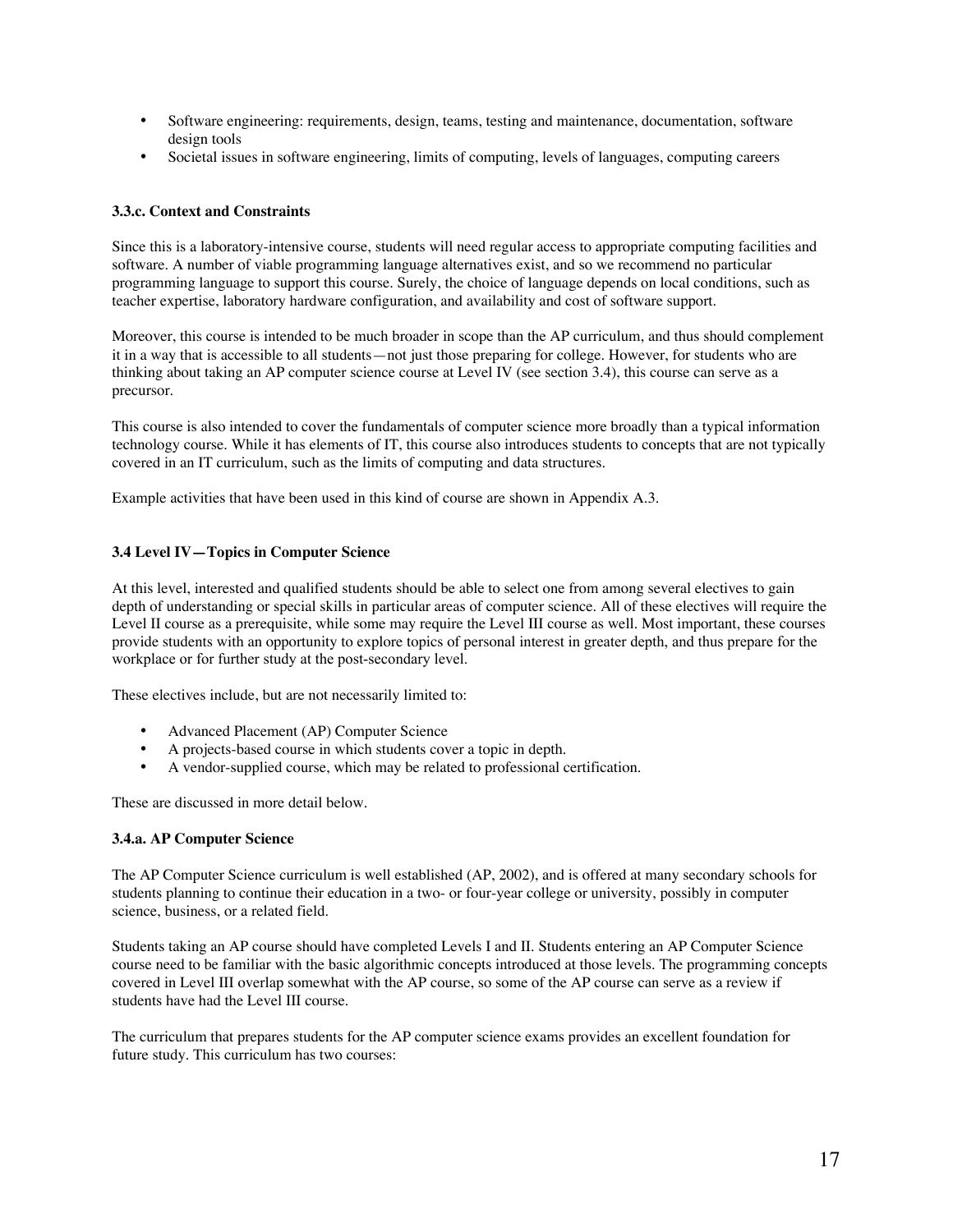- The A course emphasizes problem solving and algorithm development, and introduces elementary data structures. Students who complete the A course and score well on the exam may qualify for one-semester of college credit.
- The AB course extends the foundation of the A course by including more substantial work with data structures and recursive algorithms.

The College Board suggests that the choice between A and AB be left to the school and students. A school might wish to initially offer the A course as it is less comprehensive, and then move toward the AB course as instructor knowledge and entering student levels increase.

In schools that implement this curriculum recommendation, students will arrive at Level IV with a standard background that enables them to be successful in the AB course. Also, high schools need to consider the significant staffing issues implied by this curriculum recommendation, along with the staffing tradeoffs that result from offering  $0, 1,$  or  $2$  AP courses in a setting that also offers the Level II and III courses described above.<sup>5</sup> For example, a school that is neither large nor resource-rich may prefer to offer the Level III course alone, and then supplement that course with additional material that will support a smaller group of students preparing for the AP A exam.

Example modules that can be used to teach this course are shown in the Appendix A.4.

#### **3.4.b. Projects-Based Courses**

This kind of course would be available to all students who have completed the Levels I and II curricula. Some variants of this course would also require completion of Level III (see below). This could be either a half-year or a full-year course.

The projects in this kind of course will naturally address diverse student interests and specific faculty expertise. The specific projects that are chosen from year to year will be fluid and will adjust as needed to meet the ever-changing characteristics of computer science and information technology. Ideally, each project should build upon basic computer science concepts and help students develop professional skills in the application of technology.

While some of the project curriculum may be more skills-based, the skills need to be tied to the "behind-the-scenes" activities of the software—particularly how is each task implemented in the software (e.g., what is happening when you click "bold"?). Answering such questions enables students to problem-solve when software does not perform as anticipated. Additional computer science topics are visited throughout these projects.

Here are some projects that could populate such a course. See the Appendix for more details.

*Example: Desktop Publishing* This course introduces planning, page layout, and the use of templates to create flyers, documents, brochures, and newsletters. Word processing and graphical editing fluency (Level I) will help ensure student success. Methods of distribution of these documents in both written and electronic formats should be included. This will necessitate understanding of Internet concepts and network connectivity (Level II).

*Example: Presentation Design* The ability to communicate and share ideas should be a core requirement for all high school graduates. Communication can be written and/or oral. This type of project focuses on planning a presentation—including outlining, converting the outline into a document, and generating the presentation. Concepts covered include appropriate use of text, colors, graphics, sound, and animations on slides as well as linking within and outside the presentation. Ultimately, students will present to an audience. Fluency with word processing software (Level I) and multimedia concepts (Level II) is required.

 $<sup>5</sup>$  Achieving a high score on the AP A Exam is typically considered to be equivalent to completing a one-semester</sup> college course in computer science. Programming language differences between the AP exam and the one taught at a particular college (e.g., C++ vs. Java) may present an issue in granting AP credit for students with high scores. That is, some colleges may require students to repeat the introductory semester(s) so they can continue effectively in the undergraduate computer science major program.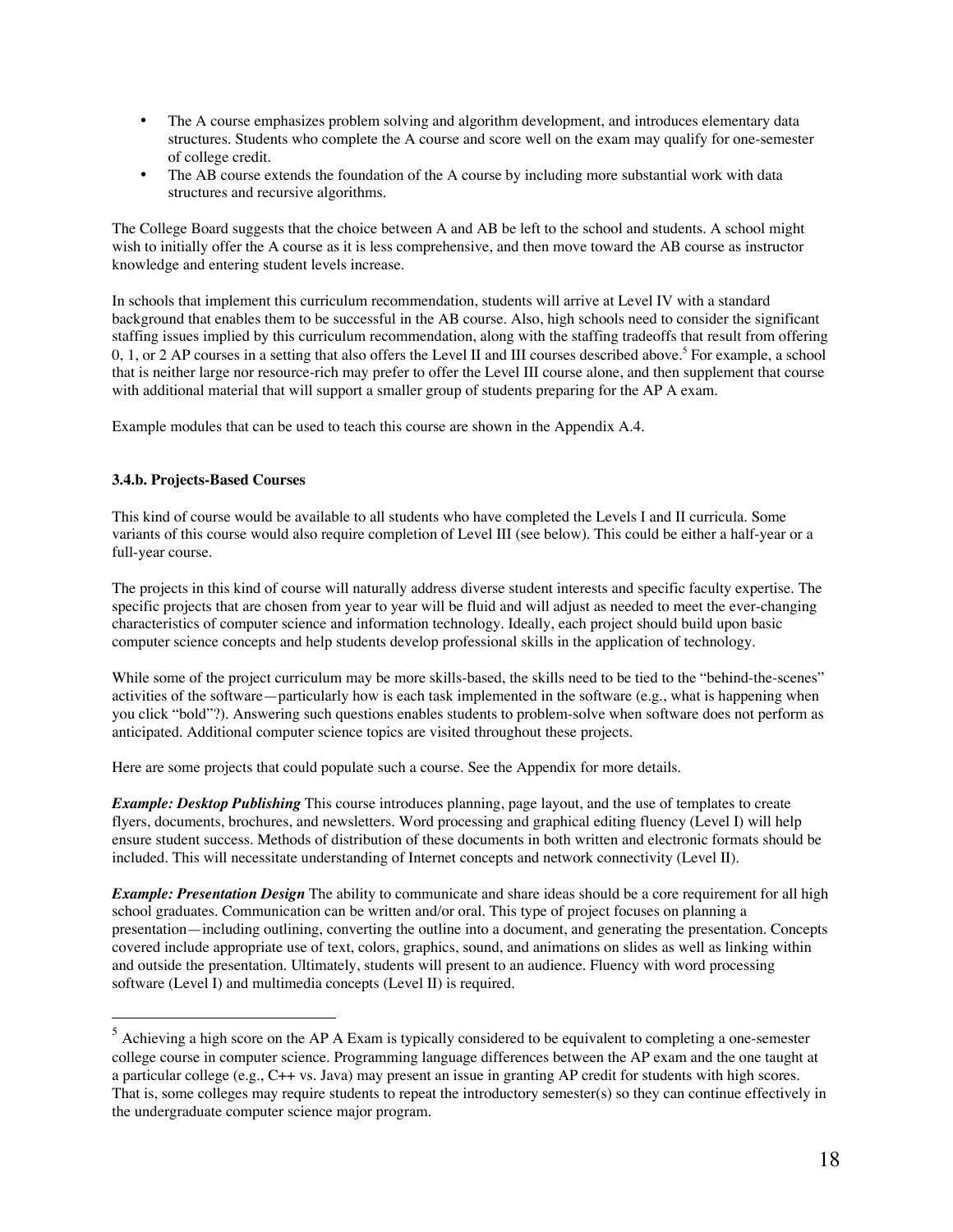*Example: Multimedia* The use of multimedia is increasing steadily at the user level, fueled by more efficient hardware and the availability of digital cameras and digital audio equipment. However, multimedia is often abused when incorporated into programs, Web pages, and presentations. This project will provide instruction in the use of digital audio and video equipment and related editing software. A major focus will be deploying multimedia in a responsible fashion. Basic software skills (Level I) and an understanding of multimedia concepts (Level II) are required.

*Example: Graphics* This class explores bitmap and vector-based graphics. The discussion includes benefits and limitations of each type of software and hands-on experience with both. CAD, CAM, and 3-D design software should be explored as well as bitmap software for creating and editing of graphics. Availability of a digital camera and scanner is required. Responsible deployment of graphics including style and legal issues needs to be investigated. The discussion of vector-based graphics will be facilitated by completion of Level III—limits of computers and design for usability.

*Example: Design and Development of Web Pages* At Level II, students are exposed to Internet concepts and HTML. This course presents a more in-depth view of the design and development issues that need to be considered for a multi-platform international implementation. A focus issue is the standardization of Web page development using the recommendations of the WWW Consortium. Web page development is presented and evaluated using text editors, HTML editors, converters, and Web authoring programs.

*Example: Web Programming* Students who have successfully completed Level III but do not wish to take an AP course might nevertheless enjoy applying their programming skills to the WWW. To be successful, a solid understanding of Internet concepts, Web page design and development issues, and basic programming concepts will be required. Topics in this course can include client-side and server-side scripting languages. Students will need to write scripts and deploy them within Web pages or on the Web server.

*Example: Emerging Technologies* This project can include several distinct topics, and its content is expected to change on a regular basis. An example topic for upcoming years might be XML/XSL and wireless connectivity. These areas can be tied together with a discussion of requirements for the same data to be represented on a PC, personal digital assistant (PDA), and cell phone. Curriculum and materials for this topic would need to be developed from current resources on the Web, perhaps in conjunction with local colleges and universities, and with input from the professional sector of the Business Community.

A sample of some other topics (along with their prerequisites) includes:

- The computer and animation (Level II)
- Networking technologies (Level III)
- Programming simulations (e.g., a computer-controlled chemistry experiment) (Level III)
- Object-oriented design and coding (Level IV—AP computer science)
- Effective use of computer applications (Level II)

#### **3.4.c. Courses Leading to Industry Certification**

Such a course is primarily geared toward students planning on entering the workforce, continuing their education in a post-secondary technical school, or entering a two-year college AAS program. Students taking this course should have completed the Level I and Level II courses.

Industry certification provides a standard that is useful to potential employers in evaluating a candidate who has no prior work experience. Industry certifications are either vendor-neutral or vendor-sponsored. Vendor-sponsored curricula need to be evaluated carefully. While rich in content, some of these courses are structured to emphasize proprietary products rather than general concepts. Students who complete certification courses should be encouraged to take the corresponding exam as proof of acquired knowledge. Here are some examples of vendor-neutral certification programs.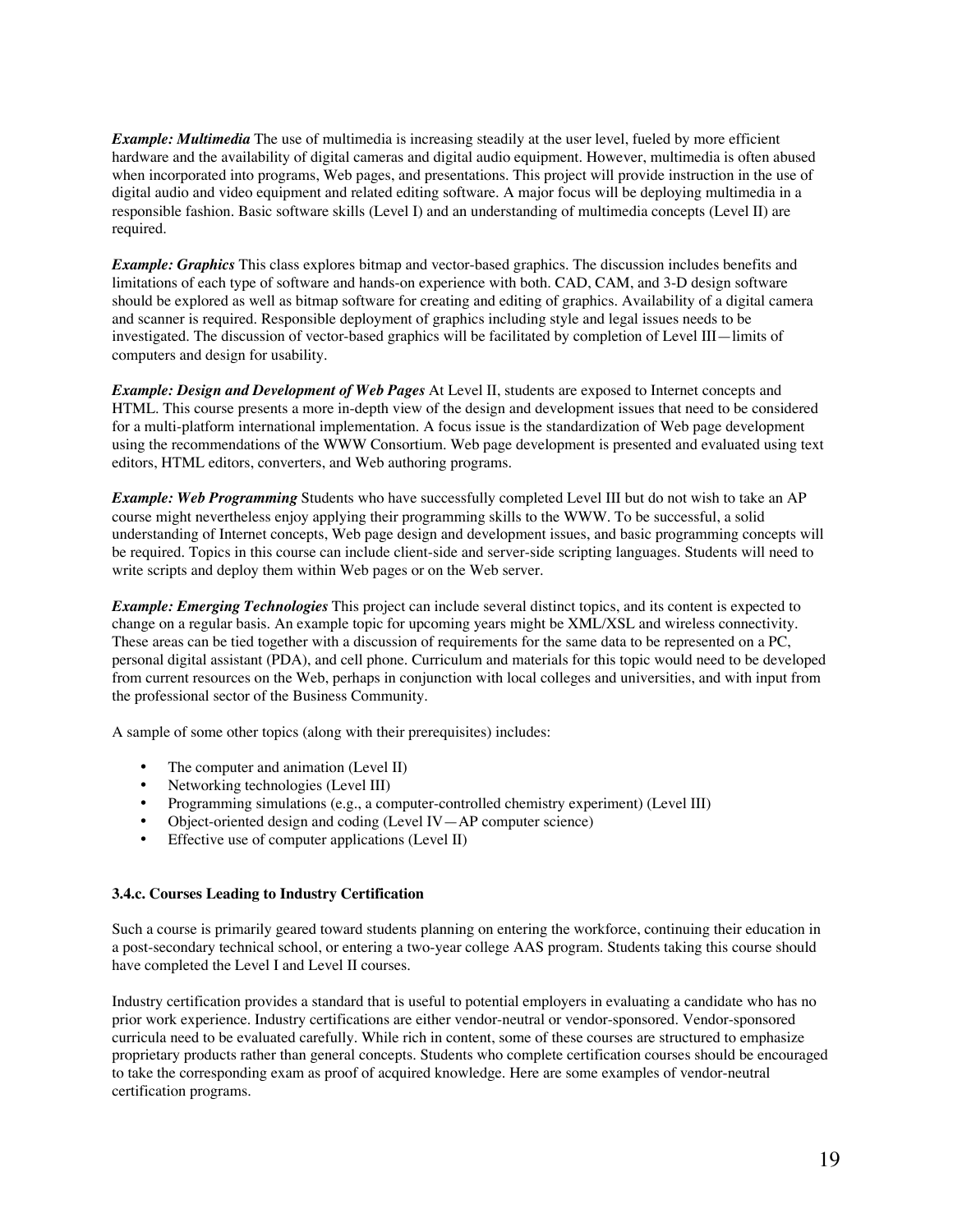*Example: A+ Certified Technician* "A+ certification signifies that the certified individual possesses the knowledge and skills essential for a successful entry-level (6 months' experience) computer service technician, as defined by experts from companies across the industry" (http://www.comptia.org/certification/a/default.asp). Two different exams are available—software and hardware. Both of these assume that students have gained an understanding of the way a computer works, including hands-on experience. The hardware section includes installation of new equipment and troubleshooting. The software section encompasses various operating systems. The use of critical thinking skills to problem-solve is necessary for hardware and software support. These skills reinforce and extend the concepts presented in Levels I and II.

*Example: Certified Internet Webmaster (CIW)* "CIW certification validates competency in IT industry standards, concepts and best practices; and familiarity with leading hardware and software technology." (http://www.ciwcertified.com/program/about.asp?comm=home&llm=1) The Foundations level exam requires competency in Internet, Web page authoring, and networking fundamentals. These concepts are introduced in Levels I and II. While the scope of the exam is beyond the reach of high school students, its objectives can serve to extend the foundation of the previously discussed related issues.

*Example: i-Net+* This certification is designed for "individuals interested in demonstrating the baseline of technical knowledge that would allow them to pursue a variety of Internet-related careers. The i-Net+ exam was specifically designed to certify entry-level Internet and e-commerce technical professionals responsible for participating in the maintenance of Internet, Intranet and Extranet infrastructure and services as well as the development of Web-related applications" (http://www.computer-certification-training.com/CompTIA/inet/i-net.html).

More detailed information about these and other certification programs, both vendor-specific and vendor-neutral, can be found at http://www.computer-certification-training.com/index.html.

Further discussion and examples of these kinds of courses are provided in the Appendix.

#### **4. Implementation Challenges**

Teaching any subject effectively depends on the existence of a sound curricular model, explicit teacher certification standards, appropriate teacher training programs, and effective curricular materials. K–12 computer science education faces unique challenges along these lines because the subject is young.

For schools to widely implement this model, work is needed in three important areas: *teacher preparation*, *statelevel content standards, and curriculum materials development*. In addition, persons in leadership positions must acknowledge the importance of computer science education for the future of our society. States and accrediting organizations should make this a factor in overall school accreditation. As indicated earlier, some states have begun to establish content standards, define models for teacher certification, provide in-service training in computer science, and experiment with developing new curricular materials. However, a much wider effort and commitment are now required.

Wide adoption of K–12 computer science will be a difficult task. Professional organizations in computer science can facilitate this task. Organizations that can participate in this effort include the ACM, the IEEE Computer Society, ISTE, institutions of higher education, and national and local teacher organizations. Below is a discussion of the main challenges as we see them.

#### **4.1 Teacher Preparation**

For students to master this new subject, teachers must acquire both a mastery of the subject matter and the pedagogical skills that will allow them to present the material to students at appropriate levels. It is understood that there must be a match between the computer science skills and knowledge defined for the students and the acquired skills and knowledge of the teachers. At the same time, teachers must have a greater depth of knowledge than that embodied in the topics they are teaching.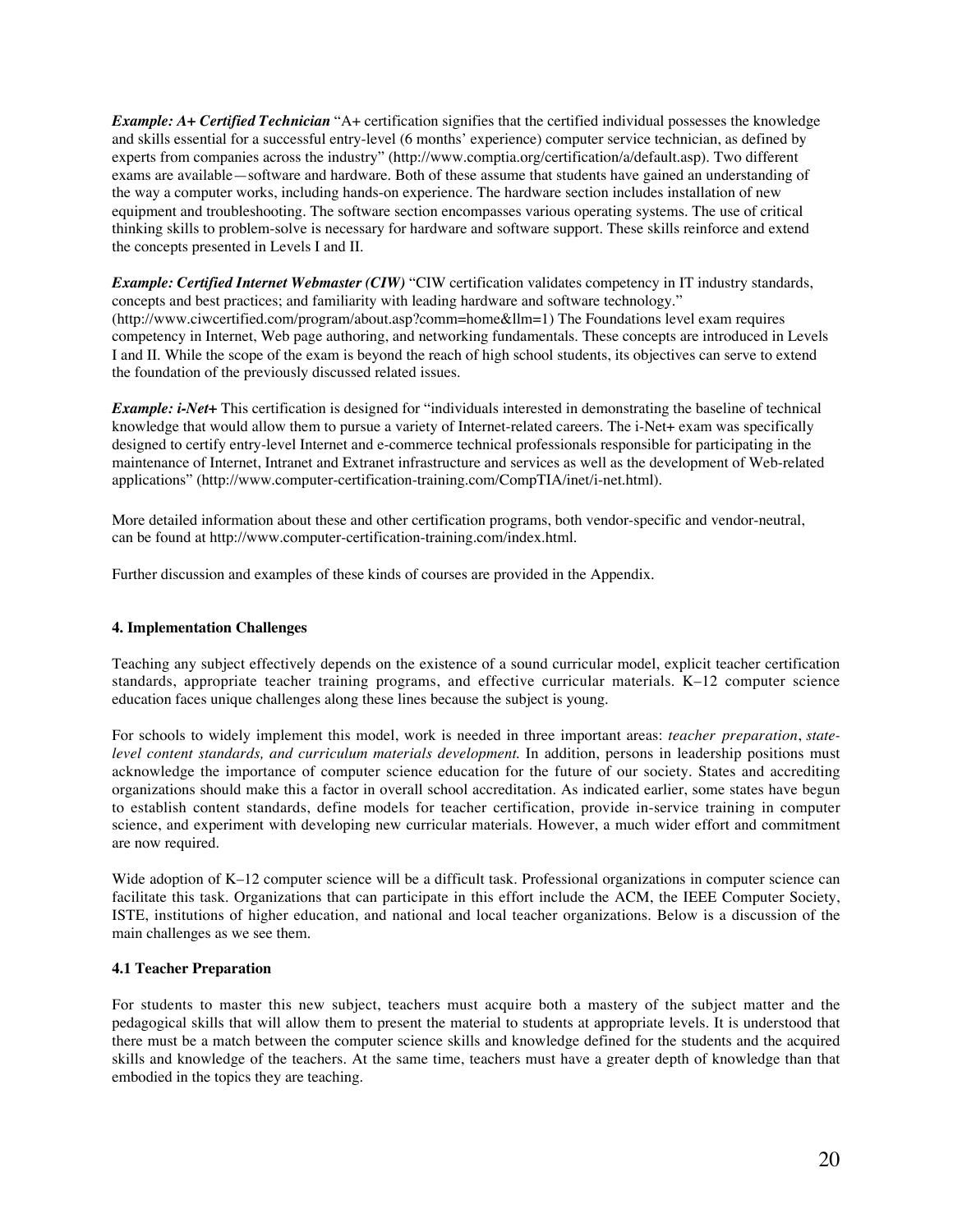State departments of education and other appropriate agencies must recognize the discipline of computer science, so that appropriate standards for teacher certification are established. This should be followed by the establishment of teacher preparation programs with a prescribed course of study in computer science and education, so that perspective teachers will gain the skills and knowledge necessary to meet the certification standards required.

Due to an absence of standards, teachers graduating from colleges of education have not typically been well prepared to teach computer science. This issue has recently been addressed by the National Council for Accreditation of Teacher Education (NCATE), a coalition of 33 specialty professional associations of teachers, teacher educators, content specialists, and local and state policy makers. NCATE oversees the professional accreditation of schools, colleges, and departments of education. The NCATE policy boards develop NCATE standards, policies, and procedures. Currently, 525 institutions are accredited and another 100 are candidates and pre-candidates for accreditation. The number of candidates for accreditation has almost tripled in the past five years, due to the growing demand for accountability from states and the public.

The NCATE accreditation system is a voluntary peer review process that involves a comprehensive evaluation of the institution that prepares teachers and other professional school personnel. The review itself is based on the NCATE Unit Standards, which are developed by all sectors of the teaching profession. Accreditation requires an onsite review of the unit and a review of the individual programs within the unit.

NCATE has recently defined accreditation standards for secondary computer science education programs. It is anticipated that these standards can be implemented through a teacher preparation *endorsement* program, roughly equivalent to providing prospective teachers with a minor in computer science (including at least 18 semester hours of college-level computer science). The prerequisite for this program is a foundation in educational technology.

The NCATE accreditation standards for secondary computer science education programs use a definition of computer science that reflects the core requirements for college computer science majors (ACM/IEEE, 2001). These standards include programming and algorithm design, computer system organization and operation, data representation and information organization, and social aspects of computing. Secondary school teachers certified by the NCATE standards must demonstrate the following specific computer science knowledge:

- 1. knowledge and skill regarding the syntax and semantics of a high-level programming language, its control structures, and its basic data representations
- 2. knowledge and skill regarding common data abstraction mechanisms (e.g., data types or classes such as stacks, trees, etc.)
- 3. knowledge and skill regarding program correctness issues and practices (e.g., testing program results, test data design, loop invariants)
- 4. design and implementation of programs of sufficient complexity to demonstrate knowledge and skills
- 5. design, implement, and test programs in languages from two different programming paradigms in a manner appropriate to each paradigm
- 6. effective use of a variety of computing environments (e.g., single- and multi-user systems and various operating systems)
- 7. operation of a computer system (CPU and instruction cycle, peripherals, operating system, network components, and applications) indicating their purposes and interactions among them
- 8. machine level data representation (e.g., character, Boolean, integer, floating point)
- 9. applications of the various data and file structures provided by a programming language (e.g., objects, various collections, files)
- 10. elements (people, hardware, software, etc.) in information systems (database systems, the Web, etc.) and their interactions
- 11. social issues related to the use of computers in society and principles for making informed decisions regarding them (e.g., security, privacy, intellectual property, limits of computing, rapid change)
- 12. significant historical events relative to computing
- 13. independent learning on other topics in computer science, including written and oral reports
- 14. participation in team software development projects that apply sound software engineering principles

According to the NCATE standards, computer science teachers must also possess the following capabilities.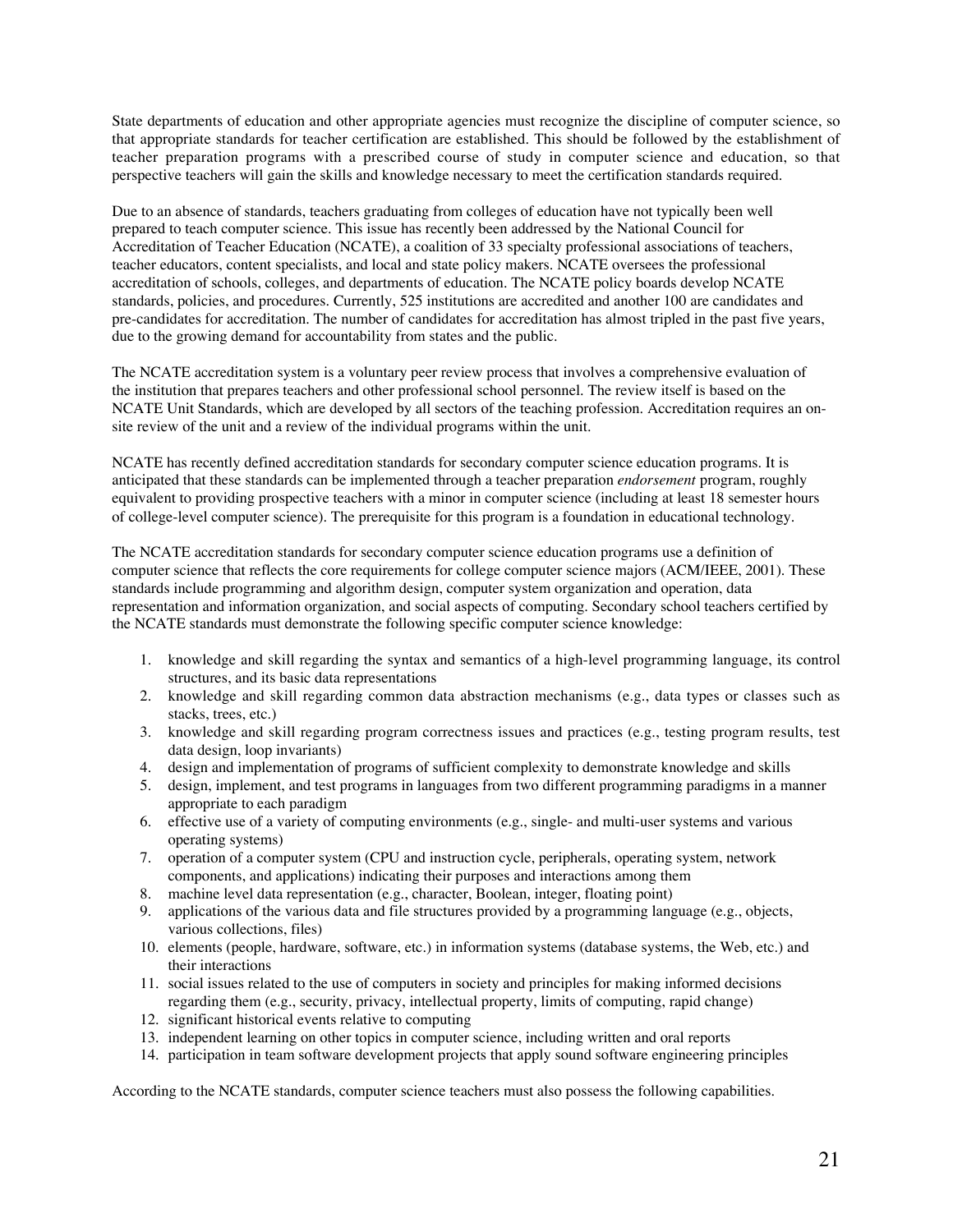- 1. Identify resources, strategies, activities, and manipulatives appropriate to teaching secondary computer science
- 2. Plan lessons/modules/courses related to each of: programming process and knowledge/concepts, and issue examination
- 3. Develop assessment strategies appropriate to lesson goals and the need to provide student feedback
- 4. Perform course and lesson planning that addresses student population characteristics (e.g., academic ability, cultural experience)
- 5. Observe and discuss the teaching of secondary computer science
- 6. Participate in the teaching of secondary computer science (lab assistant, tutoring, mini-teaching, etc.)
- 7. Plan and deliver a unit of instruction
- 8. Plan direct instruction involving simultaneous use of computing facilities by students (e.g., holding class in the lab, closed labs)
- 9. Plan instruction involving students independently using computing facilities
- 10. Develop a personal plan for evaluating their own practice of teaching
- 11. Make use of their plan for self-evaluation in the instructional delivery activities
- 12. Discuss guidance roles and possible enrichment activities for secondary computer science students (e.g., computing career guidance, preparation for college, and extracurricular activities such as computer clubs and organized competitions)
- 13. Plan for professional growth after identifying professional computer science and computer science education societies, organizations, groups, etc. that provide professional growth opportunities and resources

The development of teaching certification requirements and content standards for K–12 computer science education by the various states will in turn prompt the schools to implement relevant computer science programs. But most importantly, this step will also motivate schools of education to introduce pre-service programs in computer science education. With computer science becoming a recognized academic discipline in the schools, schools of education will become more motivated to set up such pre-service programs.

Some states already offer certification or an endorsement for teaching computer science. But the majority of states do not require any computer science credentials for teaching this subject. For those states that offer teachers an endorsement in computer science, their requirements vary widely; some require teachers to have a background in data processing while others require them to have a business background. Another concern is that some states' endorsements cover a very narrow aspect of computer science while others combine the subject with technology education for the purpose of certification.

The states' departments of education should review their licensing standards for professional educators so that they recognize and support computer science as a distinct discipline. The meaning of the term "teacher of computer science" requires clear definition. As the requirements for certification and pre-service programs are developed, they must maintain the view that the field of computer science is evolving rapidly.

As with other subjects, in-service education is important to help current teachers adopt and integrate new computer science curriculum elements. In-service programs must deliver the needed professional development for the educators who will teach these courses. Provisions must be made to retrain teachers already in the school systems, so that they may also develop the skills and knowledge necessary to obtain new certifications as needed.

In-service education at the early stages of this curriculum implementation can take many forms. In addition to school- and district-wide workshops, state and regional events can be organized to bring teachers together as a community to learn and exchange ideas. These events can be used to disseminate to the teachers and school administrators new curricular recommendations and guidelines as they evolve. Another important goal of such events would be to provide short workshops regarding timely issues in computing for the preparation of the new curriculum implementation.

Professional recognition is important for the current cohort of teachers of computer science, regardless of the nature of their original teaching certification. Almost all of these teachers have original credentials in mathematics, science, business, or English, but they have since self-educated to teach many different types of computing courses, including AP computer science. One way to provide such recognition is for states to develop standard core competencies for computer science teachers and endorse those teachers with these competencies, thus recognizing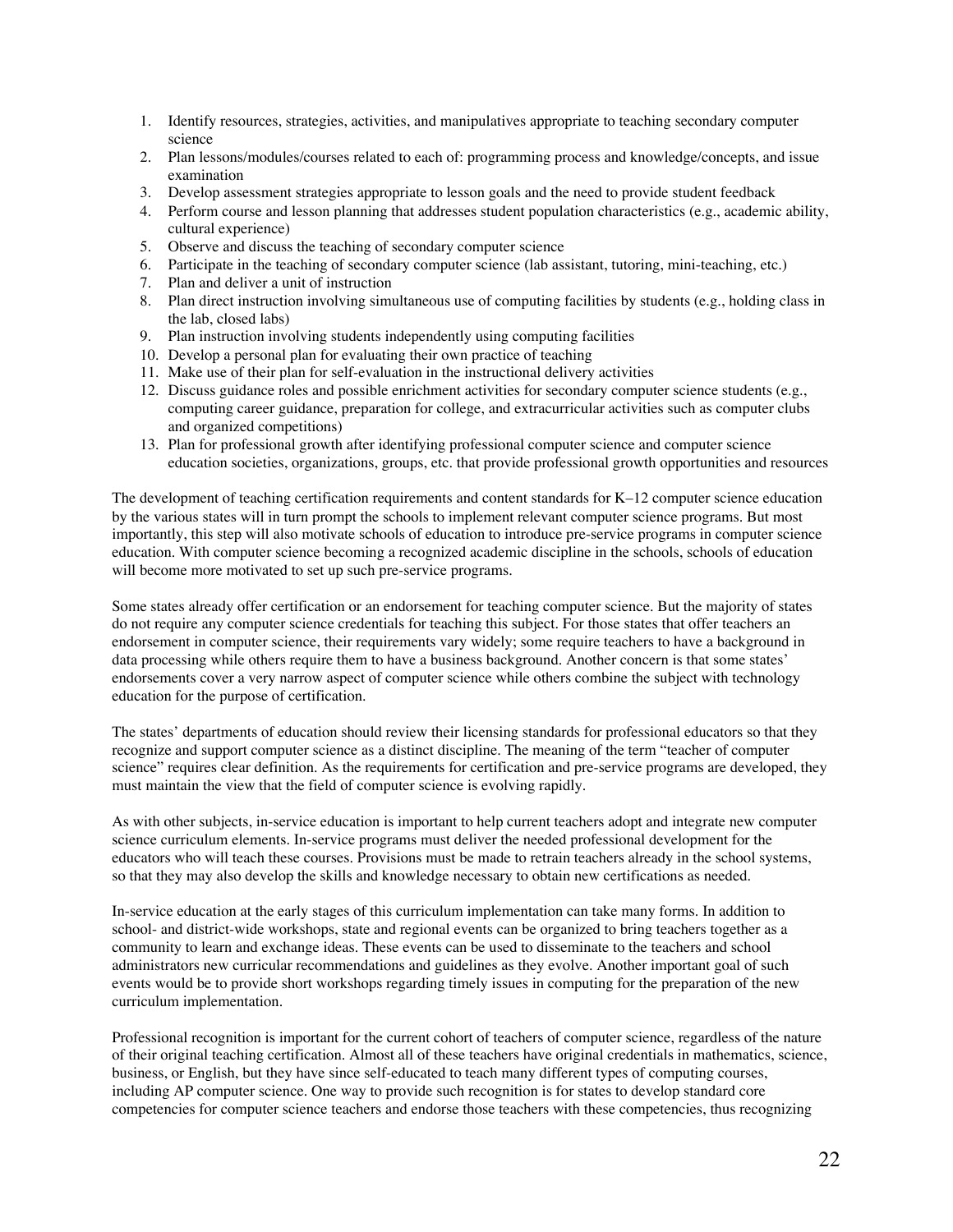teachers who have the requisite skills and knowledge in computer science. This can be accomplished through new in-service training initiatives.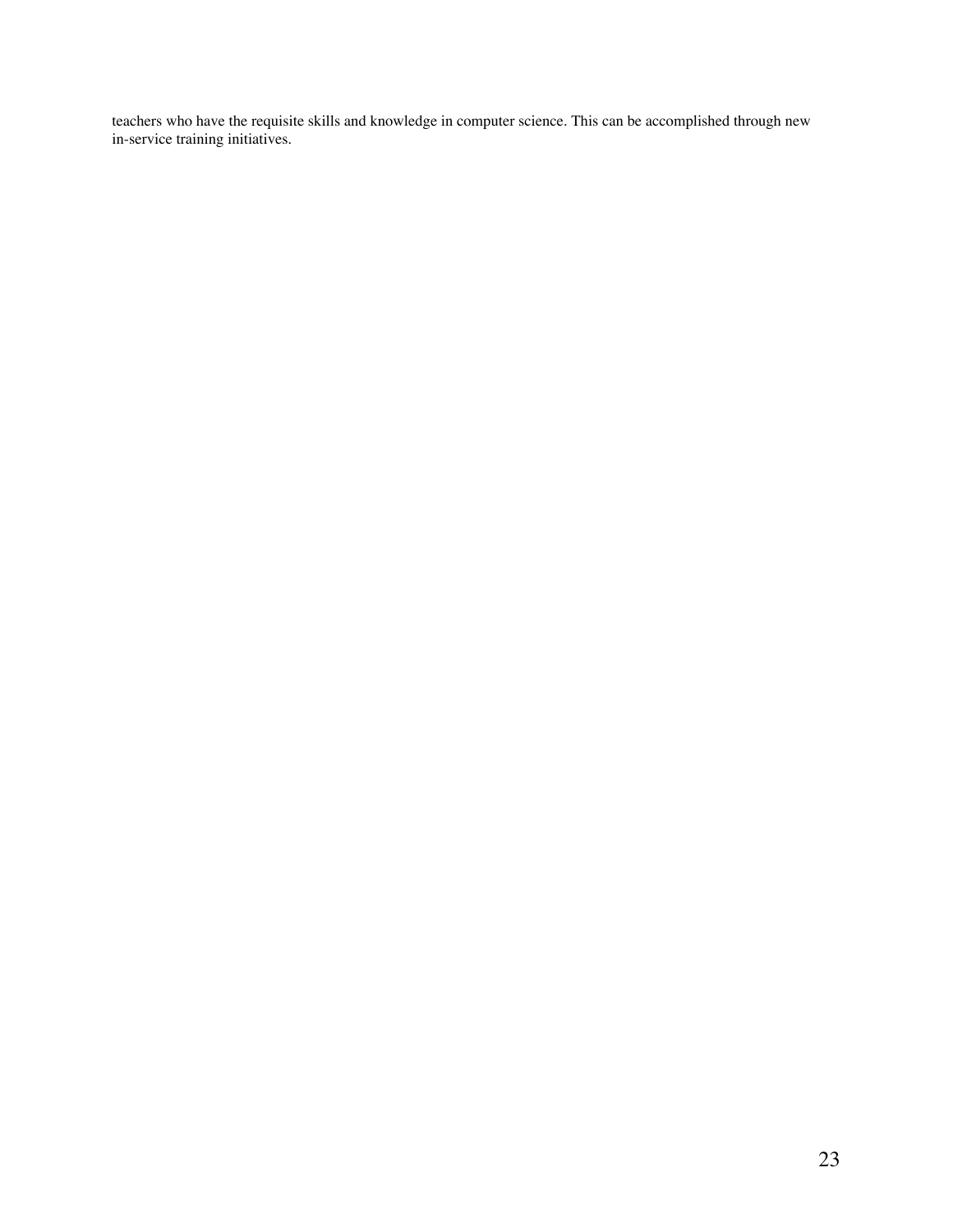#### **4.2 State-Level Content Standards**

Recently, efforts have increased to develop national and state content standards for computer science. Curriculum standards serve to define the skills and knowledge of the discipline to be acquired by every student. For this to happen, school curricula must be aligned with these standards. Content standards for computer science education need to be developed and adopted in a way that parallels what has occurred in disciplines such as science, mathematics, and language arts. Curriculum frameworks aligned with these content standards can then be developed for the classroom.

In the design of state standards, it is important to ensure distinction between the teaching of IT skills (especially in service to the sciences and mathematics) and the teaching of computer science itself. That is, computer science must be considered as subject matter and technology should be viewed as a tool that cuts across all subjects. Existing technology standards, where present, should not be substituted for computer science standards.

#### **4.3 Curriculum Development**

This report presents a model for computer science education, but not a complete "deliverable" curriculum. Additional steps need to be taken to formulate content standards, define professional development needs, develop curriculum (textbooks and laboratory materials), and disseminate information to students in the classroom. For all this to happen, teachers must play a substantial and leading role in the formulation of curriculum components. This will also require the participation of university faculty and professional organizations (ACM and ISTE) to serve as facilitators and guide a process that will yield a deliverable and effective curriculum.

One possible vehicle for mobilizing these efforts would be to seek grant support from federal agencies (e.g., NSF) and private foundations. Ideally, a summer institute in K–12 computer science education could be established and teachers would be chosen to participate in the development of curriculum content and teaching modules. The institute could be made up of working groups and held at multiple locations throughout the country for two to three weeks each summer. Participants would come together the following summer to discuss results and plan follow-up activities.

#### **4.4 Implementation and Sustainability**

This report proposes a model, but not a "deliverable" curriculum in the form of teaching materials, lesson plans, a trained teaching cohort, or an operational budget to deliver K–12 computer science in the way suggested above. Additional steps are needed to begin this process of implementation in K–12 schools. The following are essential.

*Buy-in*—these recommendations should be endorsed widely by organizations that have a stake in their implementation: ACM SIGCSE, ISTE SIGCS, ASCD curriculum directors in school districts, state boards of education, NEA, NASSP, and NSBA.

*Curriculum and course development*—Funding sources like NSF should be approached to assist teams of K–12 teachers and other computer science educators to develop pilot courses along the lines suggested in this report. Concurrently, textbook and Web-based publishers should be encouraged to invest in these experimental courses, so that the resulting teaching materials can be widely disseminated and used elsewhere.

*Professional societies*—Support the establishment of a "National Computer Science Teachers Association," a new professional society for K–12 computer science teachers, which has recently been proposed by ACM (ACM, 2003). Similarly, ACM SIGCSE and ISTE's NECC should continue to broaden their missions and conferences to better accommodate K–12 computer science teachers. State and regional organizations should provide ongoing support and collaboration for K–12 computer science teachers at the local level.

*Culture—*Most teachers who now offer computer science in K–12 schools are experiencing a strong sense of isolation and vulnerability. This frustration has many roots, including the glacially slow pace of attitudinal and programmatic change, the battle to obtain adequate computing resources, the lack of acceptance of computer science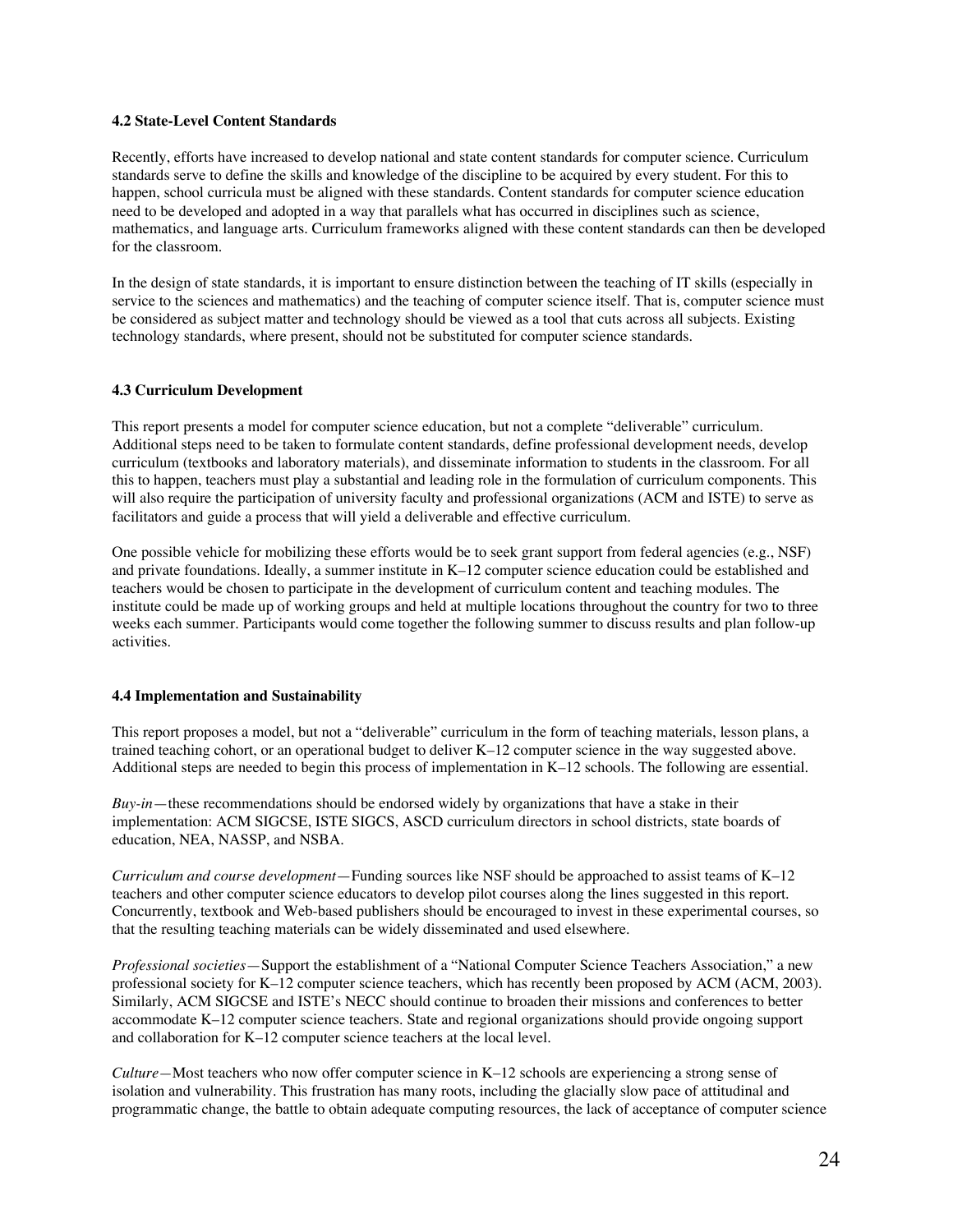among math and science colleagues, the absence of state curricular standards, the shortage of opportunities for inservice and pre-service training in computer science, and the unusual vulnerability of computer science faculty and courses to budget cuts during times of fiscal restraint. All of these combine to create an atmosphere in which a culture of computer science among K–12 teachers is almost impossible to create or sustain at a significant level. If computer science is to become a meaningful and effective academic culture within the mainstream of K–12 education, a significant change in all of these inhibiting factors must take place. Until then, teachers will continue to struggle to keep any sort of computer science presence in their school's curriculum, and schools that do not now offer computer science will probably never consider making such a change.

Dissemination is a critical first step to implementation. Follow-up through local and regional organizations and national forums will further the implementation of these recommendations. Such events will provide opportunities for sharing and discussion of successful implementations, as well as for the discussion of problems encountered. In addition, these events will help further the recognition of computer science as an appropriate and necessary discipline for a comprehensive K–12 curriculum.

Additional steps will still be needed to sustain this work beyond curriculum development and dissemination. For example, new certification standards and programs usually must pass through a complex and sometimes bureaucratic administrative process before adoption. But collaboration among professional organizations in education and computing, colleges and universities, state education departments, and teachers can help facilitate progress. Consequently, a coordinating entity that supports and sustains the long-term interests of K–12 computer science education must emerge.

#### **5. Conclusions**

Computer science is a mainstream discipline that can no longer be ignored by public schools in the  $21<sup>st</sup>$  century. This model curriculum provides a basis by which states, schools of education, and individual school districts can begin to implement a coherent computer science curriculum that is available to all students.

Much work needs to be done to translate this model into teaching and laboratory materials that are pedagogically viable and widely accessible. We hope corporations, foundations, and other external sources will support this work by providing appropriate incentives that will enable such a curriculum development effort to succeed.

#### **References**

- Proposal to form the National Computer Science Teachers Association (NCSTA), Association for Computing Machinery, 2003 (unpublished).
- ACM/IEEE-CS Joint Curriculum Task Force. *Computing Curricula 2001: Computer Science Volume*. December 2001. http://www.acm.org/sigcse/cc2001/
- Task Force of the Pre College Committee of the Education Board of the ACM. ACM model high school computer science curriculum. *Communications of the ACM*, May 1993.
- *AP Course Description: Computer Science*. May 2002. http://www.collegeboard.com/ap/students/compsci/index.html
- Bell, T., I. Witten, and M. Fellows, *Computer Science Unplugged*, June 2002.

http://ww.unplugged.canterbury.ac.nz

- Deek, F. and H. Kimmel. Status of computer science education in secondary schools. *Computer Science Education* 9,2, August 1999.
- Gal-Ezer, J. and D. Harel. Curriculum for a high school computer science curriculum. *Computer Science Education 9*(2), August 1999.
- International Society for Technology in Education (ISTE), *National Educational Technology Standards for Teachers,* June 2002. http://www.iste.org/standards/

State of Maine Learning Results, http://www.state.me.us/education/lres/lres.htm

National Research Council Committee on Information Technology Literacy, *Being Fluent with Information Technology*, National Academy Press, Washington, DC, May 1999. http://www.nap.edu/catalog/6482.html

National Council for Accreditation of Teacher Education. Program for Initial Preparation of Teachers of: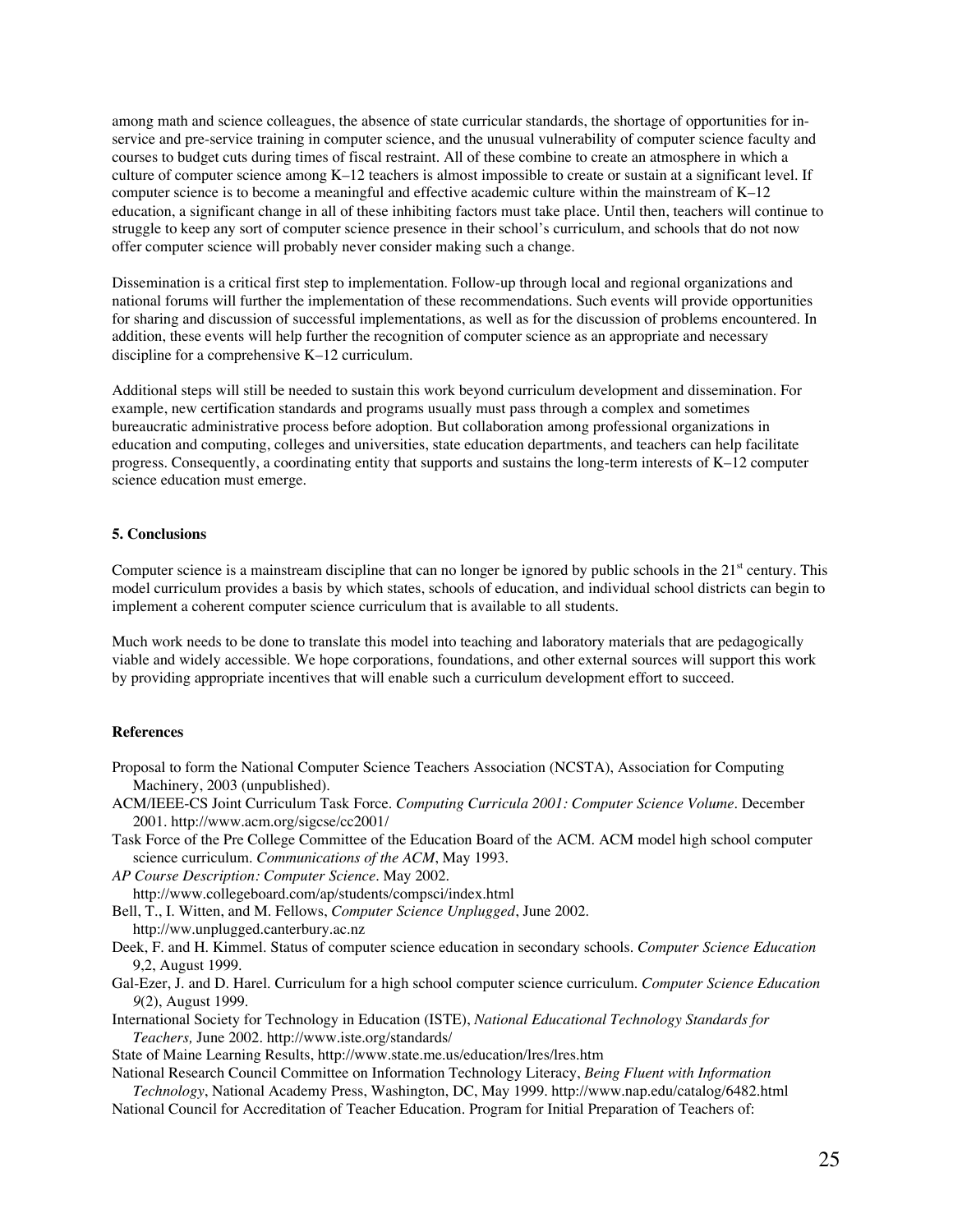Educational Computing and Technological Literacy, and Secondary Computer Science Education. http://www.ncate.org/standard/programstds.htm Papert, Seymour. *Mindstorms: Children, Computers, and Powerful Ideas* (1980), and much other information, can be found at http://el.media.mit.edu/logo-foundation/products/books.html#learn Stephenson, C. E-mail correspondence with a summary of the Ontario Curriculum. February 15, 2002.

2000–01 Taulbee Survey, *Computing Research News* (March 2002) 4–11.

http://www.cra.org/CRN/articles/march02/bryant.vardi.html

#### **Acknowledgments**

The design of this curriculum model has been developed with feedback and advice from many persons and groups. We would like to thank the following persons and groups for their valuable contributions and support for the development of this model: Bob Aiken, Moti Ben Ari, Tim Bell, Suzanne Buchelle, Craig Collins, Nancy Head, Peter Henderson, Howard Kimmel, Joe Kmoch, Rich Lamb, NJECC Teachers, Oregon CSTA Teachers, Nick Ourusoff, Seymour Papert, Steve Seidman, Ron Tenison.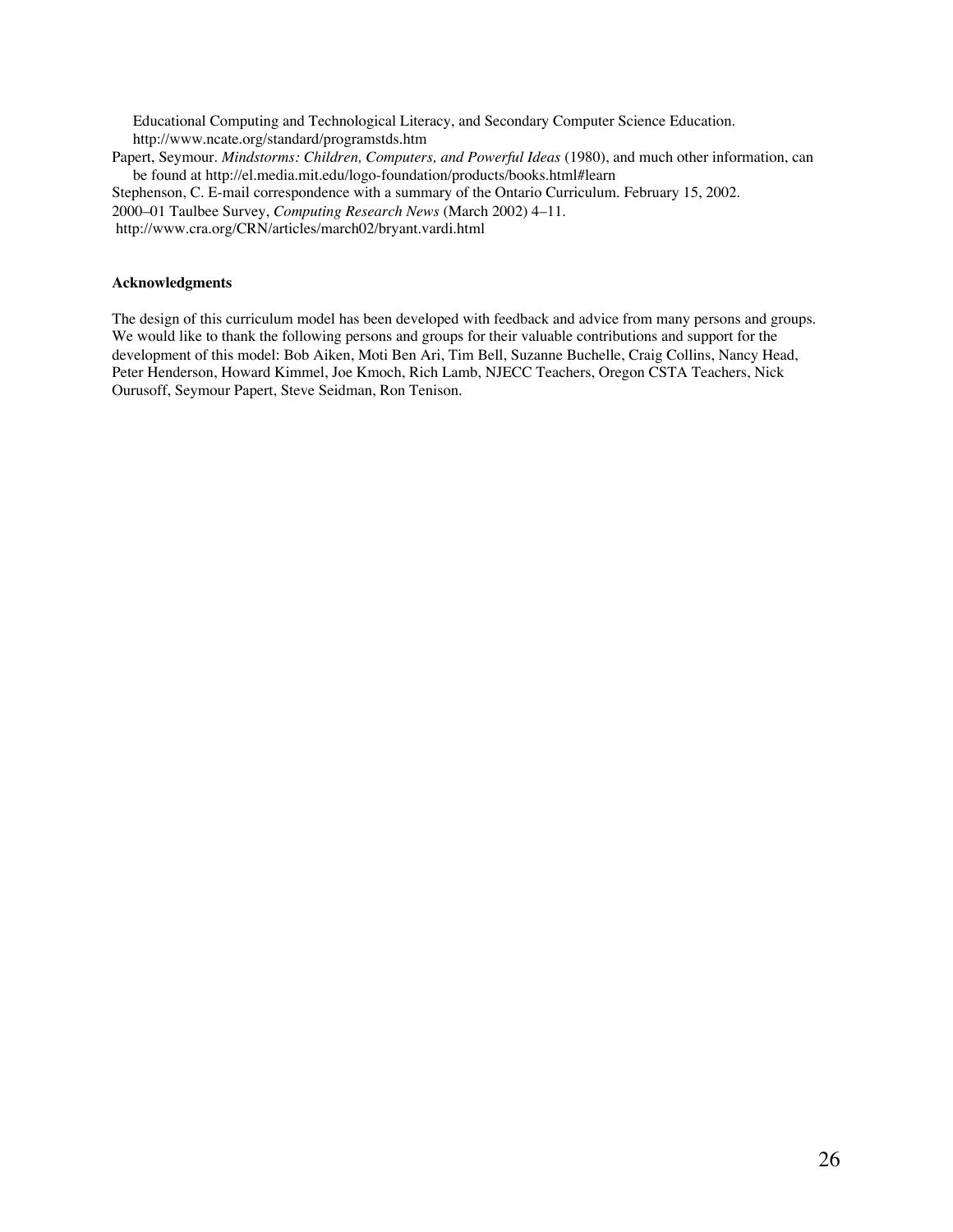#### Appendices

In these appendices, we illustrate the viability of this curriculum model by providing example activities for courses and modules that are now being taught in various schools throughout the world. Many of these are directly adapted from the Ontario Computer Science Curriculum discussed in this report. The layout of these activities (also adapted from the Ontario curriculum) is explained below:

| Activity:         | Name of the activity                                                                                                                                                                                       |
|-------------------|------------------------------------------------------------------------------------------------------------------------------------------------------------------------------------------------------------|
| Time:             | Number of in-class hours to complete the activity                                                                                                                                                          |
| Description:      | Brief description of the subject and goals of the activity.                                                                                                                                                |
| Level:            | I, II, III, or IV, as defined in this report (Section 3)                                                                                                                                                   |
| <i>Topics:</i>    | The topics at this level that are covered by this activity (see the topic                                                                                                                                  |
|                   | lists in Sections 3.1, 3.2, 3.3, and 3.4 of this report)                                                                                                                                                   |
| Prior Knowledge:  | What students should know before beginning this activity                                                                                                                                                   |
| Planning Notes:   | Suggestions to teachers for preparing this activity                                                                                                                                                        |
|                   | Teaching/Learning Strategies: Organization of the in-class presentation and the particular student tasks<br>Assessment and Evaluation: Formative and summative assessments of in-class and laboratory work |
| Accommodations:   | Additional supporting materials (e.g., scaffolding labs, example programs,<br>challenging problems)                                                                                                        |
| <i>Resources:</i> | Links to the source of this activity, as well as other related activities                                                                                                                                  |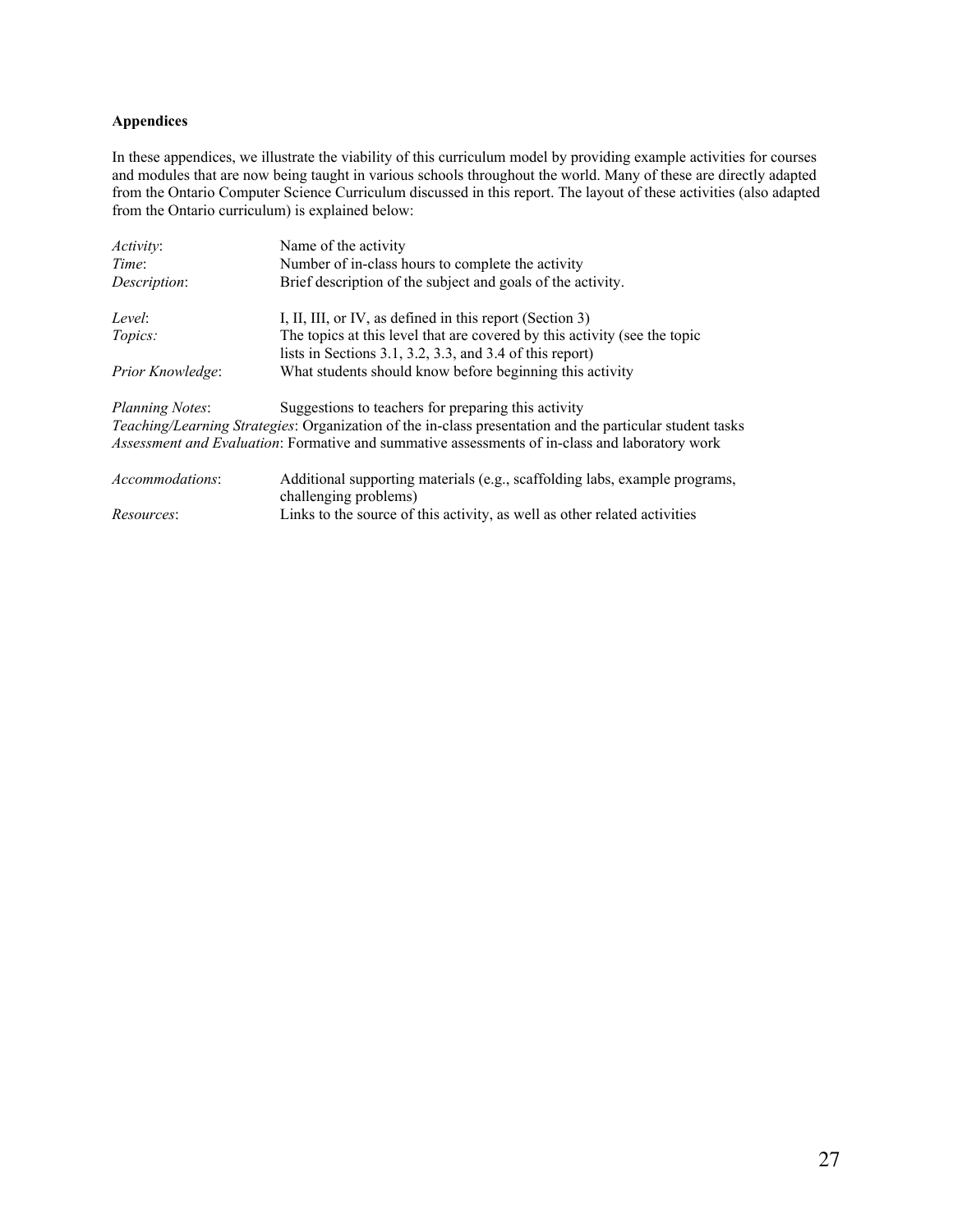#### A.1 Sample Activities for Level I: Foundations of Computer Science

| <i>Activity:</i> | Color by Numbers                                                                        |
|------------------|-----------------------------------------------------------------------------------------|
| Time:            | 3 hours                                                                                 |
| Description:     | The computer stores drawings, photographs, text, and other pictures using only numbers. |
|                  | This activity demonstrates how that is done.                                            |
| Level:           | $I(K-2)$                                                                                |
| <i>Topics:</i>   | 11—using 0s and 1s to represent information                                             |
| Prior Knowledge: | Grade 2 geometry (exploring shapes), counting, graphing                                 |
| $DI$ $NI_{2+1}$  |                                                                                         |

*Planning Notes*:

- Motivational discussion questions include, "What does a fax machine do?"
- "In what situations would a computer want to store pictures?"
- "How computers store pictures when they can only use numbers?"

#### *Teaching/Learning Strategies*:

- A 5x6 rectangular grid is used as a basis for representing different images (such as letters) by coloring in some of the squares (pixels).
- Coding of the image is done by scanning the sequences of 1s (shaded squares) and 0s in each row of the grid and recording the length of each sequence.

#### *Assessment and Evaluation*:

Worksheet activities.

#### *Accommodations*:

No computers are required; students use two worksheet activities, called "Kid fax" and "Make your own picture"

#### *Resources*:

See www.unplugged.canterbury.ac.nz to learn more about this activity.

| <i>Activity</i> : | Beat the Clock                                                                             |
|-------------------|--------------------------------------------------------------------------------------------|
| Time:             | 4 hours                                                                                    |
| Description:      | There is a limit to how fast computers can solve problems. One way to speed them up is     |
|                   | to use several computers to solve different parts of a problem. This activity uses sorting |
|                   | networks to do several comparisons at the same time.                                       |
| Level:            | I (Grades $K-2$ )                                                                          |
| <i>Topics:</i>    | 12—understanding how to arrange (sort) information into useful order                       |
| Prior Knowledge:  | Grade 2 mathematics; greater than, less than                                               |
| Planning Notes:   |                                                                                            |

Some tasks can be done faster using fewer steps, while others can be done faster using parallel computation. Sorting networks is a good example of the latter.

*Teaching/Learning Strategies*:

- Six students hold one number each and arrange themselves on the left-hand side of the court. They move forward to the next circle in the network and wait for someone else to arrive.
- The circle is a decision point from which the student with the smaller number goes left and the larger number goes right.
- At the end, the numbers are sorted.

*Assessment and Evaluation*:

- Students successfully sort the numbers using the given network.<br>• They also discuss the use of other networks for serting.
- They also discuss the use of other networks for sorting.

#### *Accommodations*:

This is an outdoor group activity. Chalk, two sets of six cards with numbers on them, and a stop watch are needed. A master is used to draw a sorting network on the sidewalk.

*Resources*:

See www.unplugged.canterbury.ac.nz to learn more about this activity.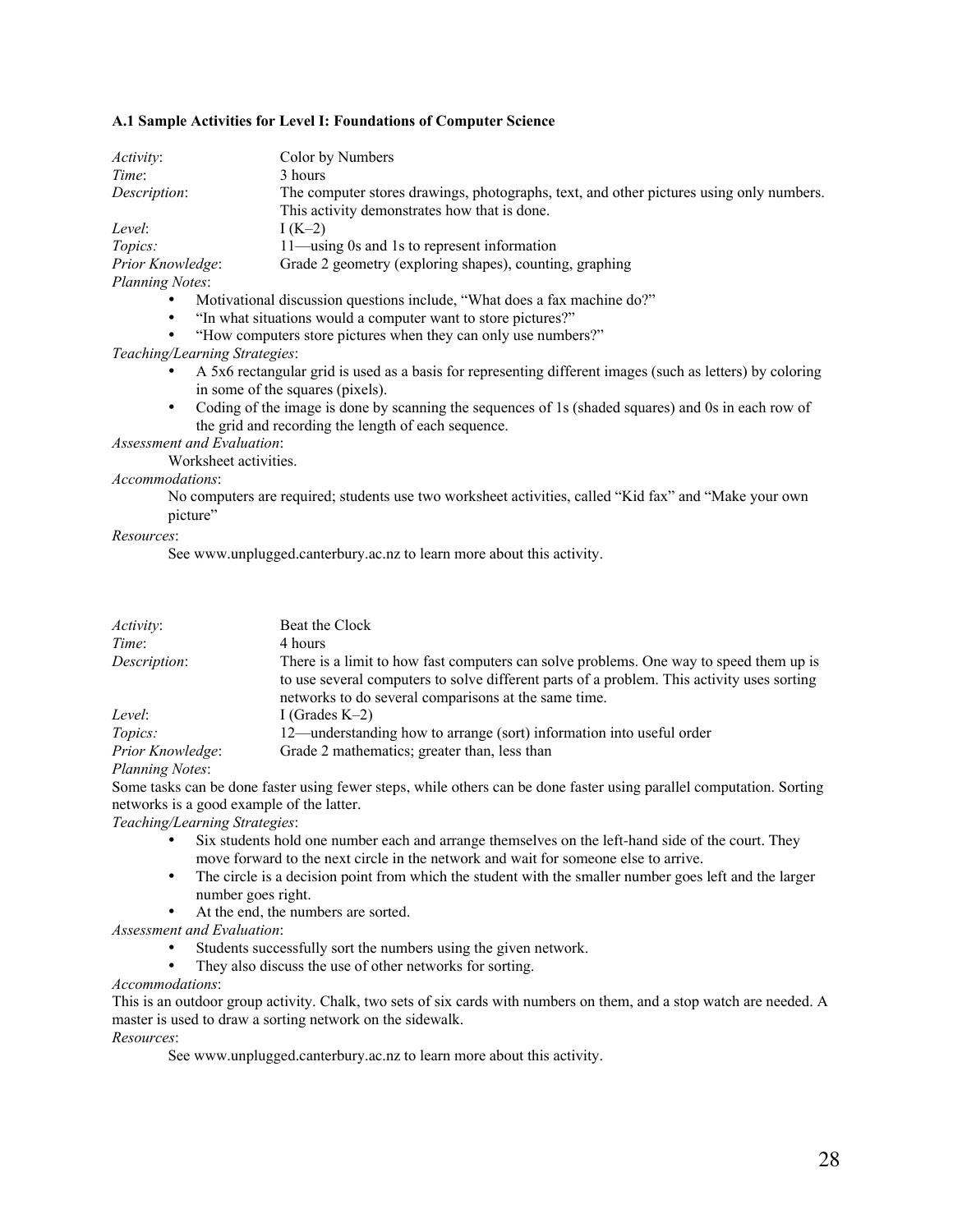| Activity:               | You Can Say that Again                                                                                                                                                                                        |
|-------------------------|---------------------------------------------------------------------------------------------------------------------------------------------------------------------------------------------------------------|
| Time:                   | 4 hours                                                                                                                                                                                                       |
| Description:            | Text can be compressed by taking advantage of patterns in words and linking<br>repeating patterns to each other without rewriting them. For instance, "pitter patter" can                                     |
|                         | be encoded by replacing the last instance of "tter" by a link to the first instance.                                                                                                                          |
| Level:                  | I (Grades $3-5$ )                                                                                                                                                                                             |
| Topics:                 | 11—develop a simple understanding of an algorithm                                                                                                                                                             |
| <b>Prior Knowledge:</b> | English, recognizing patterns in words, copying written text; basic familiarity with<br>computers                                                                                                             |
| Planning Notes:         | Images and text containing millions of pieces of information are transmitted on the<br>Internet every day. To save time and space, they are compressed into ZIP or GIF format<br>before they are transmitted. |

#### *Teaching/Learning Strategies*:

• Students successfully encode and decode text, using worksheets.<br>• They also discuss the kinds of texts and images that compress be

• They also discuss the kinds of texts and images that compress best/worst using this algorithm. *Assessment and Evaluation*:

• Students' completed worksheets are evaluated as ordinary math assignments. (What does this mean?) *Accommodations*:

Four different worksheets are used to facilitate this activity; a transparency is used to present the compression algorithm.

#### *Resources:*

See www.unplugged.canterbury.ac.nz to learn more about this activity.

| Activity:              | <b>Battleships</b>                                                                                                                                                                                                                                                                                                     |
|------------------------|------------------------------------------------------------------------------------------------------------------------------------------------------------------------------------------------------------------------------------------------------------------------------------------------------------------------|
| Time:                  | 4 hours                                                                                                                                                                                                                                                                                                                |
| Description:           | Computers are often required to find information in large collections of data. They need<br>to develop quick and efficient ways of doing this. This activity demonstrates three<br>different search methods—linear search, binary search, and hashing—using numbered<br>cards and the game of battleships as vehicles. |
| Level:                 | I (Grades $3-5$ )                                                                                                                                                                                                                                                                                                      |
| Topics:                | 11—basic understanding of a search algorithm                                                                                                                                                                                                                                                                           |
| Prior Knowledge:       | Mathematics; greater, less, and equal relationships, geometry (coordinates)                                                                                                                                                                                                                                            |
| <b>Planning Notes:</b> | Finding information efficiently—linear search, binary search, hashing                                                                                                                                                                                                                                                  |
| $T = 1 + T$            |                                                                                                                                                                                                                                                                                                                        |

*Teaching/Learning Strategies*:

- 15 children have cards with different numbers on them, arranged randomly and hidden from one of the children who tries to guess who holds a mystery number. The game is repeated after the 15 numbers are rearranged in order.
- Children are grouped in pairs, and each pair is given two battleship game cards. The game is played using a simple hashing technique to locate the column of a ship on the card.

#### *Assessment and Evaluation*:

- Discussions should explore the scores children achieved in each game.
- Discussions should also explore the advantages and disadvantages of each search strategy. *Accommodations*:

#### Each child will need a battleships game card (copied from masters)

#### *Resources*:

See www.unplugged.canterbury.ac.nz to learn more about this activity.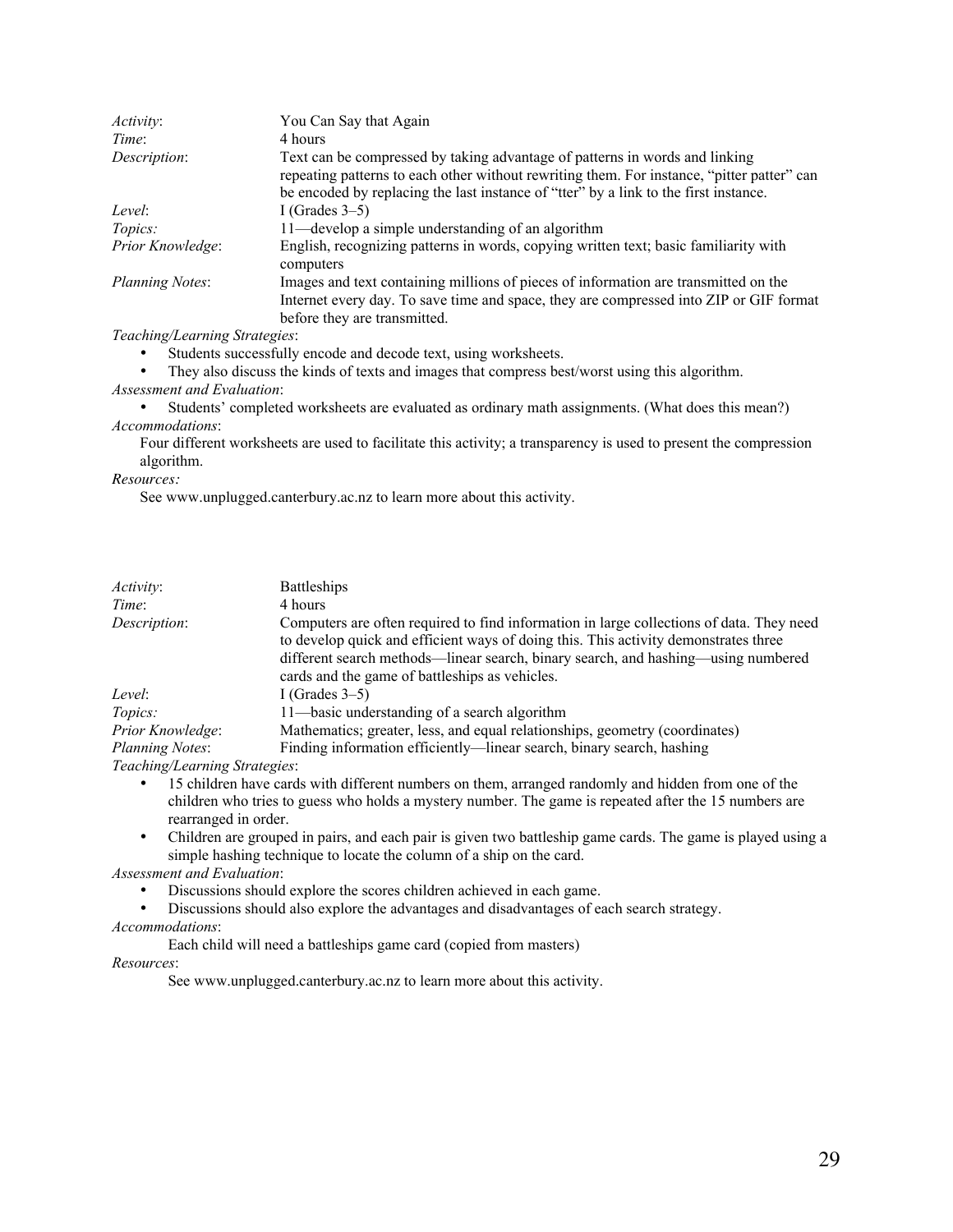| <i>Activity:</i> | The Orange Game                                                                                                     |
|------------------|---------------------------------------------------------------------------------------------------------------------|
| Time:            | 4 hours                                                                                                             |
| Description:     | This activity uses a simple game with oranges to illustrate Internet traffic management<br>(routing) and deadlocks. |
| Level:           | I (Grades $3-5$ )                                                                                                   |
| <i>Topics:</i>   | 11—simple algorithms for network routing                                                                            |
| Prior Knowledge: | Math; logic and reasoning                                                                                           |
| Planning Notes:  | This is a group activity, requiring five or more children sitting in a circle and having                            |
|                  | different letters on their shirts. There are two oranges for each child's letter except one,                        |
|                  | for which there is only one orange.                                                                                 |

*Teaching/Learning Strategies*:

- Every child is given an orange in each hand (except that one child has one orange) randomly.<br>• Oranges are passed between children until everyone has two oranges with his/her own letter
- Oranges are passed between children until everyone has two oranges with his/her own letter.<br>• Only an empty hand can receive an orange, and only from an adiacent hand.
- Only an empty hand can receive an orange, and only from an adjacent hand.

*Assessment and Evaluation*:

• Children should learn that holding onto one's own orange as soon as it is received may prevent the whole group from achieving its goal.

*Accommodations*:

A bag of oranges

*Resources*:

See www.unplugged.canterbury.ac.nz to learn more about this activity.

| <i>Activity</i> :      | <b>Ice Cream Stand Problem</b>                                                                  |
|------------------------|-------------------------------------------------------------------------------------------------|
| Time:                  | 4 hours                                                                                         |
| Description:           | A graph is used to represent the map of a city. An ice cream company wants to                   |
|                        | build ice cream stands at different intersections, so that it is easy for people to get to them |
|                        | but not too many stands have to be built.                                                       |
| Level:                 | I (Grades $6-8$ )                                                                               |
| Topics:                | 11—understand the graph as a tool for representing problem states and solutions                 |
| Prior Knowledge:       | Elementary map reading                                                                          |
| <b>Planning Notes:</b> |                                                                                                 |

• Pass out copies of a map of a town, where lines represent streets and circles represent intersections. *Teaching/Learning Strategies*:

• Children must determine the smallest number of stands to build so that no person has to walk to more than one intersection to buy ice cream.

*Assessment and Evaluation*:

• Children discuss different strategies for placing the stands, and they evaluate each other's solutions. *Accommodations*:

Copies of different city maps need to be handed out.

*Resources*:

See http://www.c3.lanl.gov/mega-math/menu.html to learn more about this activity.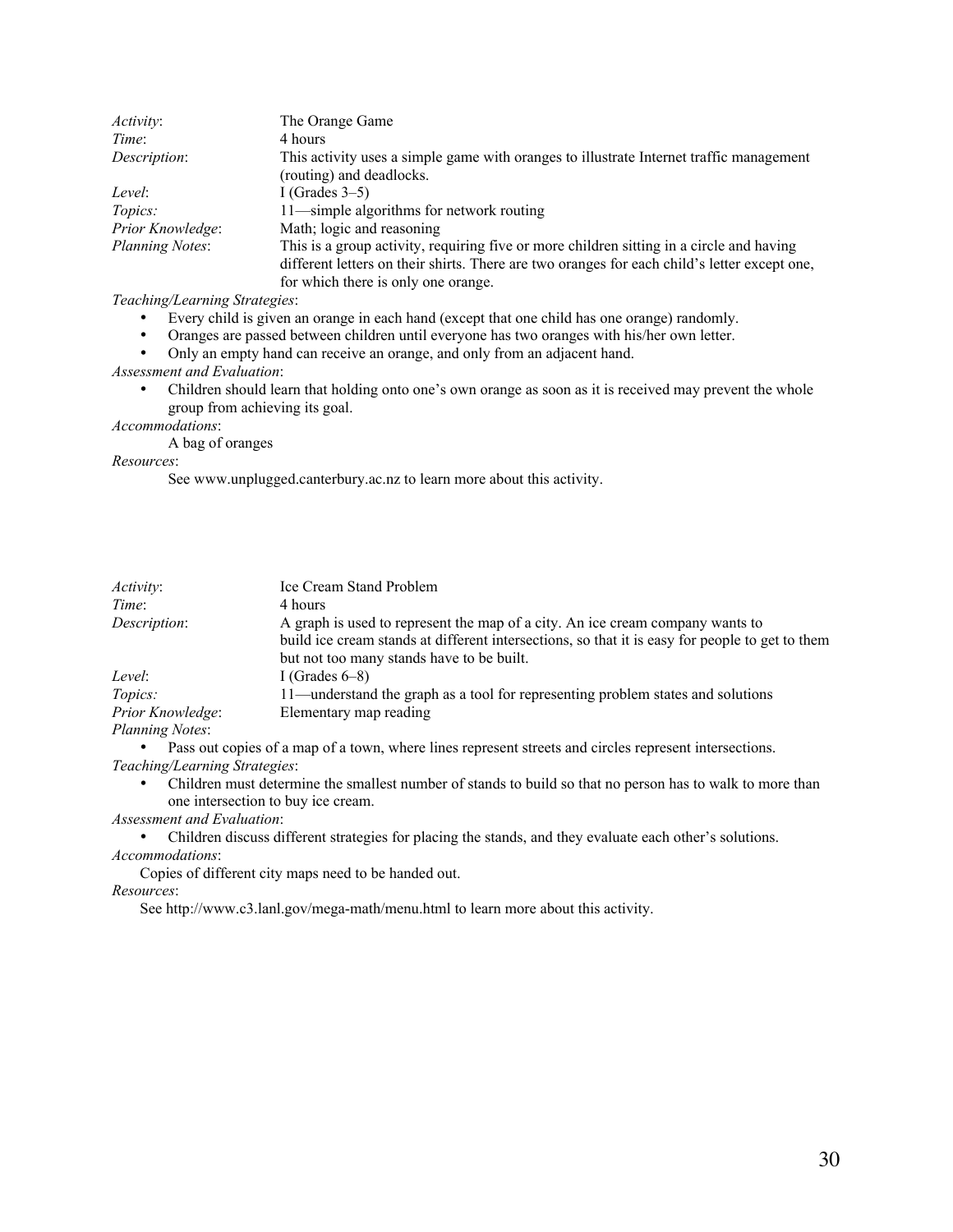| <i>Activity</i> : | A Mystery Play                                                                                     |
|-------------------|----------------------------------------------------------------------------------------------------|
| Time:             | 8 hours                                                                                            |
| Description:      | Students learn and act out a short mystery play. Other students use logic to solve the<br>mystery. |
| Level:            |                                                                                                    |
| <i>Topics:</i>    | 12—understand the fundamental ideas of logic and its use for solving real-world<br>problems        |
|                   |                                                                                                    |

*Prior Knowledge:* Elements of logic (statements, truth and falsity), reading and speaking skills. *Planning Notes*:

• Students will need time to learn their parts and rehearse the play in advance.

*Teaching/Learning Strategies*:

• The play is about 20 minutes long.

• The setting is a classroom, so no special props or scenery are needed.

*Assessment and Evaluation*:

• Students discuss the mystery and the reasoning they used to solve the mystery. *Accommodations*:

Students receive copies of the play, which is 3 scenes and 4 pages long.

*Resources*:

See http://www.c3.lanl.gov/mega-math/menu.html to learn more about this activity.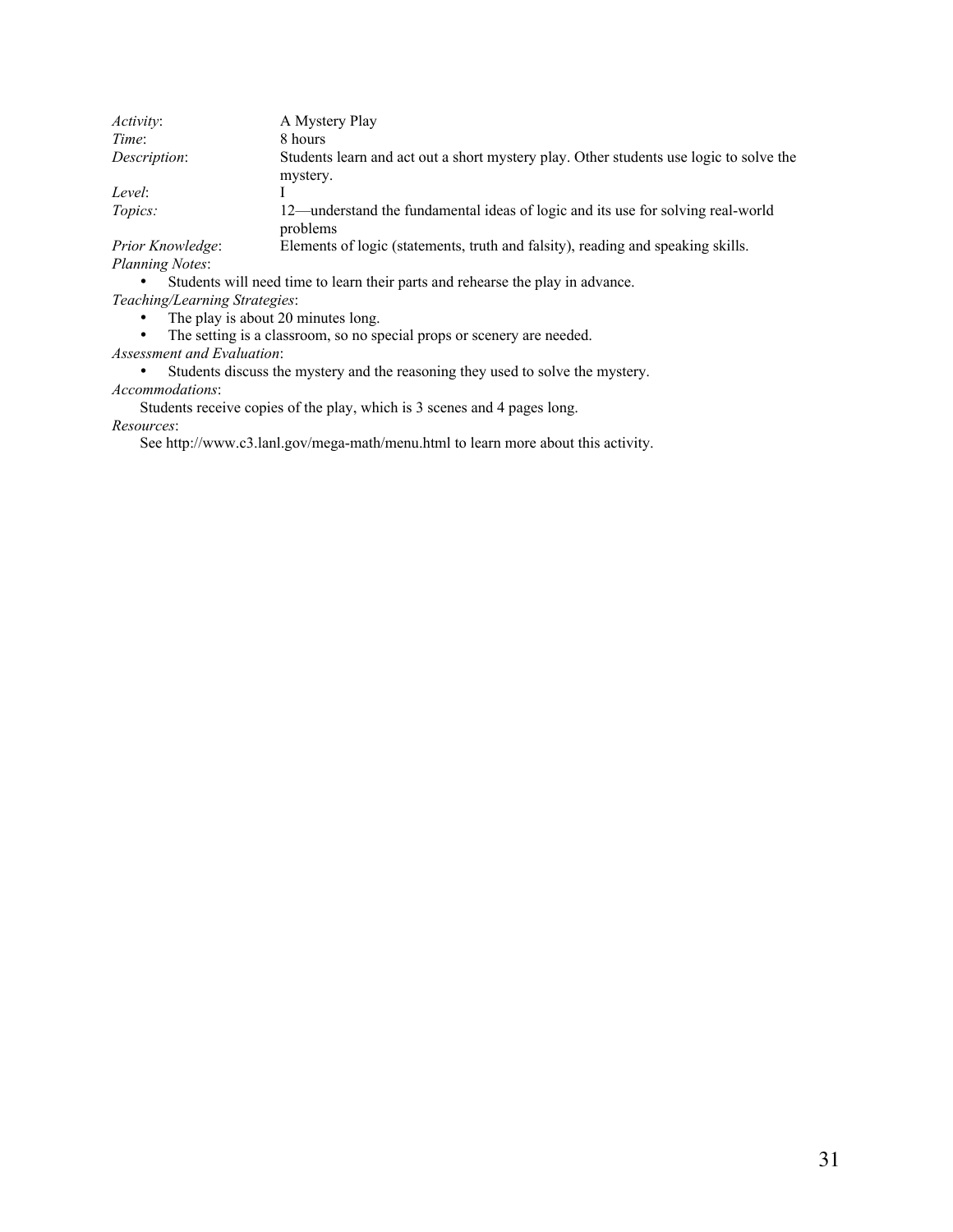#### A.2 Sample Activities for Level II: Computer Science in the Modern World

| <i>Activity</i> : Number Systems |                                                                                                                                                                                                                                                                                                                                                  |
|----------------------------------|--------------------------------------------------------------------------------------------------------------------------------------------------------------------------------------------------------------------------------------------------------------------------------------------------------------------------------------------------|
| Time:                            | 4 hours                                                                                                                                                                                                                                                                                                                                          |
| Description:                     | Students develop an understanding of the relationship between the binary number system and<br>computer logic. Also, students learn how to convert Base 10 numbers into binary and vice versa.<br>Character representation of binary codes is explored. Students have the opportunity to experiment<br>in writing their own message and decoding. |
| Level:                           | Н                                                                                                                                                                                                                                                                                                                                                |
| Topics:                          | 6—the connection between elements of mathematics and computer science, including binary<br>numbers, logic, sets and functions.                                                                                                                                                                                                                   |

*Prior Knowledge*: Understanding of the decimal number system and place value *Planning Notes*:

- Review how programming software handles character representations.<br>• Have eight pennies for each pair of students and either a handout and/o
- Have eight pennies for each pair of students and either a handout and/or overhead of bit information<br>• Review hinary and base 10 conversions
- Review binary and base 10 conversions.
- Prepare coded messages for the students to decipher.
- Have copies of ASCII code available (both standard and extended).

*Teaching/Learning Strategies:*

- Show segment 3 of The Journey Inside video (8 min 25 sec—Intel Corporation. The Journey Inside. Part of The Journey Inside Education kit), or any other video that shows how computers turn pictures and colors into codes. Students gain an understanding of how information is communicated through the use of codes.
- Hand each pair of students eight pennies and work through the questions on bit information. Ask students what pattern they can see forming in the right column (numbers double).
- Students are challenged to count as high as they can on one hand and told the answer is greater than 10. While students ponder the challenge, teachers demonstrate, with the aid of a simple series circuit, the binary logic states of ONE and ZERO (TRUE and FALSE, HIGH and LOW) by equating them to series circuit lamp ON and OFF condition.
- Binary numbers are introduced by initiating finger counting on one hand—no fingers up is zero, thumb up is a one, index finger up is two, middle finger up is a four, ring finger is eight, and pinkie finger represents sixteen. Students demonstrate counting to 31 on one hand.
- This sets the stage for demonstrating how to convert numbers from Base 10 to Base 2 (binary). Work through several examples with students.
- Give students a quiz on binary conversion to assess their grasp of the concept.
- Handout the ASCII conversion information. Since computers cannot think like we do, they need a code to translate our language into data that they can process and then convert that data back into recognizable language.
- Students complete conversion exercises.

*Assessment/Evaluation Techniques*:

- Formative assessment of quiz at the end of the binary conversion exercise to prompt students on progress and show changes required for success of conversion application.
- Summative assessment of conversion exercises

*Accommodations*:

Use extensive visual aids and demonstrations to assist students as needed.

Provide an enlarged copy of conversion methodology in classroom as well as ASCII character chart.

Use a variety of teaching styles to accommodate learning styles.

Provide appropriate adaptive devices or implementation accommodations for identified students.

#### *Resources*:

Adapted from the course profile for Computer Engineering Technology, Grade 10, Unit 2: Integrated Circuits (page 53) Ontario Ministry of Education (www.acse.net/resources.htm)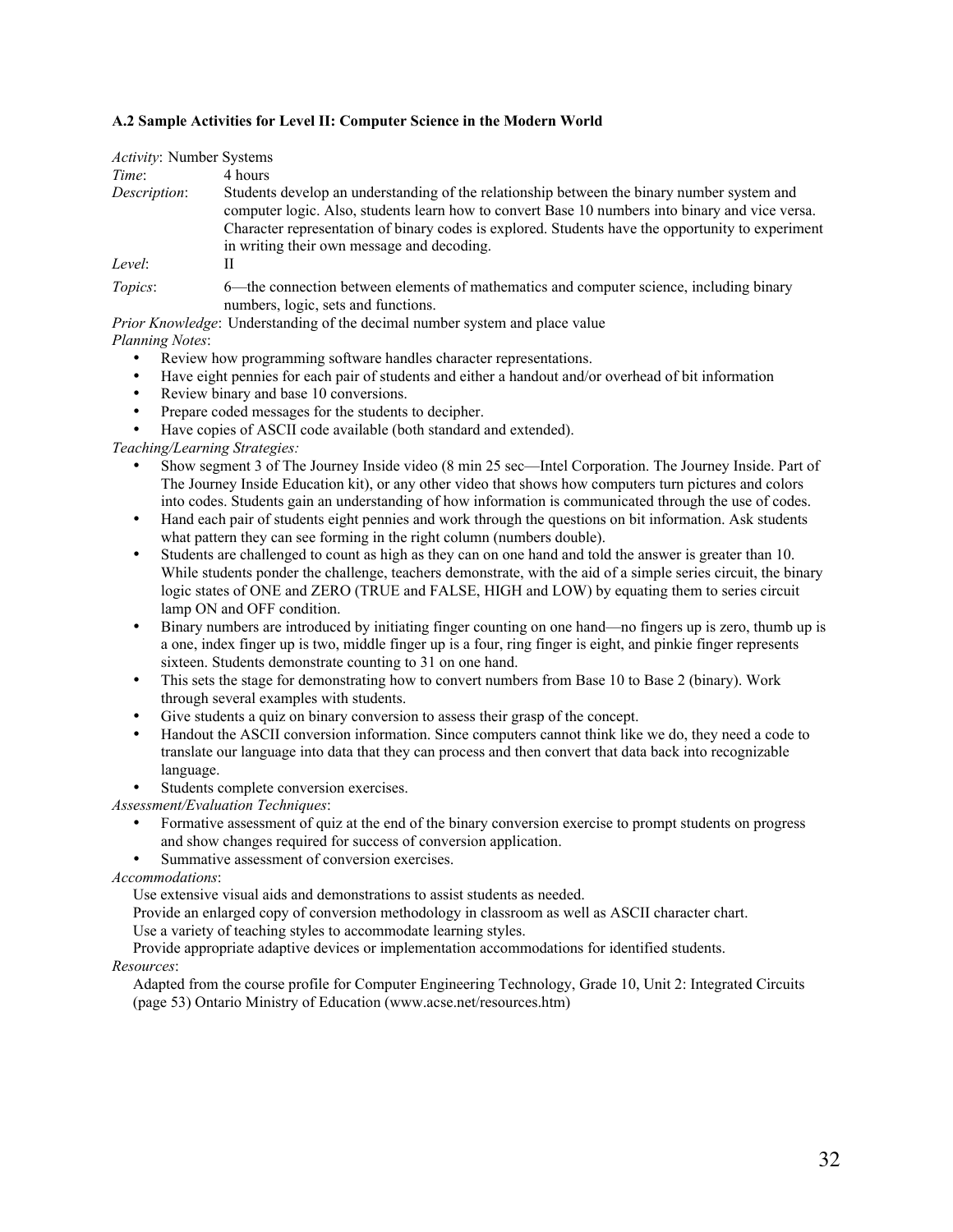*Activity*: Setting up a Computer *Time*: 2-1/2 hours *Description*: Students set up a computer including installing available software and an operating system. Students connect, configure, and test all peripherals. Finally, students troubleshoot any problems that arise. All students set up a PC. *Level*: II *Topics*: 1—Students will gain a conceptual understanding of the principles of computer organization and the major components (input, output, memory, storage, processing, software, operating systems, etc.).

*Prior Knowledge:* Components of a computer system, correct terminology *Planning Notes:*

- Prepare available samples of micro-controllers and PCs of various types.
- Determine the most effective use of existing hardware within the recommended time allotment (e.g., two to three students per computer).
- Open an older discarded hard drive for demonstration purposes.
- If resources are limited, a single system may be set up several times to accommodate all students.
- This activity is done with stand-alone machines to not interrupt a networked environment.
- The teacher should review the procedures in the attached appendices. This activity assumes that the computer system hard drive has been configured prior to the installation of the operating system.
- The actual system installation can be performed as a class "walk through". The teacher can modify the process to have the individual groups perform the set-up task.
- The teacher should review the disk partitioning, formatting, scandisk operations, and information available in the Help files of the operating system (see Resources).
- Inventory the operating system CD-ROM and software key.
- Ensure all software is available for the full installation including operating systems, device drivers, and application software.

*Teaching/Learning Strategies:*

- Teachers and students review safety with static electricity and the importance of keeping contacts clean as they apply to components. Review the safety considerations when setting up a desktop computer (grounded plugs, using power bars, dangling cords, eliminating the danger of static electricity, and unplugging power supply before opening a PC, etc.).
- The teacher explains how hard drives work so that students can understand the utility functions they are required to complete by the end of the activity.
- Students use the equipment they require to complete the task, including the monitor, CPU, keyboard, mouse, and a printer, if available. The teacher explains any special considerations they need to know (e.g., positioning of computers for plugs in the room). Students use this information to create a checklist for the activity.
- Depending on the resources available, divide students into the appropriate number of groups. Students connect all the parts of their computer system. Circulate to help with troubleshooting and use questioning techniques to assist with problem solving.
- Once all components are connected, students load the operating system software. Students complete their personal checklist to keep in their portfolios.
- All groups must then test their software to ensure their system is working and that all peripherals connected are functioning properly.

*Assessment/Evaluation Techniques:*

- A formative assessment through student discussion and observation, encouraging students to assess their thinking for successful completion of task.
- Assess student-created checklists. Provide students with written/oral feedback, to assist their success in upcoming related activities.

#### *Accommodations:*

Provide step-by-step instructions.

Provide a glossary of terms.

Provide visuals of different computer types.

*Resources*: Course Profile: Computer Engineering Technology, Grade 10, Unit 3: Networking (page 72) Ontario Ministry of Education (www.acse.net/resources.htm)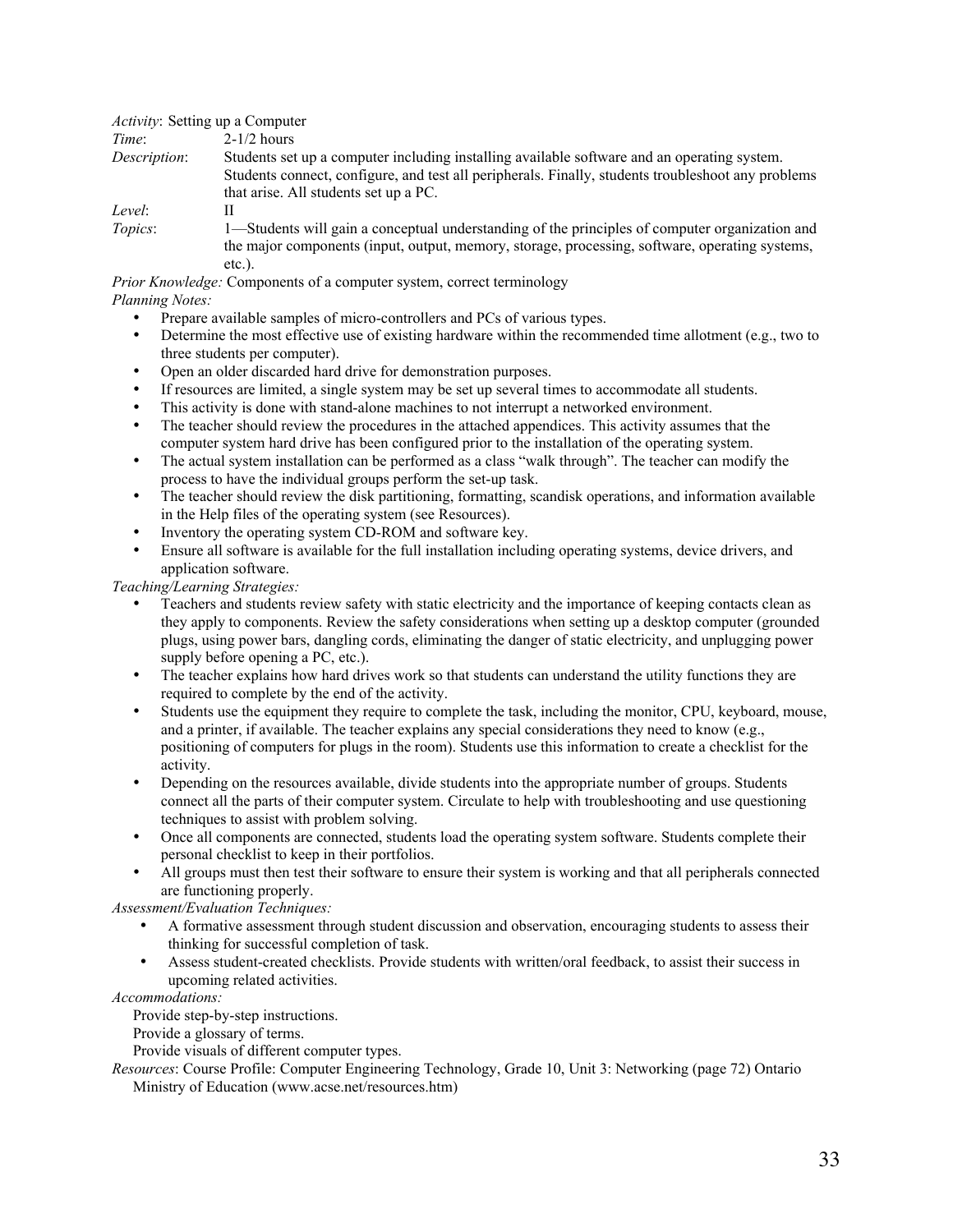| Activity:<br>Time:<br>Description: | Careers in Computer Engineering<br>$3-3/4$ hours<br>A guest speaker is invited to share information about his/her job/career with the students. Students                                                                       |
|------------------------------------|--------------------------------------------------------------------------------------------------------------------------------------------------------------------------------------------------------------------------------|
|                                    | expand on their computer industry knowledge. Students look at degrees and certifications<br>available and opportunities they have at the high school level and beyond to move them toward<br>careers in the computer industry. |
| Level:                             | Н                                                                                                                                                                                                                              |
| Topic:                             | 10—students will gain a conceptual understanding of the identification of different careers in<br>computing and their connection with the subjects studied in this course (e.g. information                                    |

technology specialist, Web page designer, systems analyst, programmer, CIO).

*Prior Knowledge*: Word-processing skills

#### *Planning Notes*:

- Guest speakers may include the school sysop, board technician, or someone from the local community.
- Collect information from a local university or community college, including school course calendars and college/university catalogues.
- Gather copies of recent computer trade magazines.
- Arrange ahead of time for a student to introduce guest speakers and another student to thank them.
- Collect newspaper advertisements for jobs in the computer industry.
- Distribute a sample certification worksheet

#### *Teaching/Learning Strategies*:

- Teachers introduce the expectations of the activity.
- Teachers review with students (ahead of time) questioning techniques for the guest speaker.<br>• One student may introduce the guest speaker. Students take brief notes in order to ask releva
- One student may introduce the guest speaker. Students take brief notes in order to ask relevant and interesting questions. One student may thank the guest speaker.
- Discuss the speaker information with the students, after which they write their personal views on the information.
- Students look through trade magazines to see advances in the computer industry. Each student picks one article from a magazine to summarize or review using a word processor.
- Finally, students look at opportunities for different computer designations ranging from MCSE (Microsoft Certified Engineer) to computer engineering at the university level. Students use newspaper advertisements to explore what skills and designations are requested by potential employers.
- Students retrieve the certification chart file (either electronically or via handout) and, using designations discovered in the advertisement exercise above, they complete the chart and add it to their portfolio.
- Students create a plan on how to pursue a computer career, beginning with the completion of this course, and save the information in their portfolio (long-term goal).

*Assessment and Evaluation*:

- Review of student portfolio to provide written/oral feedback on completion and comprehension of tasks given.
- Evaluate the article review using the rubric provided.

#### *Accommodations*:

- Allow flexible timelines for due date of report.
- Use career center videos if available.
- Invite the Student Services resource personnel into the classroom.<br>• Videotane the quest speaker(s) presentation to allow students an o
- Videotape the guest speaker(s) presentation to allow students an opportunity to watch it again.

#### *Resources*:

Course Profile: Computer Engineering Technology, Grade 10, Unit 3: Networking (page 93), Ontario Ministry of Education (www.acse.net/resources.htm)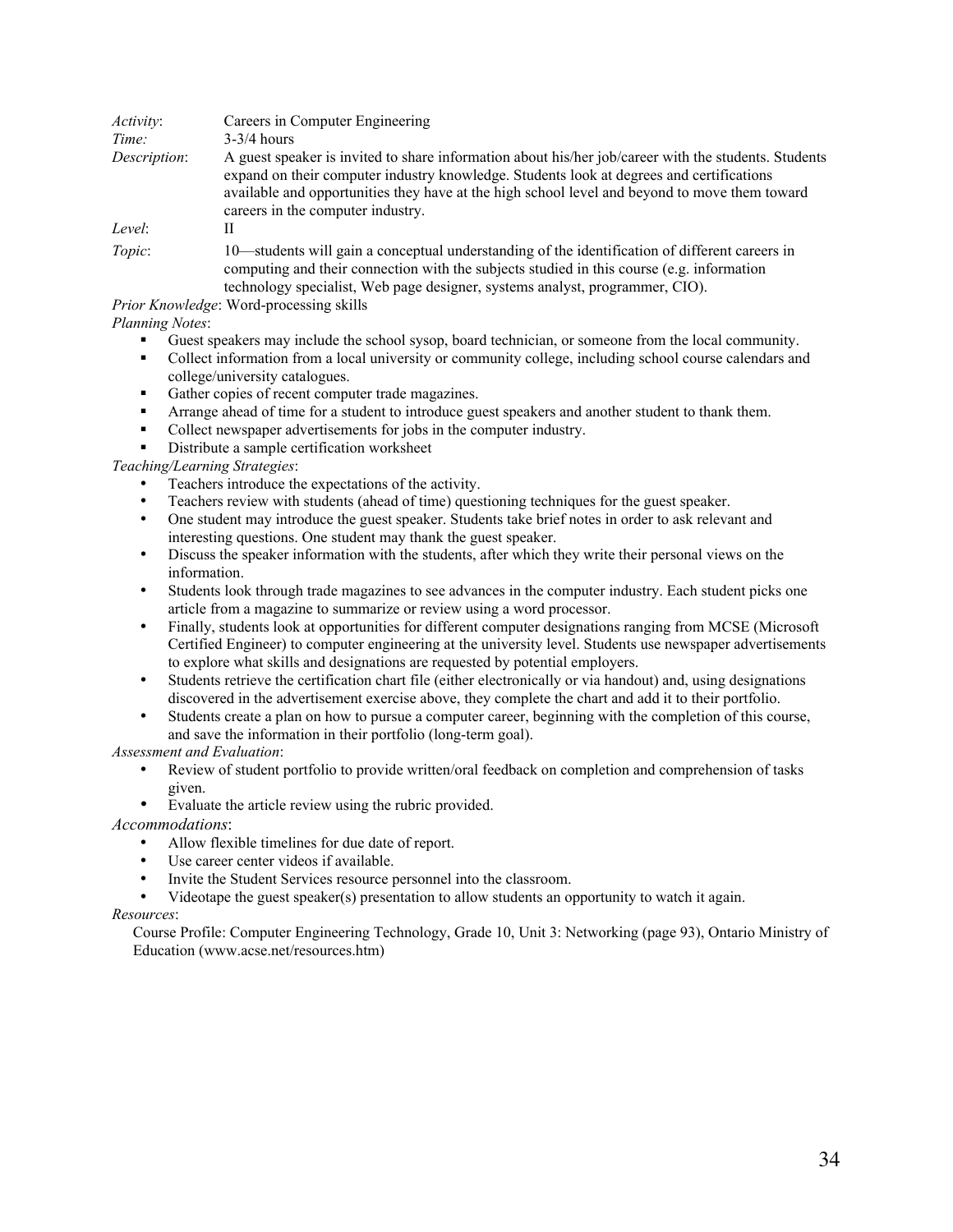#### *Activity*: Connections Inside and Out

| Time: | $3-2/3$ hours |
|-------|---------------|
|-------|---------------|

Description: Students view the video *The Journey Inside The Computer* (from Intel Corporation

(http://secure.wesweb.com/intel/form.htm) and examine the individual internal components of the computer. Using resources available to them, students discover the importance of each component and its impact on the computer's operations. The activity culminates with a series of problems that students must solve using the new knowledge. Finally, students use this information to suggest an alternative placement of computers within the school environment that makes a positive impact on the school community and demonstrates wise use of resources.

*Level*: II

*Topics*: 1—students will gain a conceptual understanding of the principles of computer organization and the major components (input, output, memory, storage, processing, software, operating systems, etc.).

> 3—students will gain a conceptual understanding of the basic components of computer networks (servers, file protection, queues, routing protocols for connection, communication, spoolers and queues, shared resources, and fault-tolerance).

*Prior Knowledge*: the differences between hardware and software;

- ability to record findings from observation;
	- familiarity with the operating system they are using and the term network
	- familiarity with internal components and their uses.

*Planning Notes:*

- Request permission for students to visit certain areas of the school during class time—plan this as an inschool field trip.
- Think of visiting a music midi lab, communication lab, front office, and any specialized resources specific to your local environment.
- Check with the site administrator if you are not sure of network type(s) available in the school.
- Prepare checklist of terms for student use during video.
- Arrange to have a computer site administrator from the school or board office or a computer technician speak to the class about networks and operating systems
- Have a school map available for students to take on tour and an overhead of the map for review.
- Check for materials from *The Journey Inside The Computer* kit available from Intel (Intel Corporation. *The Journey Inside.* Part of *The Journey Inside Education* kit.)

*Teaching/Learning Strategies*:

- show *The Journey Inside The Computer* video, Unit 4 on Microprocessors, then Unit 6 on Networking, with the purpose of reviewing computer components and extending student knowledge of networks and operating systems;
- take up terms sheet and have students complete definitions for words they are unfamiliar with (teachers may introduce students to the online dictionary at www.dictionary.com);
- share information on networks with students;
- indicate type(s) of networks currently used in the school environment;
- share information on operating systems with students;
- deliver short test on networks and operating systems;
- provide each student with a map of the school and explain tour route and any special routines required for secure areas;
- give students a simple key for marking on map (e.g.,  $C =$  stand alone computer,  $L =$  lab,  $SL =$  specialized lab,  $S =$  server room,  $P =$  printer resource);
- return to the classroom and review the map on an overhead with input from students;
- encourage a discussion of how improvements that have been made in network and operating systems make a difference in a computer community such as a school;
- ask them to reflect on why they think the computer resources have been placed in the school the way they are;
- ask students to prepare a written brief of changes they would like to see in the school computer environment;
- direct students to include positive impact(s) their suggestions have on the school environment and incorporate their knowledge of networks;
- facilitate student pair/square and share of suggestions.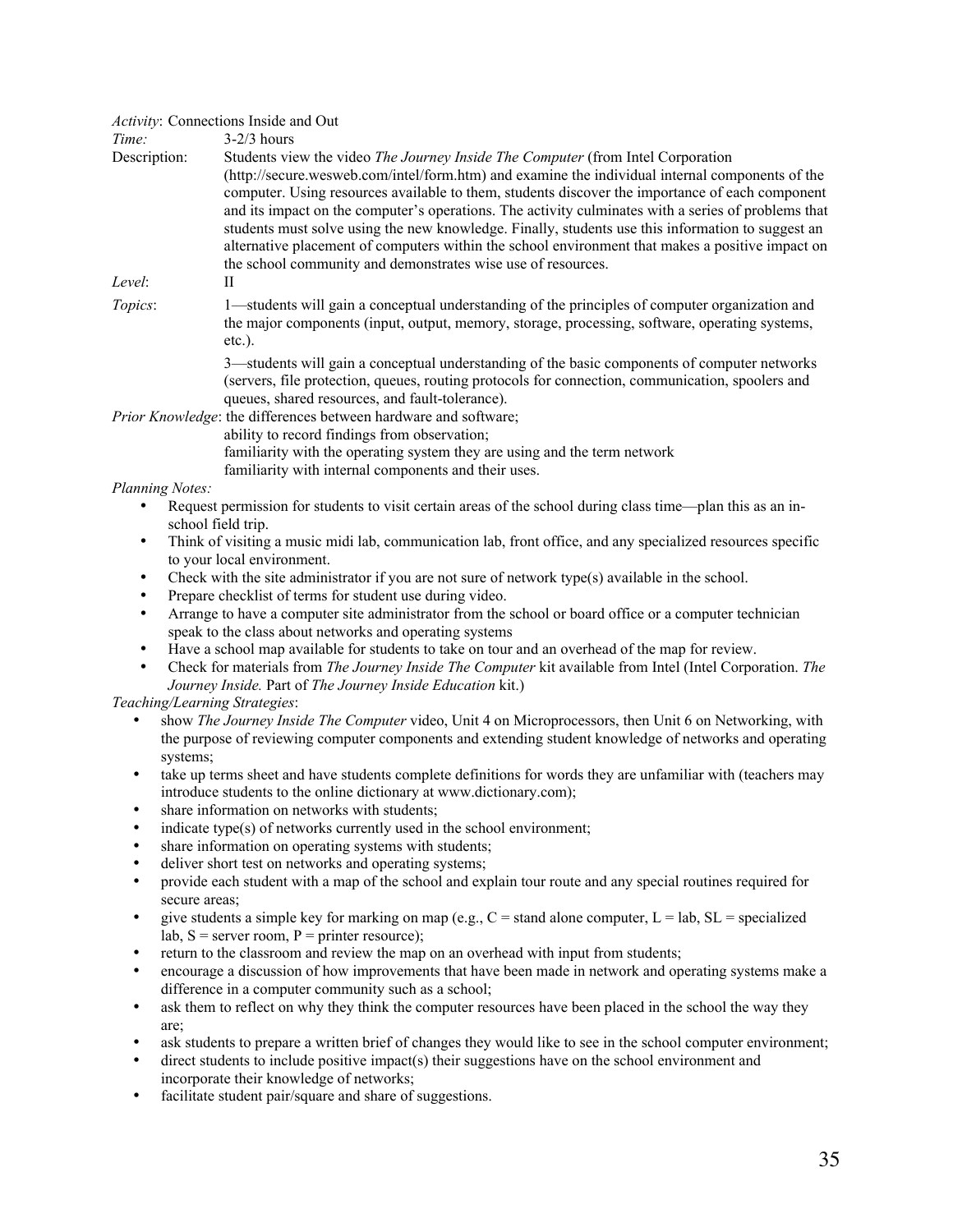#### *Assessment/Evaluation Techniques*:

- a formative assessment in use of the review terms sheet, and<br>• an evaluation of test on networks and operating systems
- an evaluation of test on networks and operating systems.

#### *Accommodations*:

- Give an oral test if appropriate;<br>• provide students with physical d
- provide students with physical disabilities assistance if required;<br>• assist students with special needs with terms sheet
- assist students with special needs with terms sheet.

#### *Resources*:

Course Profile: Computer and Information Science, Grade 10 Unit 4: The Computer and Society (page 116), Ontario Ministry of Education (www.acse.net/resources.htm)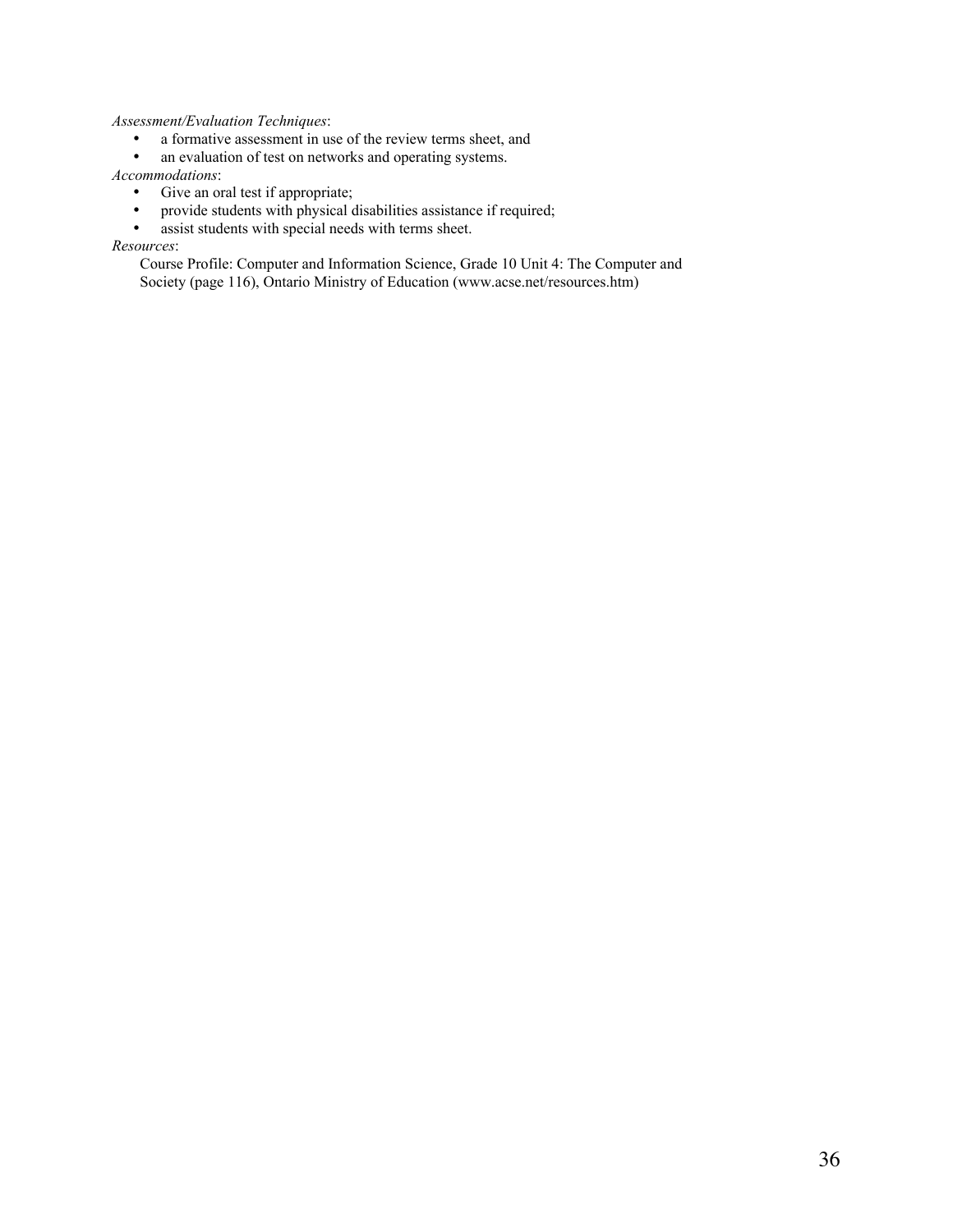#### A.3 Sample Activities for Level III: Computer Science as Analysis and Design

| Activity:    | New Solutions for Old Problems                                                                                                                                                                                                                                                                                                                                                                                                             |
|--------------|--------------------------------------------------------------------------------------------------------------------------------------------------------------------------------------------------------------------------------------------------------------------------------------------------------------------------------------------------------------------------------------------------------------------------------------------|
| Time:        | 5 hours                                                                                                                                                                                                                                                                                                                                                                                                                                    |
| Description: | Students examine problems that can be solved using more than one algorithm (e.g., determining<br>the factorial value of a number). Using brainstorming or other group problem-solving techniques,<br>students develop alternative algorithms using recursive and non-recursive techniques. Students<br>identify the components of a recursive algorithm and develop criteria for recognizing when a<br>recursive algorithm may be applied. |
| Level:       | Ш                                                                                                                                                                                                                                                                                                                                                                                                                                          |
| Topics:      | 1—fundamental ideas about the process of program design, and problem solving, including style,<br>abstraction, and initial discussions of correctness and efficiency as part of the software design<br>process.<br>2—simple data structures and their uses.                                                                                                                                                                                |

*Prior Knowledge and Skills*: use of problem-solving models, the ability to develop appropriate algorithms to solve problems, and the ability to write pseudocode.

#### *Planning Notes*:

Review the nature of recursion.

Gather examples of problems that can be solved using more than one method, including recursion, and determine which problems may be solved using a recursive algorithm.

#### *Teaching/Learning Strategies*:

- divide the class into groups of two or three students.
- review the brainstorming problem-solving technique.
- present a problem that can be solved using a familiar but complex algorithm and may also be solved using a less familiar but simpler algorithm (e.g., determining the quotient and remainder of the division of two integers).
- Students, in their groups, develop more than one algorithm for the solution.
- The teacher facilitates a class discussion to develop criteria for the evaluation of algorithms, including the efficiency of the solution and the complexity of the required coding. Both processing and user interface efficiencies are considered.
- Groups evaluate the algorithms using the developed criteria and share their algorithms and evaluations with the class.
- The teacher introduces the recursive method of problem solving and illustrates a recursive algorithm for the solution to a different problem (e.g., calculating the factorial value of a number).
- Groups develop a recursive algorithm to the initial problem and evaluate its efficiency.
- The teacher facilitates a class discussion to establish criteria for determining if a recursive algorithm is an appropriate solution and identifies additional problems that may be solved using recursion.
- Working in groups, students develop recursive and non-recursive algorithms for additional, assigned problems.

#### *Assessment and Evaluation*:

- A formative assessment of the assigned in-class work in the form of roving conferences, and
- a summative assessment in which students complete an assignment requiring the development of both a recursive and a non-recursive algorithm.

#### *Accommodations*:

Provide print copies of examples of algorithms using recursive and non-recursive methods, including graphic illustrations, and use models to illustrate the algorithms.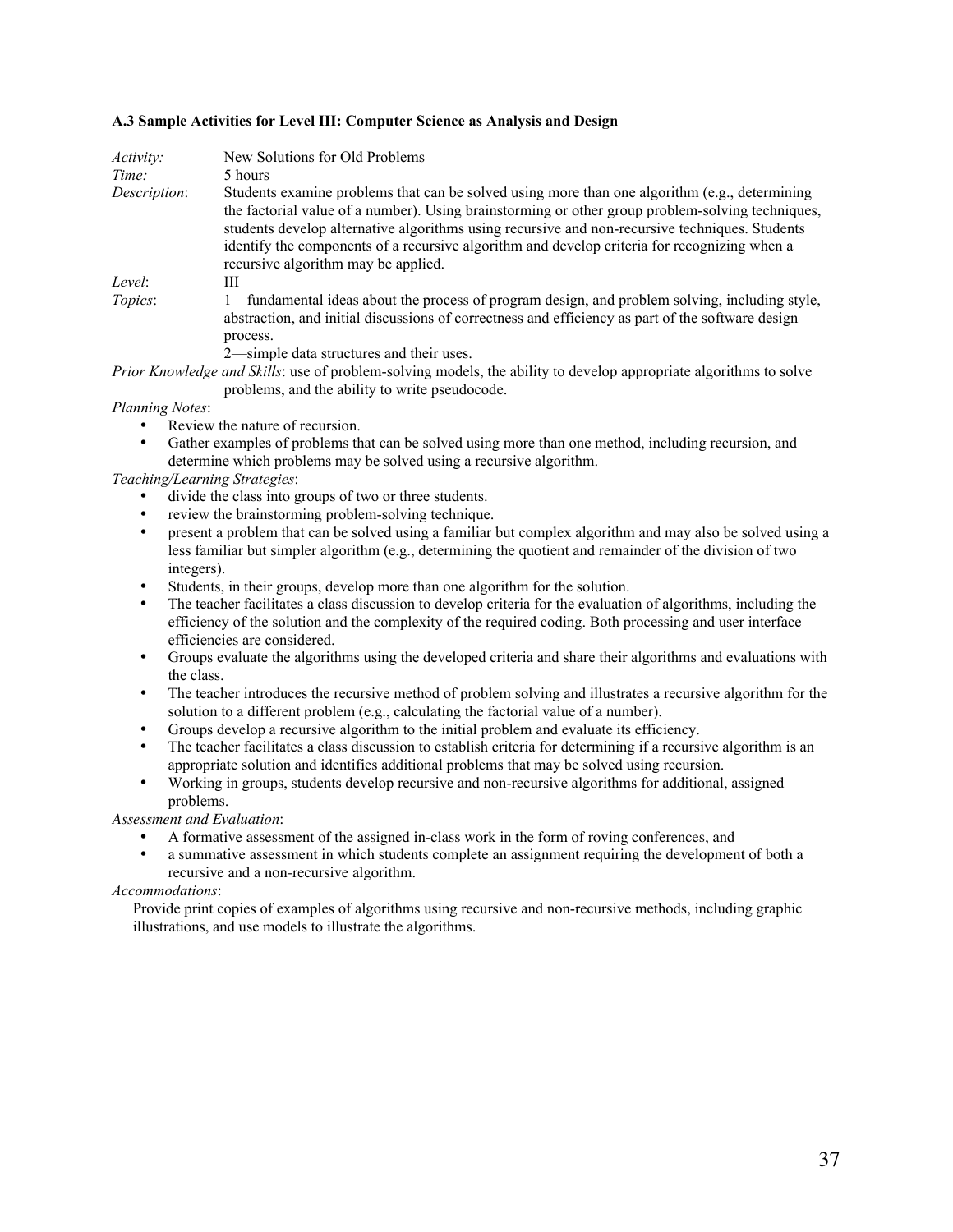| Activity:      | Planning a Solution                                                                                                                                                                                                                                                                                                            |
|----------------|--------------------------------------------------------------------------------------------------------------------------------------------------------------------------------------------------------------------------------------------------------------------------------------------------------------------------------|
| Time:          | 6 hours                                                                                                                                                                                                                                                                                                                        |
| Description:   | Students work in groups to analyse complex problems (e.g., Towers of Hanoi) and to develop<br>appropriate algorithms using recursive and non-recursive techniques. Students create pseudocode<br>and design charts to assist them in planning a solution and assess these representations of code as<br>problem-solving tools. |
| Level:         | Ш                                                                                                                                                                                                                                                                                                                              |
| <i>Topics:</i> | 1—fundamental ideas about the process of program design, and problem solving, including style,<br>abstraction, and initial discussions of correctness and efficiency as part of the software design<br>process and                                                                                                             |
|                | 7-principles of software engineering: software projects, teams, the software life cycle.                                                                                                                                                                                                                                       |
|                | Prior Knowledge and Skills: students can apply the steps in the software design life cycle; use pseudocode,                                                                                                                                                                                                                    |

diagrams, and charts to summarize program design; and develop appropriate algorithms to solve problems.

#### *Planning Notes*:

• Review top-down problem solving.<br>• Select a problem to use in developing.

• Select a problem to use in developing a model solution and prepare the appropriate models.

*Teaching and Learning Strategies*:

- The class is divided into groups of two or three students and each group is assigned a problem.
- Groups investigate the problem, using a variety of problem-solving techniques to analyse it.
- Each group uses brainstorming or other group problem-solving techniques to develop an algorithm for the solution to the problem. In a class discussion, groups present and share their algorithms.
- Students compare the effectiveness and efficiency of the algorithms presented and then the groups refine their algorithms.
- Each group develops a flow chart, structure chart, and/or pseudocode to represent the application of the algorithm. The teacher conferences with each group to discuss and assess the solution design.

#### *Assessment and Evaluation*:

- a formative peer assessment of the presented algorithms;
- a formative assessment of the design for the solution to the problem.

#### *Accommodations*:

Provide print sample algorithms similar to the one studied.

Use graphical models to illustrate the problem.

Selectively pair/group students to assist problem solving.

Provide problems of varying complexity to provide an appropriate challenge.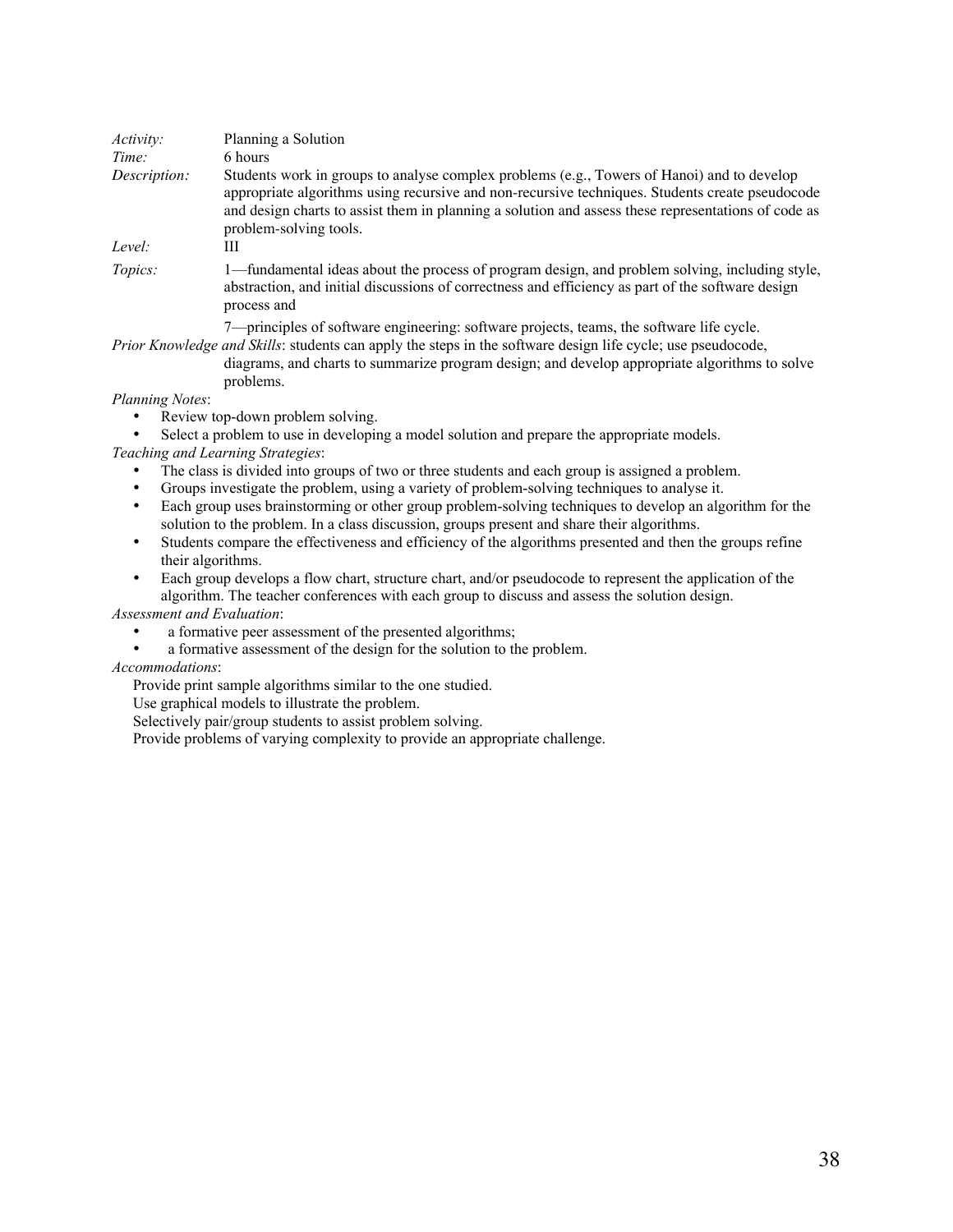*Activity*: Role Playing Helper Functions/Recursion *Time:* 1 hour *Description*: Students role play various objects of simple programs to understand parameter passing and recursive calls

*Level:* III, IV

*Topics:* 1—methods (functions) and parameters, recursion

*Prior Knowledge and Skills*: compile and run simple programs; write code using parameters. *Planning Notes*:

- Prepare or obtain from resources scripts for role playing objects in a small program with several nested (and usually also recursive) calls.
- Gather colored markers and poster board as needed.

*Teaching/Learning Strategies:*

- Review the concepts of constructors, parameters, and calling helper methods.
- Students read code for the program to be used for the role play.<br>Select a student to role play the main function. If desired give a
- Select a student to role play the main function. If desired, give student a large name tag to wear. Select another student to be the code monitor whose job is to keep a record of the current line of code being executed.
- Assist class as they act out the script, each time an object is constructed the student calling the constructor function picks a classmate to play the role of the object; if using name tags, be sure to give each objectplayer a name tag. Using different sized, shaped, or colored tags for different classes is helpful.
- Frequently pause the play and ask audience members to identify who the next actor will be.

*Assessment and Evaluation*:

- a formative assessment of the role play in the form of roving interviews;
- a summative assessment can be administered asking students to indicate the number of objects in existence as the play progressed and similar questions.

*Accommodations*:

Let pairs of students play a role.

Assign roles yourself giving simpler roles to students who are struggling.

*Resources*:

Several role playing exercises are available at: http://cs.colgate.edu/APCS/Java/RolePlays/JavaRolePlays.htm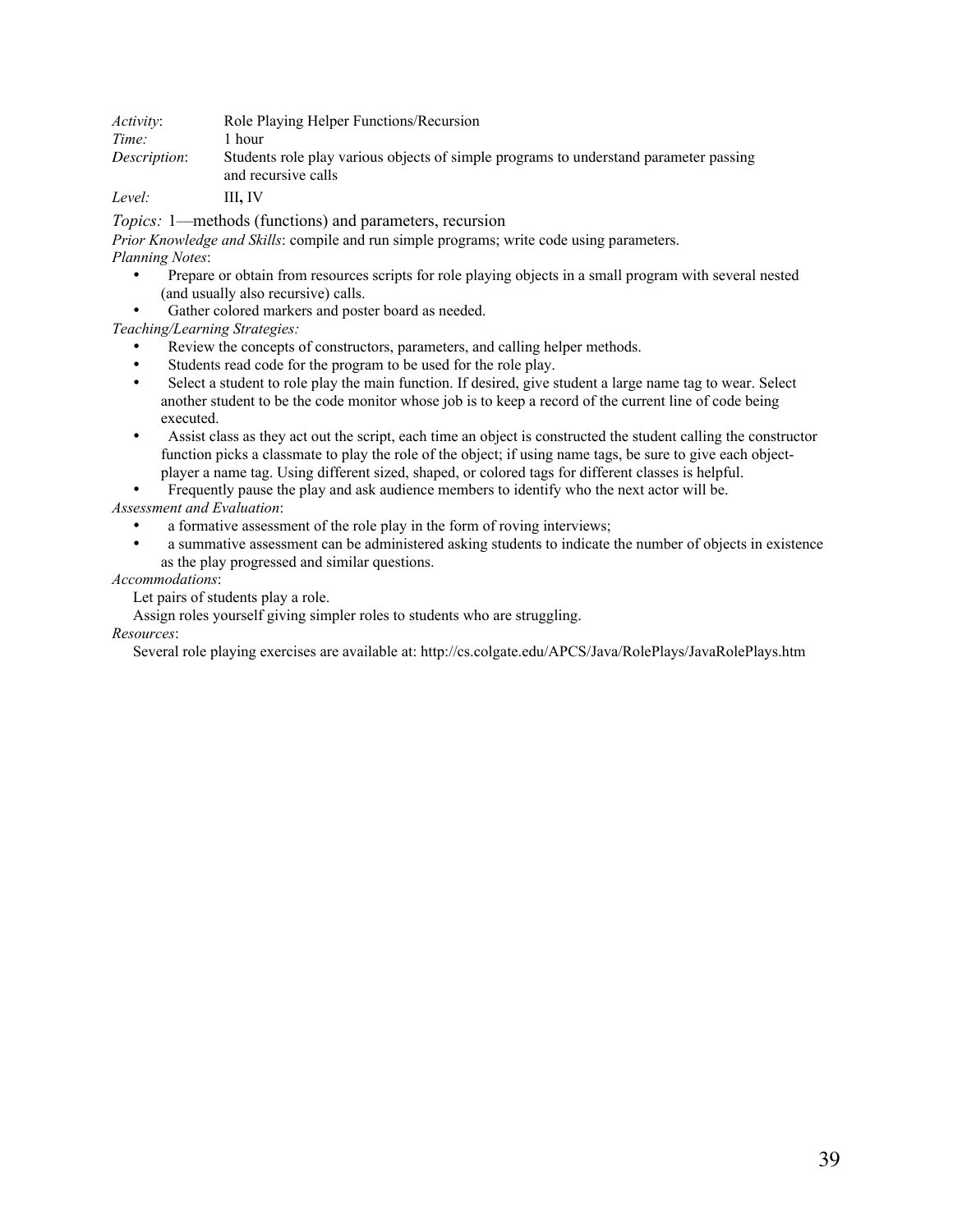#### A.4 Sample Activities for Level IV: Topics in Computer Science

| <i>Activity</i> :   | Introduction to Object Oriented Design                                                                                                                                                                                     |
|---------------------|----------------------------------------------------------------------------------------------------------------------------------------------------------------------------------------------------------------------------|
| Time:               | 3 hours                                                                                                                                                                                                                    |
| <i>Description:</i> | Students are introduced to the initial steps of applying Object Oriented Design to a programming<br>problem and practice applying those steps to a problem which may later be used as a significant<br>programming project |
| Level:              | III. IV                                                                                                                                                                                                                    |

*Topics:* 1—fundamental ideas about the process of object oriented program design

*Prior Knowledge and Skills*: none

*Planning Notes*:

- Prepare blank diagrams for use as CRC cards and/or object diagrams
- Select examples of problems that can be solved by using object oriented techniques.

*Teaching/Learning Strategies:*

- Explain the differences between an object oriented and a functional approach to the design of a
- computer program.
- Have a student explain how a card game (like blackjack) is played.
- Working with the class, identify potential objects involved in the game.
- Working with the class, identify possible operations that might be done by or to a card or one possible object. Students in small groups brainstorm operations for other objects identified as part of the problem.
- Illustrate how the two notations can be used to summarize the analysis so far.
- Discuss possible relationships between objects.
- Show notations for relationships.
- Describe a possible scenario in the game and use developed notations to represent that scenario.
- Have students in pairs describe a second scenario and represent it.
- Share class scenarios and consider whether they collectively represent the range of possibilities especially extreme scenarios.
- Students read the possible problems and select one on which to do an OOD. Students work individually on the first two phases (identify objects and operations).
- Students working on the same problem share results and agree on a "best" set of objects and operations.
- Students individually complete the last two steps.

*Assessment and Evaluation*:

- a formative assessment of the assigned in-class work in the form of roving conferences;
- a summative assessment applying OOD to a new problem

#### *Accommodations*:

Provide copies of problem descriptions, with important nouns and verbs indicated using a different font or type size. Provide written scenarios for each problem.

#### *Resources*:

Wirfs-Brock, Wilkerson, and Wiener, *Designing Object-Oriented Software*, Prentice Hall, 1990 Fowler, *UML Distilled: Applying the Standard Object Modeling Language*, Addison-Wesley, 1997. Overview of lesson and sample exercises are available at: http://max.cs.kzoo.edu/AP/OOD/OODPresentation/

http://max.cs.kzoo.edu/AP/OOD/OODSpecifications/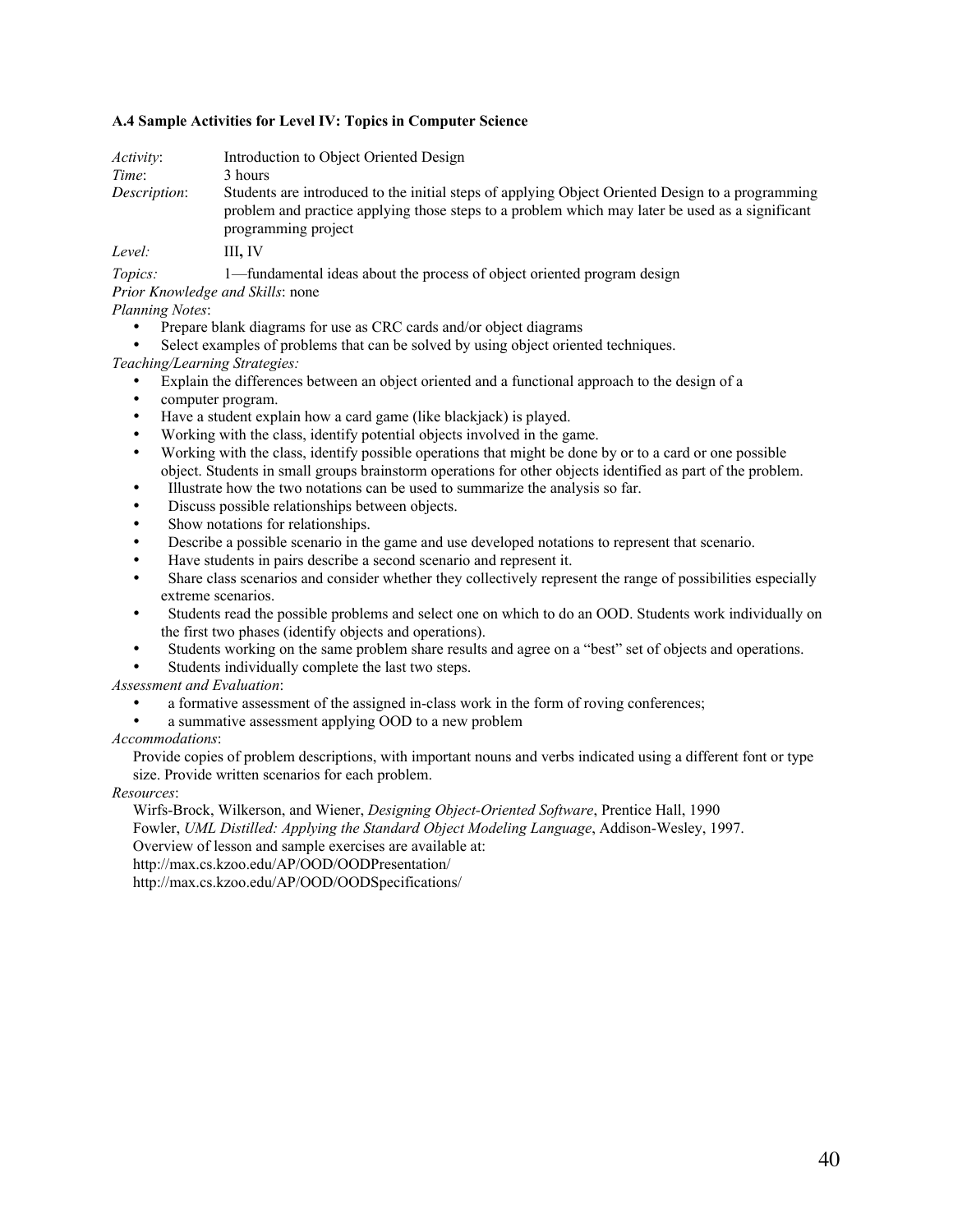#### A.5 Additional Resources for Level IV: Topics in Computer Science

A wide range of resources is available for supporting a Level IV computer science curriculum.

#### AP Computer Science course

The curriculum for this course is governed by the topic outline available from The College Board at http://www.apcentral.collegeboard.com/. Two example activities to enhance learning for the AP curriculum are shown earlier in this Appendix.

#### Courses Leading to Industry Certification

Many of the certification courses provide a prepared curriculum that details the content and order of topics. While implementation of this type of course may be simplified by the information provided, careful evaluation is needed with regard to proprietary content versus general concepts. Information about the content of some certification courses is available at http://www.computer-certification-training.com.

#### Projects-Based Courses

Projects-Based courses can provide targeted education geared toward specific student interests in Computer Science. While these courses can be offered by the local school district, enrolling students in a college-based course should be considered. Computer projects-based courses are often offered in a college or university department of computer science, information technology, or information systems. Computer-based programs of study at the college level are typically well established and provide a variety of current topics. Additionally, a student participating in a college computer course may be eligible for college credit. The secondary school will need to investigate the content of each course to determine if it is appropriate for Level IV study.

Courses for college credit can be offered on the college campus, at the high school, or via distance education. A course offered on the college campus will place less burden on the high school for supporting special hardware, software, and faculty resources.

Online courses can be taken off-hours or during school time. A student who chooses to take an online course outside of school hours will need access to specified hardware, software, and the Internet. When a college-delivered online course is offered during the school day, it may be possible to schedule several online courses during the same class session, allowing better utilization of faculty time. To support this, the school must also provide access to the required hardware, software, and the Internet.

A course for college credit offered at the secondary school permits the student and high school faculty member to interact in a traditional manner. The secondary school will need to ensure that the curriculum is sanctioned by the college and students are officially enrolled in the college. The college may wish to participate in the selection of the faculty member delivering the course.

Some typical methods by which high school students can achieve college credit are described below.

*Tech Prep and Articulation Credit*—The student takes a course at the high school and receives high school credit. The course is also pre-approved for college credit at a particular college, and is typically taught by a high school faculty member. Credit is awarded for the course upon matriculation at that college. The college may require that the student pass a competency exam before applying the credit to the student's transcript.

*Dual Credit / Concurrent Enrollment*—The student is enrolled in a course for which s/he simultaneously receives high school and college credit. The student must meet all college requirements for entrance into the course.

*Challenge Exams*—The student may be able to prove proficiency and receive credit by exam. This method is useful for a student who completes a high school course that is not articulated, or who believes s/he has independently gained knowledge of all topics covered by a specific course. The student may be charged a fee to sit for the exam.

*Advanced Placement* / *CLEP Test*—A student planning college study toward a career in Computer Science, Information Technology, or Engineering may wish to take the AP Exam in Computer Science. A student planning college study toward a career in Business may wish to take the CLEP Exam in Information Systems and Computer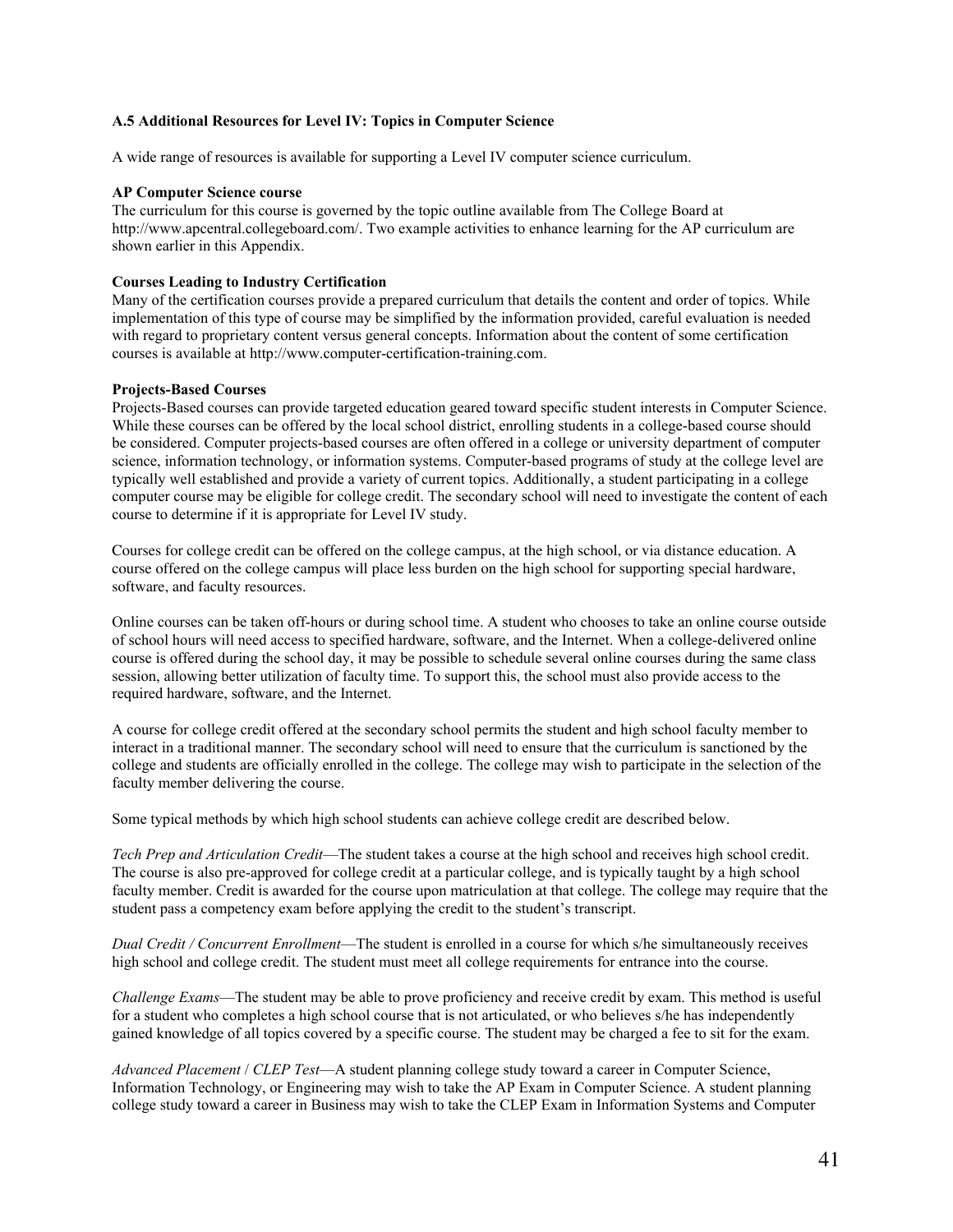Applications. It is recommended that the student determine how credit will be granted for success on the exam from his/her targeted institution.

*Programs That Provide College Credit to High School Students:* A number of programs provide college credit to high school students. Here are three examples:

*The University of Pittsburgh's College in High School* is one example of high schools interacting with a college. The "College in High School (CHS) program has offered qualified high school students the opportunity to earn University of Pittsburgh college credits during their regular school day." (Pittsburgh). Students are required to pay a reduced tuition to participate in the program. Financial Aid may be available. The program offers "12 courses to over 2,600 students in 100 high schools with 224 faculty" (Pittsburgh). There is an extensive list of colleges that will accept CHS credits for transfer at http://www.pitt.edu/~chsp/transfer.htm.

*The University of Cincinnati* also offers high school students the opportunity to earn college credit by providing a Post-Secondary Enrollment Options Program (PSEOP). Currently there are "39 high school students enrolled in the program, including one freshman, three sophomores, 13 juniors and 22 seniors" (Qualify). This program permits the student to enroll in the college for college credit only, or to enroll for both high school and college credit.

*The University of Northern Colorado* provides "High School Concurrent Credit, a program for Colorado Residents enabling high school Juniors and Seniors to earn college credit while in high school" (Colorado). Three options are provided under the program:

- "Option I—Fast Track Program: For the student who is a high school senior and has met high school graduation requirements.
- Option II—Post-Secondary Enrollment Options Program: For the student who is a high school junior or senior and has not met high school requirements.
- Option III—College Acceleration Program: For the student who is a high school junior or senior and wants to accelerate his or her college program whether or not the graduation requirements have been met." (Colorado)

#### *Resources:*

Seven Ways to Earn College Credit in High School, http://www.careersprep.com/html/sevenwys.html

- Arthur R. Greenberg, ERIC Clearinghouse on Higher Education Washington DC, BBB27915, George Washington Univ. Washington DC. School of Education and Human Development., ERIC Identifier: ED347956, Publication Date: 1992-03-00, http://www.ericfacility.net/ericdigests/ed347956.html
- Comparison of Methods to Receive College Credit for Courses Taken in High School, http://www.tea.state.tx.us/Cate/teched/collegecreditinhs.pdf
- Dawn Fuller, University of Cincinnati, High School Students: Do You Qualify for UC College Credit?, March 7, 2003, http://www.uc.edu/news/NR.asp?id=300
- The College Board, AP Central, Copyright © 2003, http://apcentral.collegeboard.com/
- University of Cincinnati, Post Secondary Enrollment Option Program, http://www.esit.uc.edu/pseop/psoDefault.aspx
- University of Northern Colorado, High School Concurrent Credit, Last Update: August 5, 2003, http://www.unco.edu/admissions/collegecredit.html
- University of Pittsburgh, College in High School, Last Update: June 25, 2003, http://www.pitt.edu/~chsp/index.htm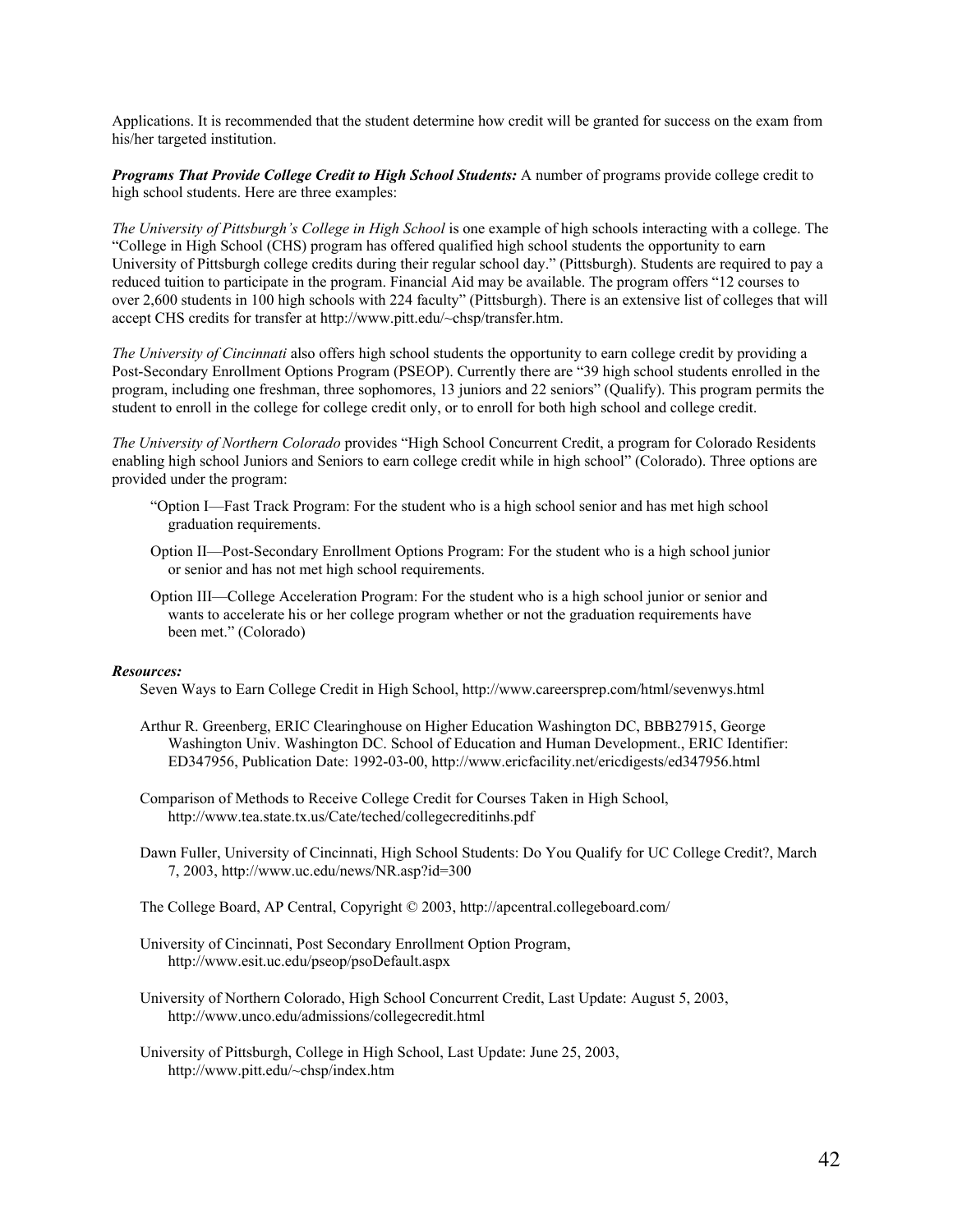- U.S. Department of Education, Dual Enrollment, Last Update: January 27, 2003, http://www.ed.gov/offices/OVAE/CCLO/dualenroll.html
- U.S. Department of Education, Program Title: Tech-Prep Demonstration Program, CFDA # 84.353, http://web99.ed.gov/GTEP/Program2.nsf/02cbabc638062ed2852563b6006ffeae/0c81ea75d203e37d85256a 01006527b1?OpenDocument
- U.S. Department of Education, Tech Prep Education, Last Update: January 28, 2002, http://www.ed.gov/offices/OVAE/CTE/techprep.html